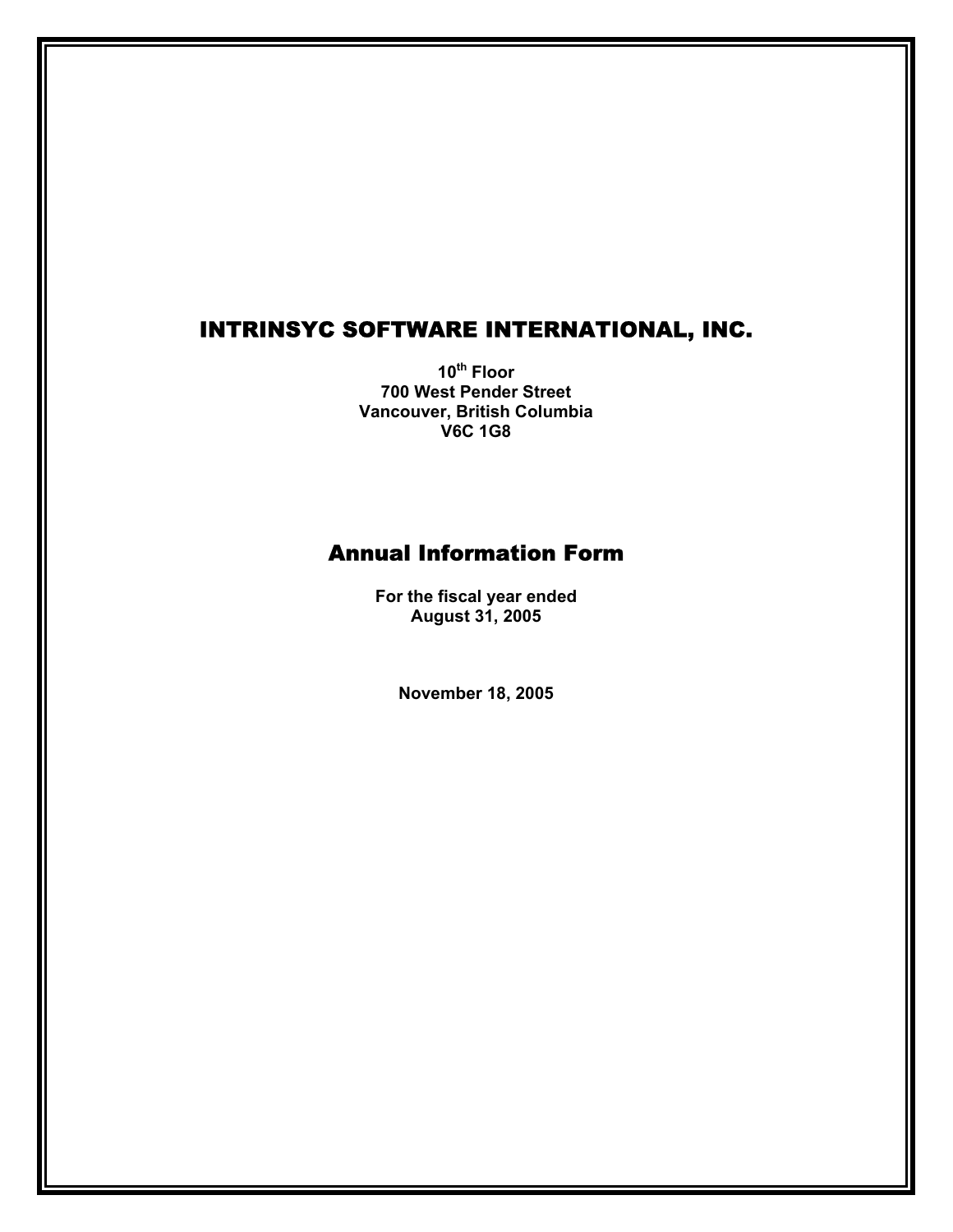# **TABLE OF CONTENTS**

| ITEM $1$ :  |                                                      |  |
|-------------|------------------------------------------------------|--|
| ITEM 2:     |                                                      |  |
| ITEM 3:     |                                                      |  |
| ITEM 4:     |                                                      |  |
|             |                                                      |  |
| ITEM 5:     |                                                      |  |
| ITEM 6:     |                                                      |  |
| ITEM 7:     |                                                      |  |
| ITEM 8:     |                                                      |  |
| ITEM 9:     | <b>INTEREST OF MANAGEMENT AND OTHERS IN MATERIAL</b> |  |
| ITEM $10$ : |                                                      |  |
| ITEM 11:    |                                                      |  |
| ITEM $12$ : |                                                      |  |
|             |                                                      |  |
|             |                                                      |  |
|             |                                                      |  |
| ITEM $13$ : |                                                      |  |
|             |                                                      |  |
| ITEM 14:    |                                                      |  |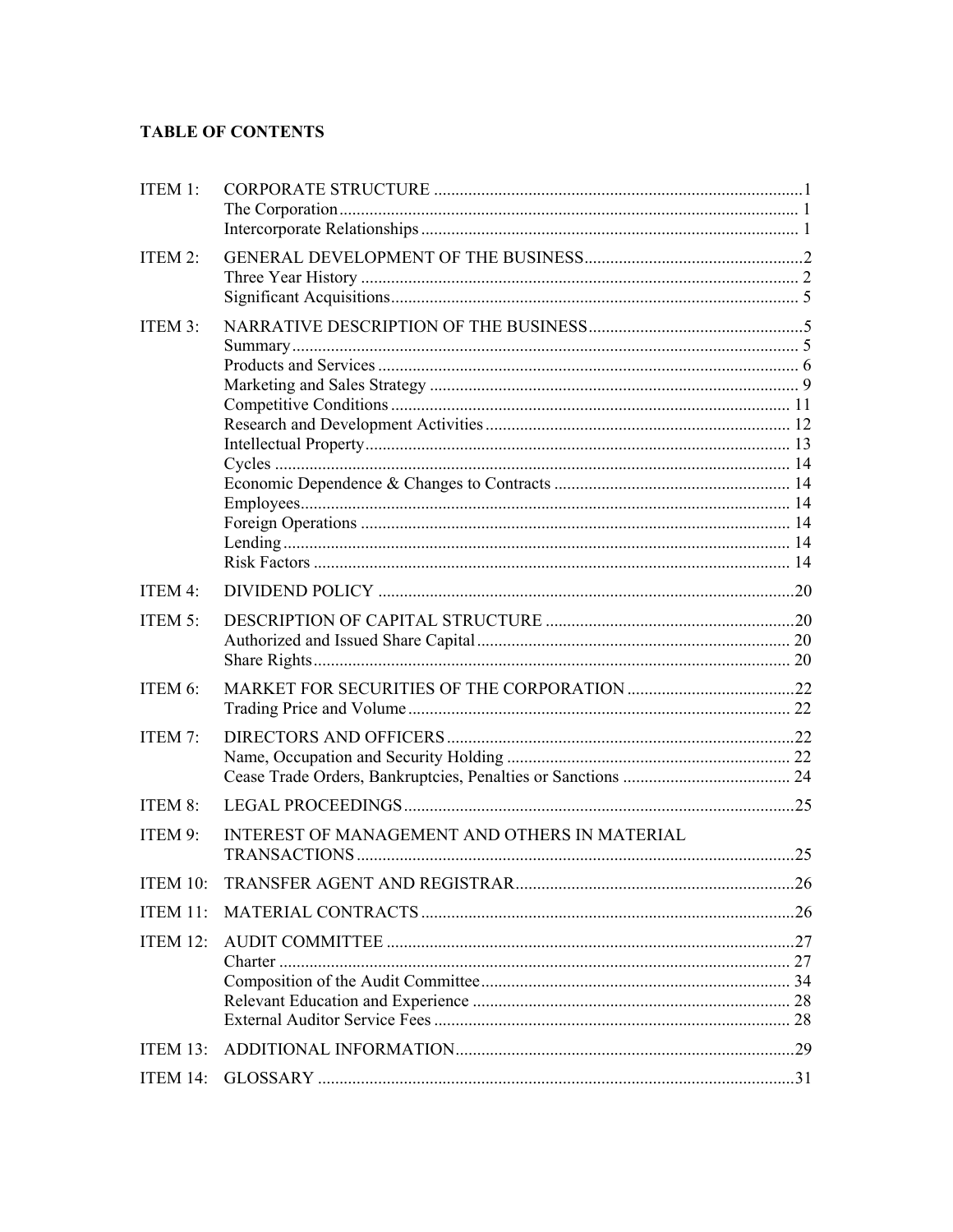#### **ANNUAL INFORMATION FORM**

#### CERTAIN INTERPRETATION MATTERS

*Unless the context requires, all references to the "Corporation" or "Intrinsyc" include Intrinsyc Software International, Inc. and its predecessors. Certain terms have the meaning specified in "Item 14: Glossary". Unless otherwise specified, all references to "\$" or "dollars" refer to Canadian currency.* 

*This Annual Information Form ("AIF") may refer to registered trademarks, trademarks, trade names and service marks of companies other than Intrinsyc, which names and marks belong to their respective owners.* 

#### CAUTIONARY NOTE REGARDING FORWARD-LOOKING STATEMENTS

*This AIF contains "forward-looking statements". In some cases, you can identify forward-looking statements by terminology such as "may," "will," "should," "could," "expects," "plans," "intends," "anticipates," "believes," "estimates," "predicts," "potential" or "continue" or the negative of such terms and other comparable terminology. These forward-looking statements include, without limitation, statements about the Corporation's market opportunities, strategies, competition, expected activities and expenditures as the Corporation pursues its business plan, the adequacy of the Corporation's available cash resources and other statements about future events or results. Although the Corporation believes that the expectations reflected in the forward-looking statements are reasonable, forward-looking statements are subject to business and economic risks and uncertainties and other factors that could cause actual results of operations, levels of activity, performance or achievements to differ materially from those contained in the forward-looking statements. Consequently, all forward looking statements made in this AIF or the documents incorporated by reference are qualified by this cautionary statement and there can be no assurance that actual results or developments anticipated by the Corporation will be realized. Some of these risks, uncertainties and other factors are described herein under the heading "Risk Factors". The Corporation disclaims any intent or obligation to update or revise publicly any forward-looking statements, whether as a result of new information, future events or results or otherwise.* 

## **ITEM 1: CORPORATE STRUCTURE**

#### **The Corporation**

The Corporation was incorporated under the laws of Alberta on August 31, 1992 under the name I.T.C. Microcomponents Inc. and continued under the laws of British Columbia on July 19, 1995. The Corporation changed its name to Intrinsyc Software, Inc. on June 16, 1997. Articles of Continuance were filed under the Canada Business Corporations Act on May 1, 2003 to continue the Corporation federally and change the name of the Corporation from Intrinsyc Software, Inc. to Intrinsyc Software International, Inc. Intrinsyc's principal business office is 10<sup>th</sup> floor, 700 West Pender Street, Vancouver, British Columbia, V6C 1G8, telephone (604) 801-6461, fax (604) 801-6417.

#### **Intercorporate Relationships**

The Corporation has four wholly owned subsidiaries, Intrinsyc Software (U.S.A.), Inc., Intrinsyc Europe Limited (formerly NMI Electronics Limited), Linar Limited., and Intrinsyc Software (Barbados), Inc., Intrinsyc Software (U.S.A.) Inc. was incorporated under the laws of Washington State on March 25, 1997. Intrinsyc Europe Limited was incorporated under the laws of the United Kingdom on March 27,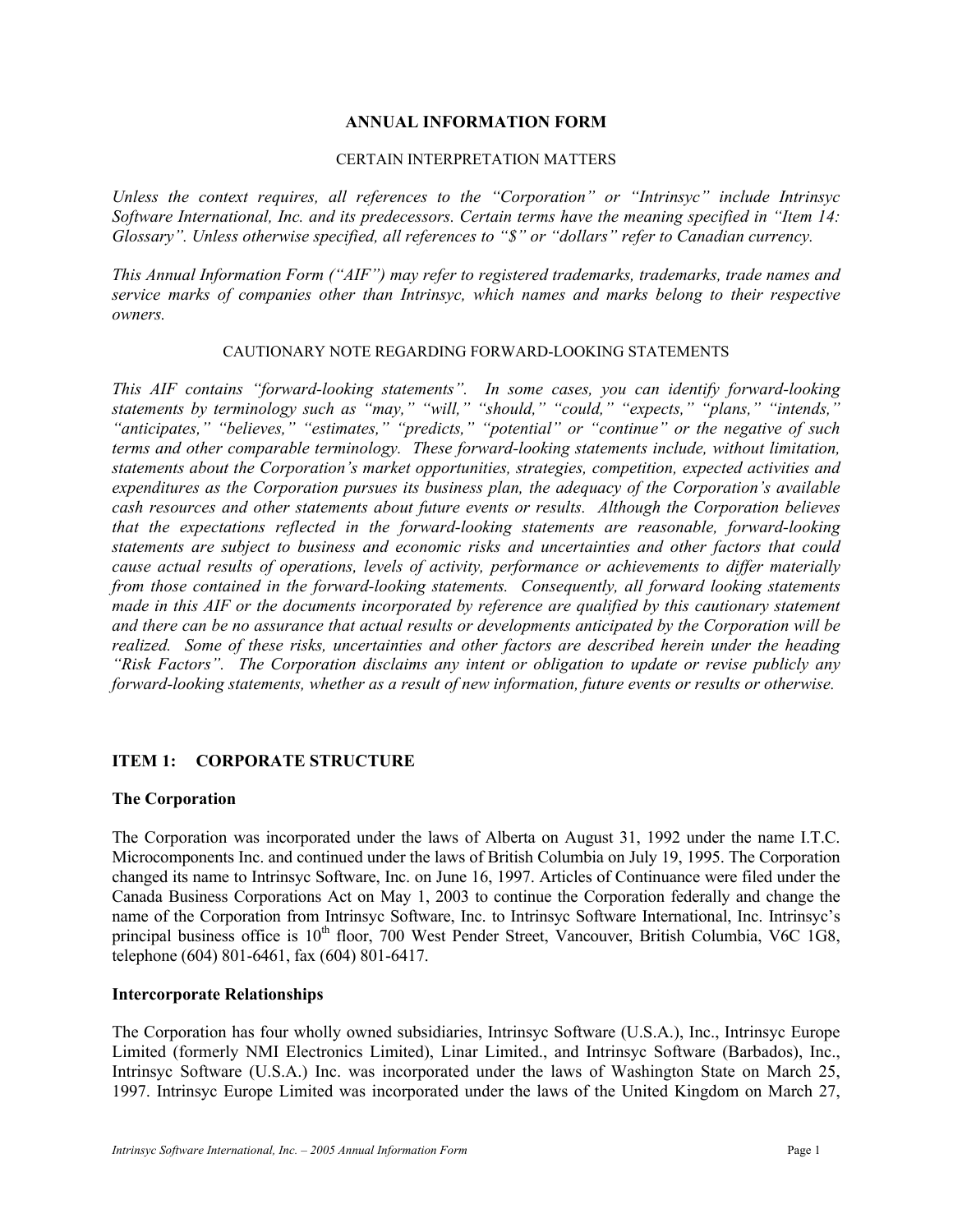1987. Linar Limited. was incorporated under the laws of the United Kingdom on November 21, 1997. Intrinsyc Software (Barbados), Inc. was incorporated under the laws of Barbados on August 31, 2005.

## **ITEM 2: GENERAL DEVELOPMENT OF THE BUSINESS**

#### **Three Year History**

Significant business, operations and management developments for the Corporation over the last three fiscal years have been as follows:

#### *The Current Fiscal Year - 2006*

The Corporation is currently making significant new investments in mobility software product development, which is intended to result in new licensing based revenue streams, starting near the end of the current fiscal year. In this regard, it is currently delivering preview copies of its Windows CE based feature phone software development kit (SDK) to a select group of industry silicon vendors, original equipment and original design manufacturers and wireless network operators in advance of the full product release, expected to ship to customers and partners in early 2006. In addition, the Corporation is also currently taking the necessary legal and logistical steps to open a development and engineering services centre in China to support this initiative and its professional engineering services business.

On October 8, 2005, the Corporation closed an \$8.0 million financing with Wellington Financial Fund II ("Wellington Financial") in order to partially fund the mobile software initiative and provide working capital. The financing was by way of secured debentures maturing on October 3, 2007. The maturity date may be extended by one year if Intrinsyc meets certain pre-determined financial targets and may also accelerate in certain circumstances including a default by the Corporation or in the event of a change of control of the Corporation. In addition to events of default which are typical for transaction of this nature, Inrinsyc will be in default in the event that it fails to maintain a cash balance of at least \$2 million and a tangible net worth of at least \$500,000. Intrinsyc has the right to repay the debentures in whole or in part, subject to certain restrictions. The debentures have an annual interest rate of 12.5% with monthly payments of interest only until maturity, and are secured by a charge over all of the assets of Intrinsyc and its subsidiaries. The net proceeds from the financing were approximately \$7.0 million after deducting fees and expenses. Concurrent with the financing, Intrinsyc has issued to Wellington Financial an aggregate of 3,870,968 special warrants of Intrinsyc. Each special warrant is exercisable, without payment of additional consideration, for one common share purchase warrant. Each common share purchase warrant entitles the holder to purchase one common share of Intrinsyc at an exercise price of \$0.62 per share at any time prior to October 3, 2010.

#### *2005*

In fiscal 2005, the Corporation increased its focus on its strategic direction, product development, as well as its marketing and sales efforts around mobility software and service offerings targeting mobile handset manufacturers and associated ecosystem partners. The Corporation also undertook numerous new initiatives designed to help mobile handset and wireless device manufacturers bring their new products to market. Intrinsyc's business activities centred on providing technologies and software that enable the rapid convergence of digital services and mobile phones. During the year, the Corporation successfully recruited a number of new staff, bringing the total staffing levels worldwide up from 101 to 167 employees and contractors over the course of the year. This hiring was necessary to address the growth in the mobility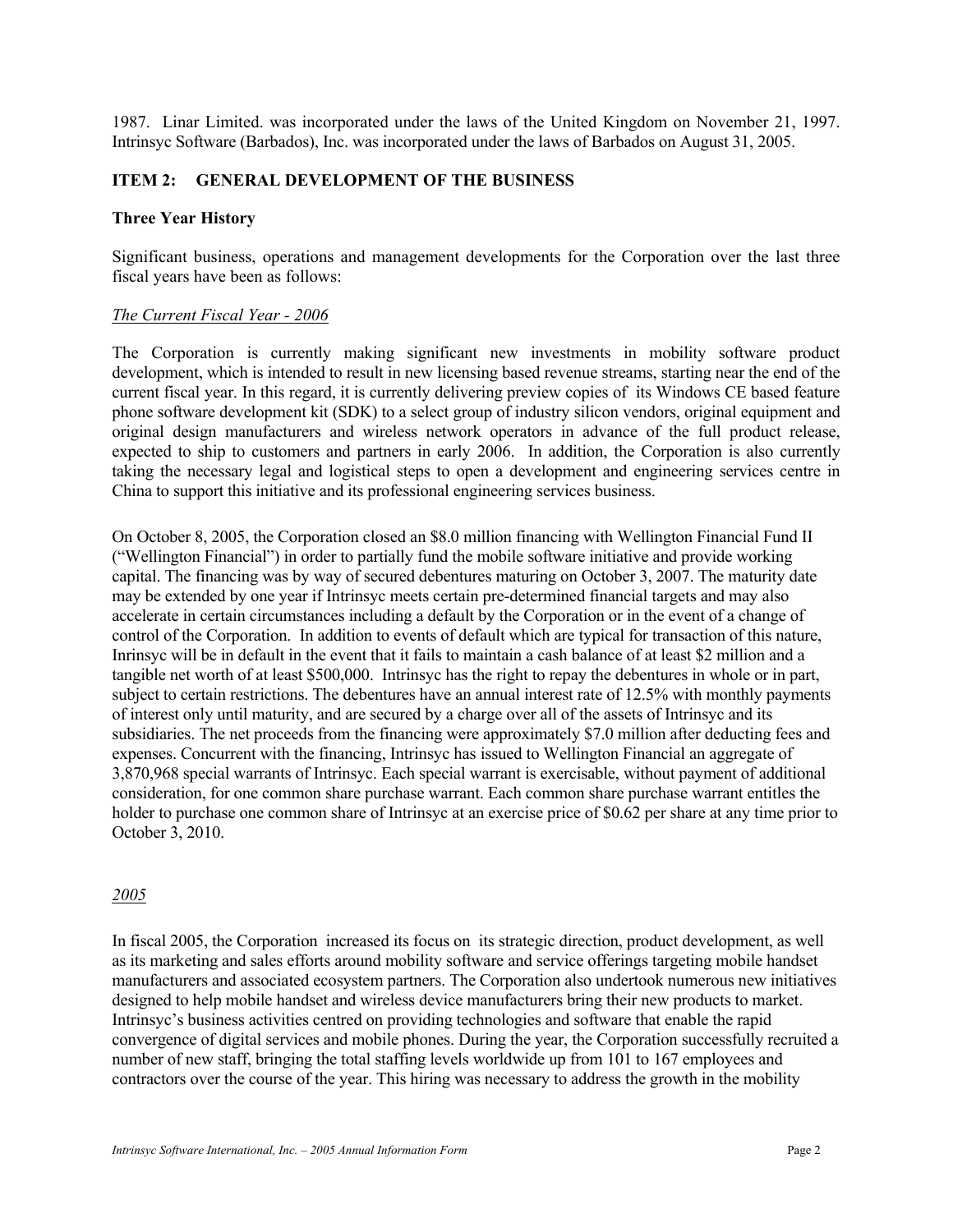services business as well as the substantial increase in software development activities and associated marketing and sales initiatives.

The most important mobile software development initiative began in late fiscal 2004 and continued throughout fiscal 2005. The Corporation set up a Mobile Software Products Business Unit to built software products that leverage the widely adopted Microsoft Windows CE operating system and that will allow mobile phone manufacturers to design more cost-effective and feature-laden handsets. The Corporation opened a Bellevue, Washington facility and hired and promoted Mr. Randy Kath, a former Microsoft senior manager, to the Vice President, Mobile Software Products. The Bellevue office staff grew to over 30 people in the year. The software was previewed and demonstrated at the 3GSM World Congress in Cannes, France on February 14, 2005.

To fund the mobile software product initiative and provide working capital, the Corporation completed a \$5,632,671 common share rights offering at a price of \$0.50 per share on October 28, 2004. The rights offering was fully subscribed and rights were exercised for a total of 11,246,743 common shares.

The Corporation also established a Mobile and Embedded Solutions (MES) business unit during the year, including a Mobile Solutions Team, and launched its new iQuickStart 3G technology program. The iQuickStart 3G Program extends support for Windows Mobile software to 3G and leverages Intrinsyc's licensable Radio Interface Layer (RIL) telephony components for Windows Mobile 5.0-based device development. As part of this program, four new products that enable mobile device makers to start their development cycles earlier and take their products to market faster were launched later in the year. These products take the form of Board Support Package (BSP) kits which provide the bridge between the embedded operating system and the target mobile hardware:

- 1. Windows Mobile BSP Kits
- 2. Windows CE BSP Kits
- 3. Windows CE and Mobile Power Management Kits
- 4. Windows Mobile Quality Assurance Kits

The Enterprise Interoperability Solutions business unit was also established during the year focusing on the sale of the Corporation's J-Integra suite of interoperability products and related support and maintenance. Later in the year, the business unit expanded its interoperability software offering with the new J-Integra Espresso product, which provides an interoperability bridge between Java, CORBA and Microsoft .NET. The product is based on 3rd party software licensed by the Corporation.

In July of 2005, the Corporation completed the final stage of a reorganization of the sales and marketing group splitting the team into each of the business units discussed above. As a result, Mr. David Warkentin, Vice President of Sales and Marketing, left the Corporation.

On September 13, 2004, Mr. Andrew Morden CA was appointed as Chief Financial Officer of the Corporation, replacing Mr. Chuck Leighton, who acted as Intrinsyc's Chief Financial Officer since 2001. Mr. Morden brought over 15 years of finance, accounting and public markets experience to the Corporation as well as experience in the high tech industry

## *Fiscal 2004*

In Fiscal 2004, the Corporation focused on operating its existing business and planning future expansion as well as renegotiating two critical contracts: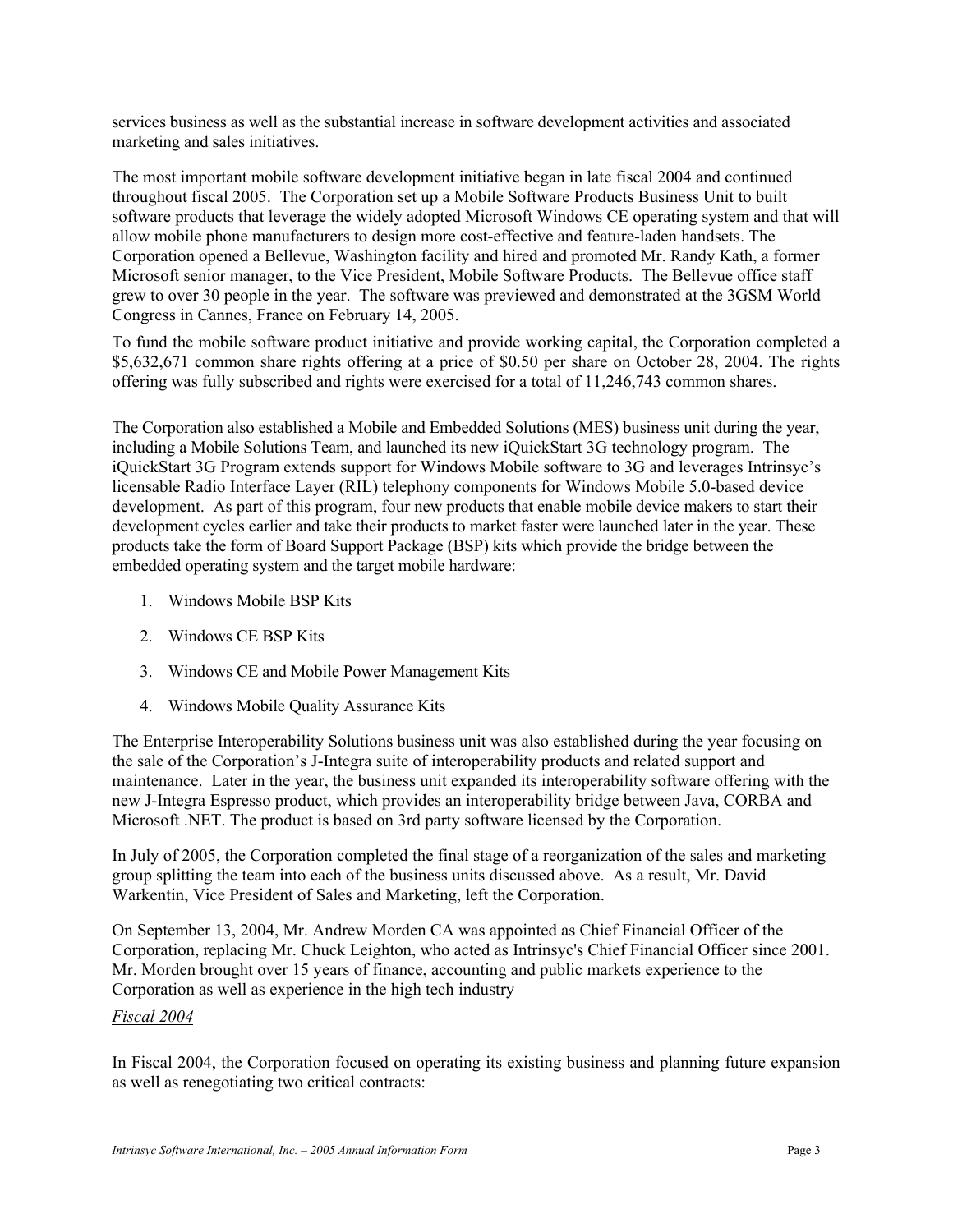- 1. On August 25, 2004 the Corporation agreed to make a payment of \$568,268 to the Government of Canada on account of the Corporation's engagement of a consultant in connection with the funding under the TPC Agreement, deemed by the Government to be in breach of the TPC Agreement. This amount represents 15% of the amount of funding claimed by the Corporation under the TPC Agreement up to April 1, 2004. The settlement also reduced the total funds that the Corporation was eligible to receive under the TPC Agreement from \$6.4 million to \$5.4 million, representing a 15% reduction of the total eligible funding. The Corporation is currently in negotiations with the Government to extend the TPC Agreement. There is no guarantee that the extension will be granted on favourable terms, if at all. See "Material Contracts".
- 2. In connection with the acquisition in June 2002 of all of the issued shares of NMI Electronics Limited. ("NMI"), a privately held company, the Corporation reached an agreement with the former principals of NMI on June 21, 2004 to amend the terms and conditions of the initial acquisition agreement (the "Acquisition Agreement") related to the remaining contingent and future consideration payable thereunder. Under the amendment agreement, all contingent and unpaid cash consideration as at May 28, 2004 payable by the Corporation was considered extinguished in return for the issuance of 4,105,727 common shares of the Corporation. The maximum contingent consideration payable for fiscal 2004 was \$4,120,182, and the unpaid consideration related to fiscal 2003 was \$399,560. The issuance of the 4,105,727 shares satisfied all amounts payable by the Corporation under the Acquisition Agreement.

On March 16, 2004, Ms. Glenda M. Dorchak was appointed as an independent member of the Corporation's Board of Directors. Ms. Dorchak is currently the Vice President of Intel's Digital Home Group and General Manager of the Consumer Electronics Group. In addition, on March 15, 2004, Mr. William K. Bryant was appointed as an independent member of the Corporation's Board of Directors. Mr. Bryant has had extensive involvement with over twenty leading software technology companies in the Seattle, Washington area, serving as a founder, senior executive, investor and/or board member.

## *Fiscal 2003*

The Corporation restructured its management and business operations to align its overhead and delivery capacity with the current market demand for its product and service offerings. Total staffing levels were reduced by approximately 25%, from 108 to 81 employees across all areas of the Corporation's operations. There were also key changes to the management and leadership of the Corporation:

- 1. On April 15, 2003, Mr. Derek Spratt was appointed Intrinsyc's President and CEO. Mr. Spratt founded Intrinsyc in 1996. Mr. Spratt was serving as the Corporation's Chief Strategist at the time of this appointment and has also held a position on the Board of Directors since 1996. In addition, Mr. Spratt served as Intrinsyc's President and CEO from 1996 to 2001. Mr. Spratt's appointment followed the departure of Neil McDonnell, former President and CEO.
- 2. Mr. Vincent Schiralli was appointed to the Board of Directors of Intrinsyc on April 14, 2003 and appointed as Chief Operating Officer on August 13, 2004. Mr. Schiralli is a technology sector veteran with over 35 years of experience in both small and large enterprises.

There were also further changes to the Board of Directors in the year. Mr. George Duguay was appointed to the Board of Directors.. Mr. Duguay is an experienced senior executive who served as President of G. Duguay Services Inc. since 1988 and a partner of Duguay and Ringler Corporate Services, a provider of corporate and financial administrative services to public companies. Ronald P. Erickson and Vincent Luciano resigned from the Board of Directors on August 13, 2003. Mr. Erickson was appointed as a Director of the Corporation in October 1997 and was elected Chairman in September 2002. Mr. Luciano was appointed as a Director in August 2002.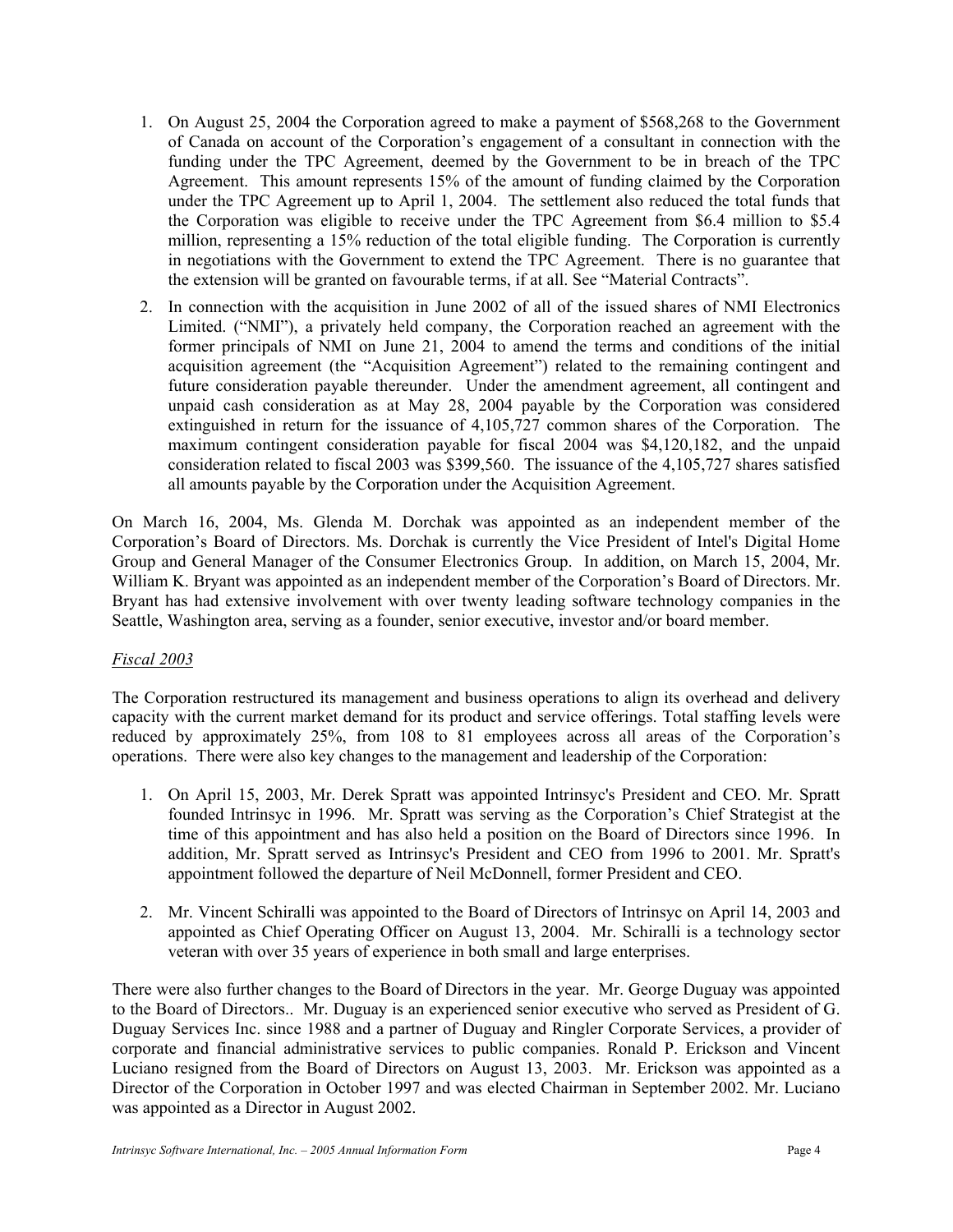On June 18, 2003, the Corporation also re-negotiated certain terms and conditions of the Acquisition Agreement under which it purchased all of the shares of NMI, originally signed on June 26, 2002. The Corporation agreed to the removal of the requirements for specific guarantees related to consideration earned and payable subsequent to May 31, 2003 as well as a reduction in the overall purchase price by approximately CDN\$800,000. In addition, the Corporation agreed that a portion of the share consideration earned in both 2003 and 2004, which had a guaranteed floor price, or fixed minimum value, would be deferred until May 31, 2005.

Effective May 1, 2003, the Corporation continued its incorporation into the federal jurisdiction of Canada under the Canada Business Corporations Act. Coincident with the change in jurisdiction the Corporation announced a name change from Intrinsyc Software Inc. to Intrinsyc Software International, Inc. as well as a change in the Corporation's Registrar and Transfer Agent to Computershare Investor Services Inc.

#### **Significant Acquisitions**

There were no significant acquisitions in the 2005 fiscal year.

## **ITEM 3: NARRATIVE DESCRIPTION OF THE BUSINESS**

#### **Summary**

Intrinsyc is a mobility software and services company. The Corporation is comprised of three business units: Mobile Software Products ("MSP"), Mobile and Embedded Solutions ("MES") and Enterprise Interoperability Solutions ("EIS"). Intrinsyc's technologies and services make it possible for customers to identify, create, and deliver mobile devices and solutions. Specifically, Intrinsyc creates and licenses mobile and embedded software products to original equipment manufacturers ("OEMs") and original design manufacturers "(ODMs") and provides value added professional engineering services to support both Intrinsyc's and its customers' mobile and embedded products and technology. Intrinsyc also creates and licenses a suite of server based interoperability software solutions enabling its customers and partners to connect disparate applications.

The Corporation has strategically positioned its product and service initiatives and offerings to take advantage of what the Corporation perceives to be an increasing trend in the industry towards 'digital convergence' in the mobility technology. This "digital convergence" involves an anticipated convergence of four major industries: the telecommunications industry; the computing industry; the entertainment industry; and the consumer electronics industry related to mobility products and services. The Corporation's business plan contemplates increased demand and value for its products and services as a result of this trend, and as a result, Intrinsyc is making significant new investments in mobility software product development, which is intended to result in new licensing based revenue streams, starting near the end of the current fiscal year. This new convergence transcends the traditional categories of voice and data. It integrates words and information in new ways that allow for new opportunities in business intelligence, content and services. Intrinsyc's products and services are and will continue to be key enablers in delivering mobile 'digital convergence' products such as feature phones, smart phones and wireless gaming devices.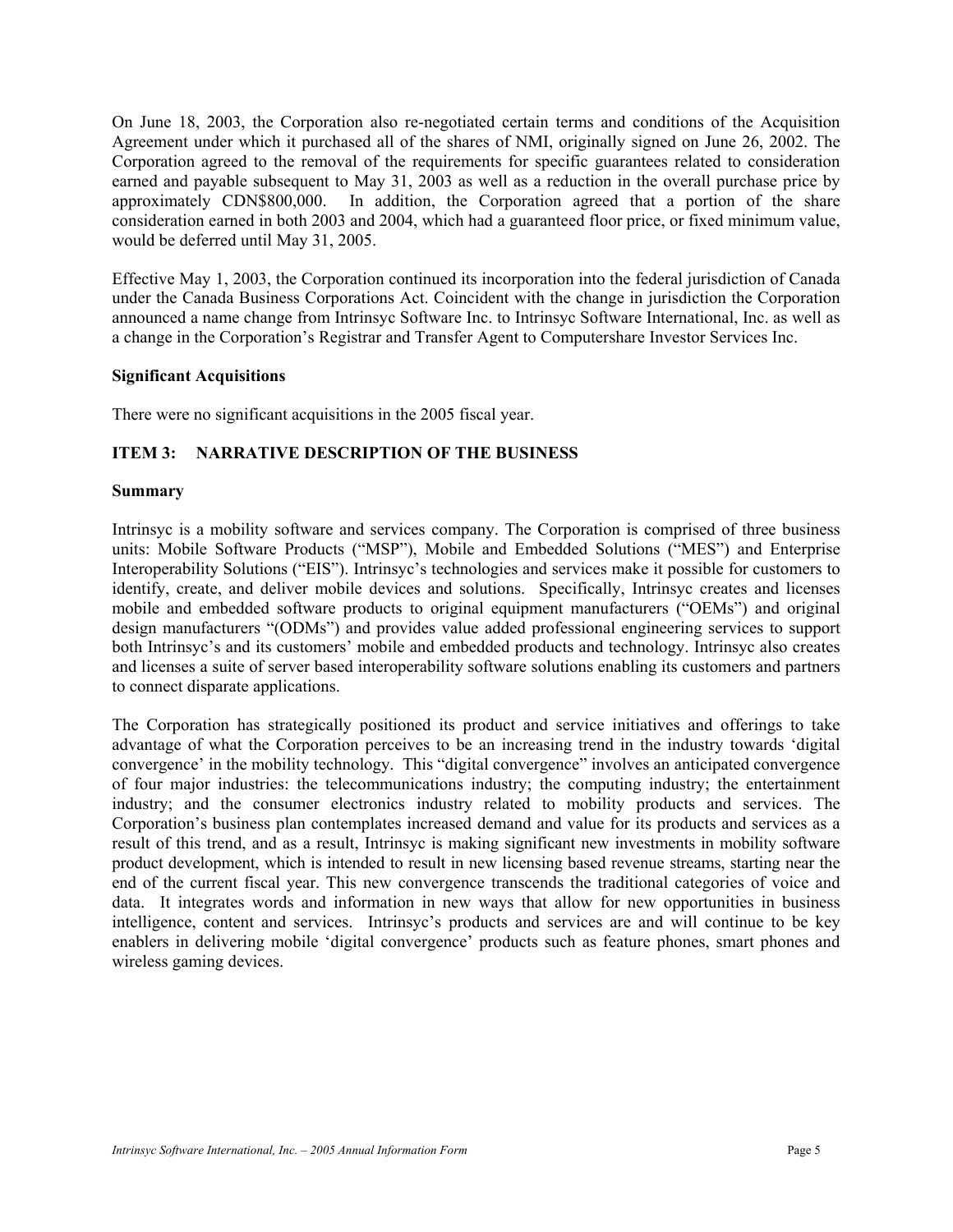#### **Products and Services**

The Corporation operates within three principal product and service segments:

Mobile Software Products: Mobility software tools and licensable software products based of Microsoft's Windows CE and Windows Mobile development tools that are used to build advanced, cost effective feature phones;

Mobile and Embedded Solutions: Professional engineering services, licensing and support related to client-side / mobility software development, including the sale and support of supporting reference systems; and

Enterprise Interoperability Solutions: Enterprise interoperability software development and licensing.

#### *Mobile Software Products*

Intrinsyc is making significant new investments in mobility software product development. "Polaris" is the codename for this proprietary set of feature phone targeted software extensions for the Microsoft Windows CE operating system and tool chain under development at Intrinsyc's Mobile Software Products business unit. Intrinsyc is applying the Microsoft Platform Builder and Visual Studio development tools to handset development and plans to enable use of these tools for teams internal to the device maker as well as the extended set of vendors and programming resources currently working with feature phones. In addition, the MSP unit is working with silicon vendors to ensure that handsets with an optimized bill materials are matched with nupcoming Intrinsyc Software product offerings.

## *Mobile and Embedded Solutions*

Intrinsyc provides mobile and embedded solutions that are comprised of professional engineering services and/or client side/mobility software products including supporting reference systems.

The principal professional engineering services provided by the Corporation are as follows:

- Designing and assisting OEMs in manufacturing and certifying mobile phones using Microsoft Windows Mobile or Symbian operating systems;
- Developing customized software and hardware solutions using common operating systems including Windows Mobile, Windows CE, Pocket PC, Linux and Symbian;
- Customizing the Corporation's products for in-house use by OEMs;
- Conducting feasibility studies, requirements analyses and architecture designs;
- Developing detailed product specifications in conjunction with OEM's product development team;
- Providing detailed technical training and support programs for OEM's staff;
- Developing customized hardware design and producing prototypes;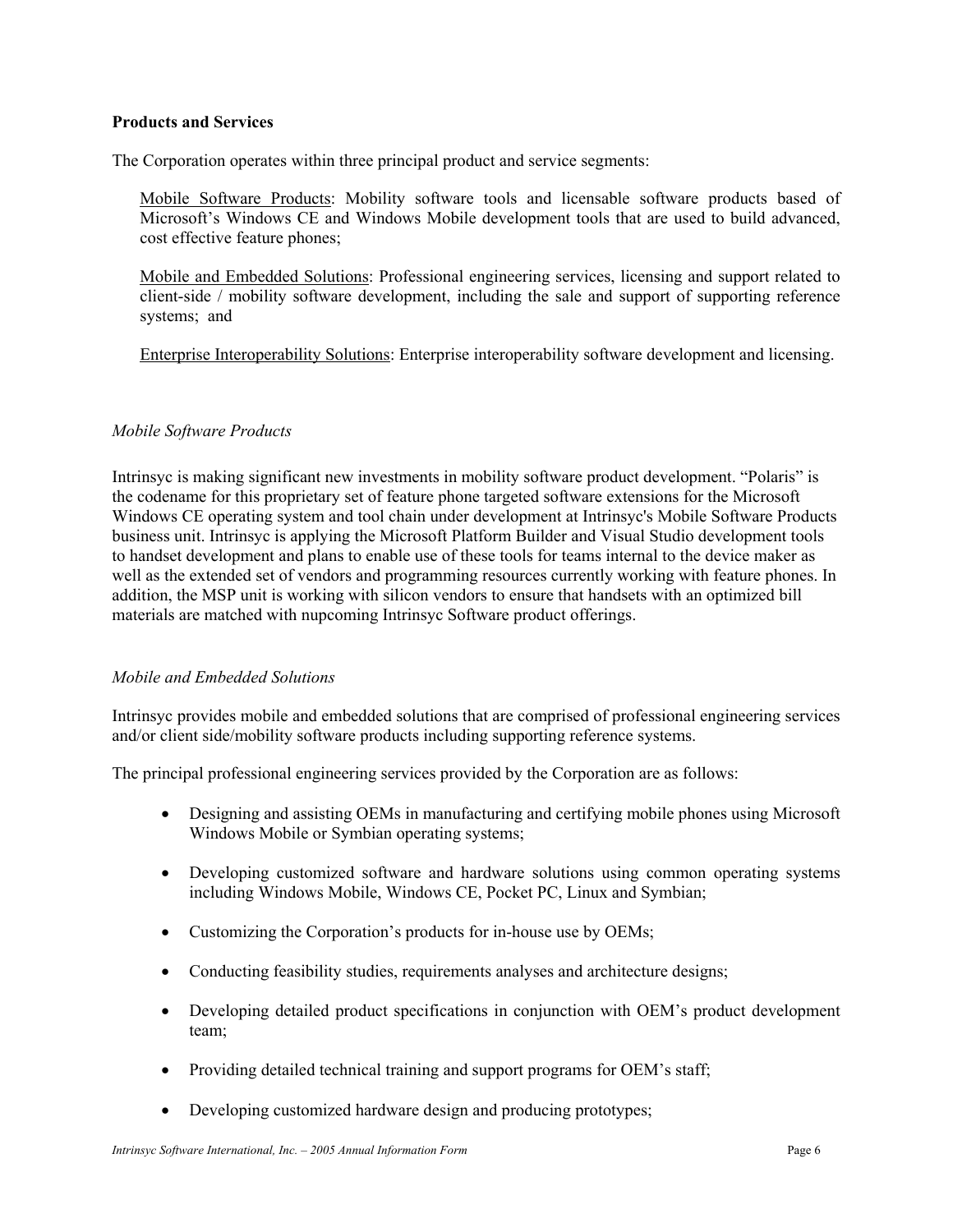- Integrating off-the-shelf components; and
- Providing technical support and service to existing customers as well as software maintenance and upgrades based on annual service contracts.

Service Kits are now also offered by the Corporation as packaged service solution specific to the mobile device makers and original equipment manufacturers. These include:

- Windows Mobile BSP Kits, packaged services for implementing Windows Mobile Board Support Packages (BSPs) on a wide range of embedded processors from key silicon vendors for system integration;
- Windows CE BSP Kits, packaged services for implementing Windows CE Board Support Packages (BSPs) on a wide range of embedded processors from key silicon vendors for system integration;
- Power Management Kits, packaged services for product development to help reduce the total power consumption of the final product, improving its battery life and power management capabilities; and
- Windows Mobile Quality Assurance Kits, packaged services to ensure the Windows Mobile device in development receives independent validation and verification.

The Corporation's services are provided on either a fixed fee or a time and materials basis.

Examples of client-side software technologies and products include various smartphone and mobile device software 'stacks' such as radio interface layers (RILs), mobile telephony stacks (µPhone) to support GSM/GPRS and CDMA2000 embedded modems, email clients, media players, JVMs, boot loaders, and related device driver libraries for Microsoft Windows CE, Symbian and Linux based operating system mobile devices.

The products available off-the-shelf for various modems and hardware configurations used for developing embedded devices utilizing Microsoft's Windows Mobile or Windows CE that require a wireless GSM/GPRS modem, include:

- iQuickStart, is a fully customized program that provides the technology and services to develop a 3G Windows Mobile 2005 device.
- i-RIL<sup>TM</sup>, a proven radio interface allowing for the integration of mobile applications with various types of GSM/GPRS modem modules;
- i-MUX<sup>TM</sup>, a powerful software layer that enables multiple simultaneous streams of voice and data between wireless modem modules and mobile applications by creating a number of virtual COM ports; and
- µPhone, a highly portable and customizable set of telephony drivers and applications ideal for bringing telephony-enabled wireless handhelds to market.

These products are marketed primarily to mobile device manufacturers.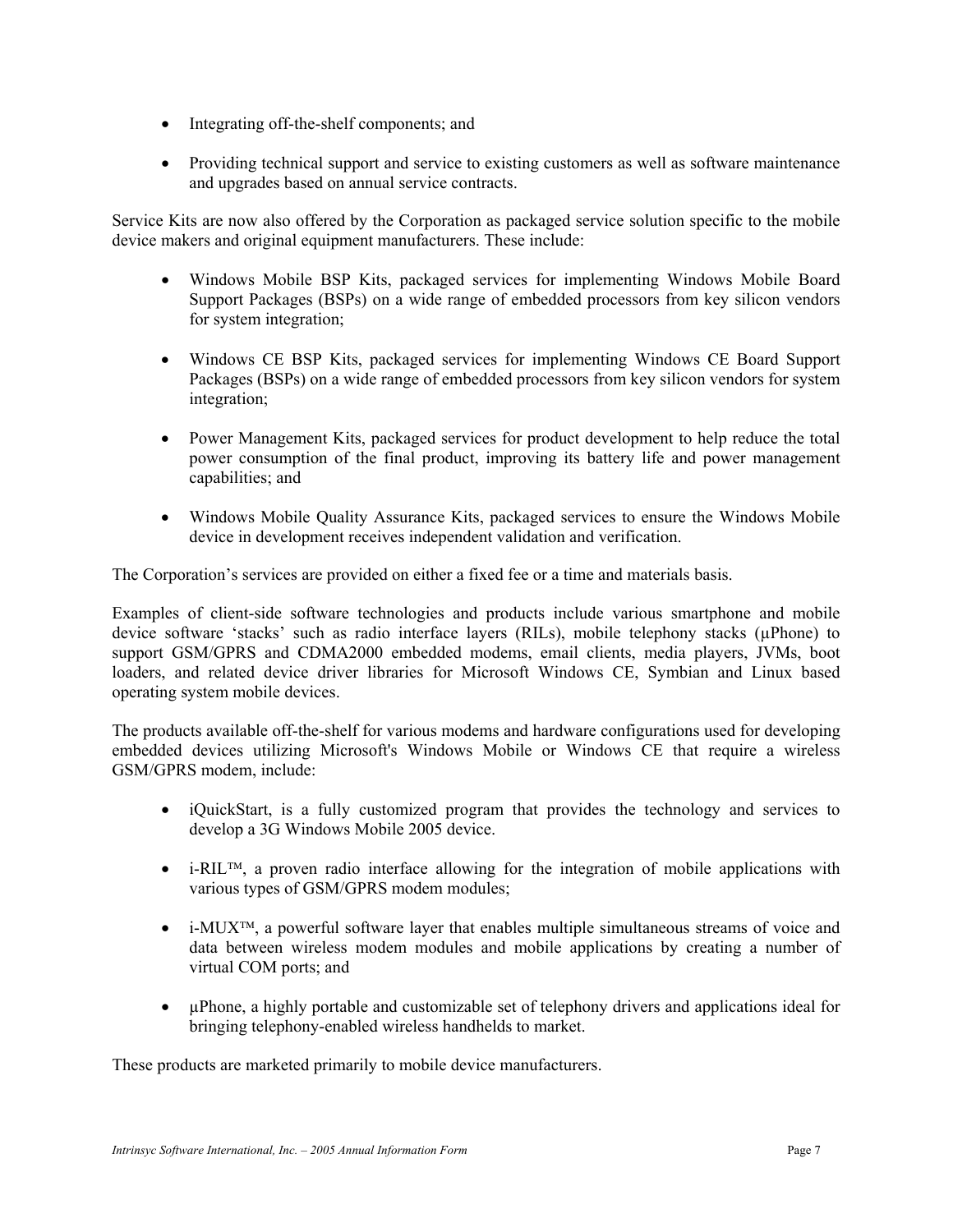Client-side reference systems include mobile and embedded hardware designs (Cerfboards) based on Intel XScale processors with software board support packages (BSPs) for Microsoft Windows CE and Linux based operating systems. In certain cases, these platforms have been developed in partnership with Intel and other silicon vendors*.* These reference platforms are initially provided to original equipment manufacturers (OEM's) in initial prototype orders, with volume run-time licensing revenue being generated once a product developed using a reference design or development platform is commercialized. The Corporation also manufactures prototypes of custom designs for customers and will on occasion oversee volume unit production.

Raw materials for production purposes are sourced from many different vendors and the Corporation endeavors to ensure that multiple vendors are available for its production requirements to mitigate supply side issues such as manufacturers experiencing production shortfalls limiting the availability of specific products.

The Corporation uses contract manufacturers for the outsourcing of volume production. The Corporation has three main suppliers of manufacturing services and obtains competitive quotes for each significant production run. The Corporation works with leading chip manufacturers, primarily Intel Corporation, to prepare and customize these designs, which include the following:

- *Intrinsyc/Intel® 2700G Multimedia Accelerator Reference System*, designed in collaboration with Intel<sup>®</sup>, is a customizable mobile/wireless device reference platform based on the 32-bit Intel Corporation PXA270 RISC processor and 270M multimedia accelerator, with various memory configurations and several open standard data connectivity built-in ports, including a high contrast color touch screen LCD display; CompactFlash®, Secure Digital™ / MultiMedia Card, USB Client, RS232 serial, 10 Base-T Ethernet, GPIO, VGA and JTAG connectors. The 2700G reference system is a full-featured, flexible platform that is an ideal starting point for next generation wireless handheld devices. Its compact case design, multimedia capability (full VGA support with video and 3D graphics acceleration) and connection options make it a comprehensive solution to test proof-of-concept designs, or to be used as a development platform for next generation handheld device or software development;
- *Intrinsyc/Intel® 270M CerfPod Multimedia Accelerator Reference System*, designed in collaboration with Intel®, is a customizable mobile/wireless device reference platform based on the Intrinsyc/Intel 2700M design above, with additional communications ports and expansion options;
- *CerfBoard*<sup>™</sup> *PXA255*, a customizable Internet-enabled reference platform based on the 32-bit Intel Corporation PXA255 RISC processor, with various memory configurations and several open standard data connectivity built-in ports, including Ethernet, USB, Compact Flash, serial, and GPIO. The PXA255- platform runs at 450Mhz**,** conforms to industrial temperature requirements and optionally supports a colour touch screen liquid crystal display;
- *CerfPod 255SE,* a comprehensive developer's kit for designing in-vehicle computers, web tablets and point-of-sale devices running either Windows CE or Linux and complete with a 7.5" display, off-the-shelf embedded tools and multiple configuration options available with a high performance PXA255 processor;
- *CerfCube*<sup> $TM$ </sup> *PXA255*, a high-performance, low-power gateway server for developing new Internet devices or Internet enabling existing equipment; and

These products are marketed primarily to mobile device manufacturers.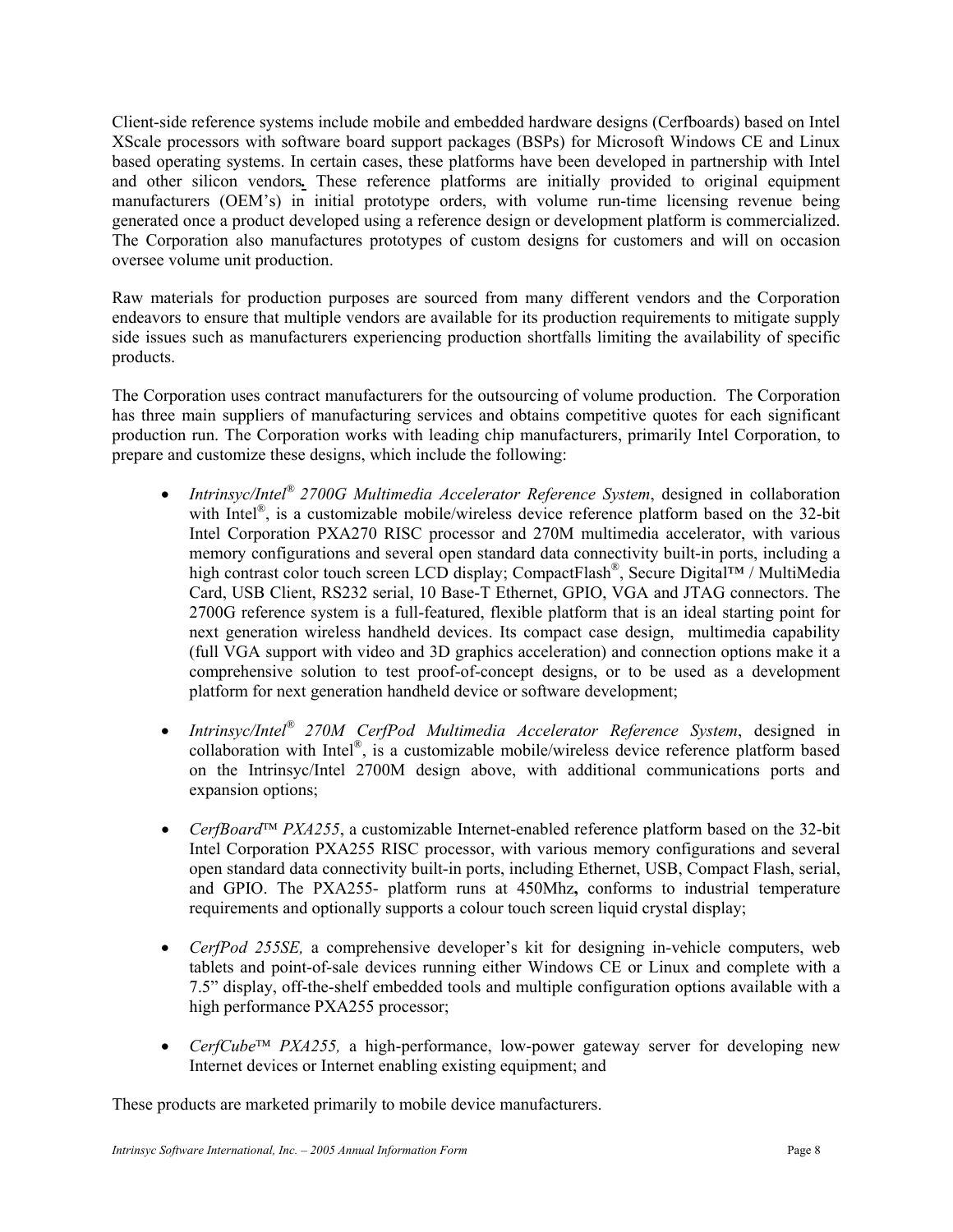## *Enterprise Interoperability Solutions*

Examples of interoperability software technologies and products include application level interoperability protocols between Java, Common Object Request Broker Architecture (CORBA) and Microsoft Windows based systems. These products include a Java / Microsoft Component Object Model connector (J-Integra for COM), a Java / Microsoft Exchange connector (J-Integra for Exchange), a Java / .NET connector based on the Microsoft .NET Remoting protocol (J-Integra for .NET) and a Java or CORBA / .NET connector based on a Microsoft .NET implementation of the Internet Inter-ORB Protocol (J-Integra Espresso).

These products are provided in a downloadable software format from the J-Integra Intrinsyc website. These products are marketed to end-users, independent software vendors (ISV) and OEMs. Volume runtime licensing revenue is generated once products developed using the software are commercialized. The products currently offered by the Corporation include:

- J-Integra Espresso, a set of development tools and run-time components that enable software developers to bridge Microsoft .NET to Java and CORBA technologies, deployed in the .NET environment;
- J-Integra for .NET, a set of development tools and run-time components that enable software developers to bi-directionally bridge Microsoft .NET and Java components, deployed in the Java environment;
- J-Integra for COM, a set of development tools and run-time components that enable software developers to bi-directionally bridge Microsoft Component Object Model (COM) components to Java, deployed in the Java environment; and
- J-Integra for Exchange, a set of development tools and run-time components that enable software developers to bridge Java to Microsoft Exchange, deployed in the Java environment.

These products are marketed primarily to large end user organizations and enterprise software vendors.

Enterprise and mobile inter-operability engineering services usually involve the customization of the Corporation's current J-Integra Suite products for specific OEM application needs for Java and Microsoft Windows COM, .NET and Exchange based systems on the enterprise server-side, and Microsoft Windows CE, Symbian and Linux based operating system mobile devices. The Corporation provides these services in most cases only if it involves the licensing of existing Corporation technologies, or if it presents an opportunity to sell into a new strategic account or to develop new licensable technology modules.

## **Marketing and Sales Strategy**

The Corporation markets its products and solutions through its direct sales force and web site as well as indirect channels such as alliances, component manufacturers, system integrators and regional distributors. The Corporation's solutions and products are vertical in nature in that the solutions created and sold tend to be specific to a given market. The principal vertical markets that the Corporation currently has identified as strategic for growth are: mobile telephony, consumer electronics; OEM products; telecom/datacom; financial institutions; software developers and application service providers and medical device and management solutions.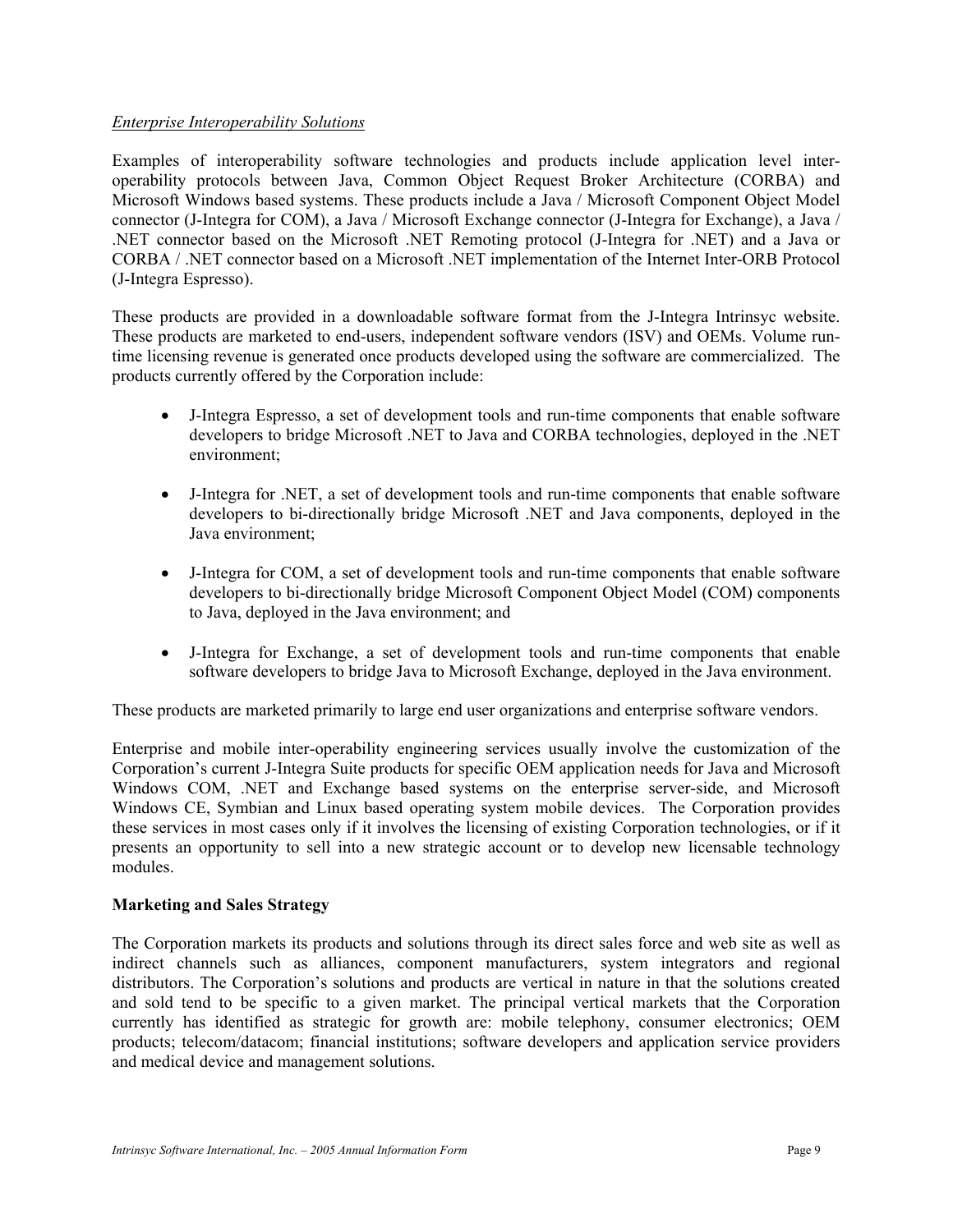To support its sales efforts, the Corporation markets its solutions through an active set of marketing programs including attendance at industry events, trade shows alliance developer forums, through distributor referral programs, a web presence, focussed direct mail, seminars, public relations and ongoing strategic relationships with key system integrators, silicon vendors, network operations, and handset manufactures (OEM's and ODM's).

## *Events*

The Corporation participates and exhibits at several key industry conferences throughout the year. These include events, such as 3GSM, Cellular Technology Industry Association conferences, Intel Developer Forums, Microsoft Mobile and Embedded Developer Conferences, and the Sun JavaOne Conference, where mobile and embedded solutions and networking products are presented to prospective OEMs and software/product developers from a wide range of industries. The Corporation also attends other conferences in wireless telecommunications.

## *Media and Web Presence*

The Corporation advertises in selected trade press, with a focus on cooperative marketing programs with Microsoft Corporation, Intel and other strategic partners. Ad placements are aligned with editorial calendar contents that best match the Corporation's solutions.

The Corporation maintains an active media contact list and disseminates all relevant news to key industry analysts and technical editors. The Corporation actively plans press interviews to maximize coverage at all trade show events.

The Corporation targets its web presence through several portal service providers that offer vendor and solutions information to specific vertical market customers.

The Corporation has also engaged a search engine placement company to assist in the ranking and placement of the Corporation and its technologies in key search engines.

## *Sales*

The Corporation sales strategy includes a mix of direct and indirect channels. The Corporation has a direct sales team today consisting of business development managers responsible for large OEM accounts and large bridging software accounts. The direct sales team also responds to sales leads from several sources, including the Corporation's web site, trade shows and telephone inquiries.

The Corporation's direct sales force employs a consultative sales process, working closely with customers and the Corporation's engineering services team and highly qualified field application engineers, to understand and define customer requirements and specifications and develop optimal solutions. These solutions are typically strategic for the customer involving new technologies or product development, and marketing efforts are generally directed to the senior management of a prospective customer. The Corporation's strategy is to form long-term relationships and supply agreements with its customers and generate licensing revenue from ongoing usage of products and solutions developed based on the initial services engagement.

With respect to indirect sales channels, the Corporation's major objective has been to establish several points of presence in its vertical markets, both in North America and abroad. To this end, the Corporation has established channel relationships with value-added resellers (i.e. companies that can provide system integration services to their OEM customers such as Asahi Techneion in Japan), platform companies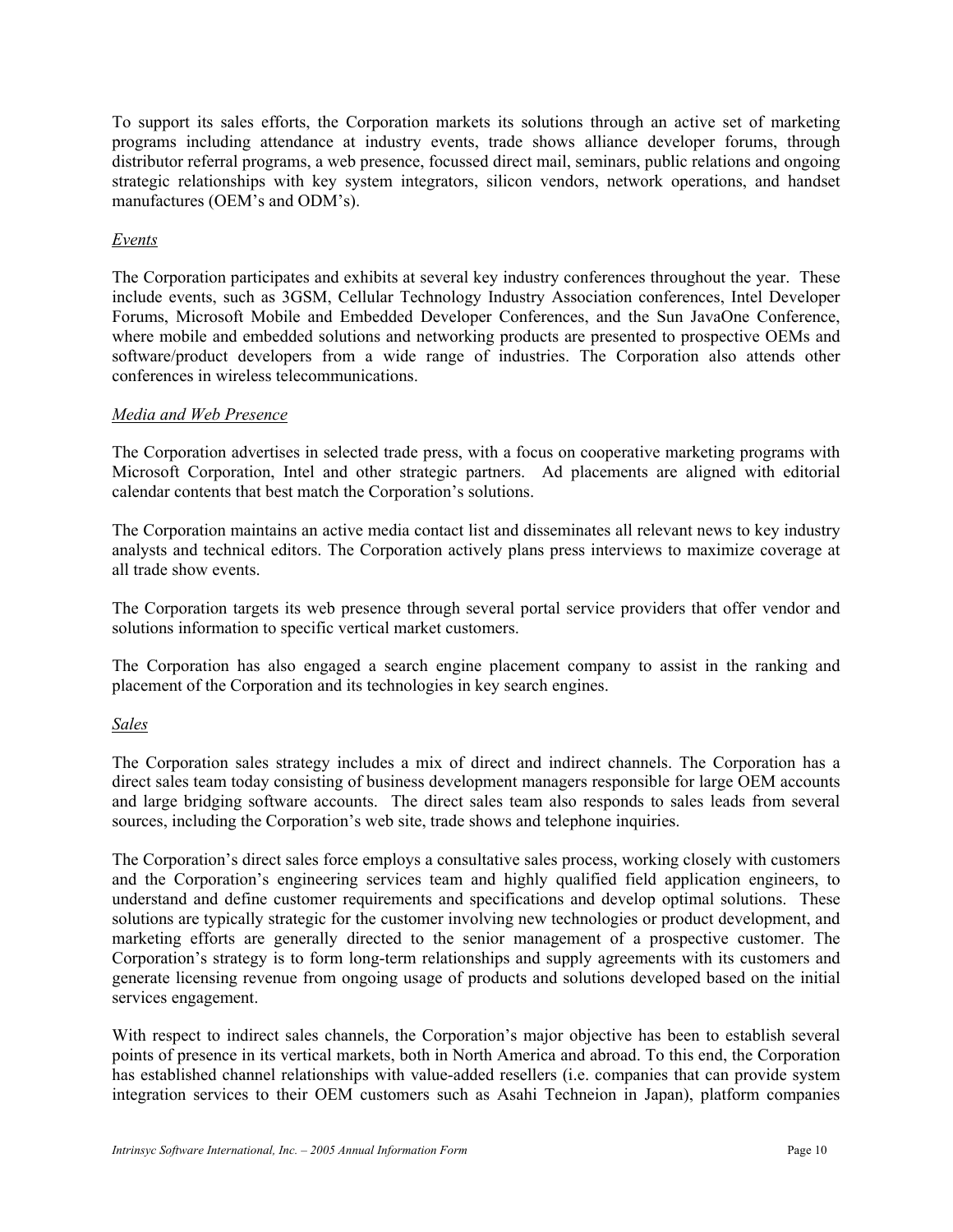(silicon vendors and single board computer vendors such as Texas Instruments, Freescale, and Intel Corporation,) and key software developers and application service providers with specific market expertise or geographical area of operation (such as BEA Systems Inc, SAP, and IBM).

The Corporation also works closely with technology partners to identify specific client opportunities and requirements. It is intended that these alliances will result in the Corporation's introduction to new accounts, increased ability to service new accounts and reduced sales cycle length. Joint marketing activities conducted with these partners allow the Corporation to use the reputation of these partners as leverage to increase market coverage and acceptance of the Corporation's services and solutions. These activities include jointly conducted seminars, trade shows and conferences.

To date, the Corporation's revenues have been derived primarily from the United States and Europe. The Corporation intends to continue to expand its direct sales force and its web presence into Asia.

## *Customers*

The Corporation focuses on providing mobility solutions and specialized intelligent devices to a wide variety of customers through direct distribution channels. There is no typical customer purchase in that an individual sale may consist of a single reference design or development kit of nominal value, to a fullscale engineering services agreement followed by a run-time license fee. The Corporation currently has over 1500 distinct customers with a historical range of contract values from USD\$500 to USD\$1,600,000.

The Corporation's historical and current customers include some of its alliance partners. Some of the Corporation's key customers based on revenue or strategic importance to the Corporation include: Microsoft Corporation, Samsung Corporation , Symbian Limited, Hand Held Products, Tiger Telematics (Gizmondo), Texas Instruments, Intel Corporation, Freescale Corporation, Siemens, GE, SAP and BEA Systems Inc.,. In fiscal 2005, Symbian Limited, Tiger Telematics (Gizmondo), and Hand Held Products accounted for 18%, 14% and 11% respectively of the Corporation's revenue.

## *Industry Partnerships*

The Corporation has various long-standing business relationships with a number of the major technology vendors in the mobile device market, including Microsoft, Intel, Symbian, and Texas Instruments. These relationships have been formed to leverage common investments and strategic direction in the mobility space, for instance, semiconductor vendors act as channels to market for the Corporation's software and services offerings as they encourage the adoption of these vendors' hardware products, while software vendors benefit similarly via the accelerated adoption of their offerings along with the Corporation's offerings.

## **Competitive Conditions**

#### *Competitors*

The markets in which the Corporation participates are competitive and the Corporation expects competition to intensify in the future. The Corporation's current and potential future competitors may include:

• Companies with mobile Linux operating system offerings such a Monta Vista and Access (formerly China MobileSoft/Palm Source)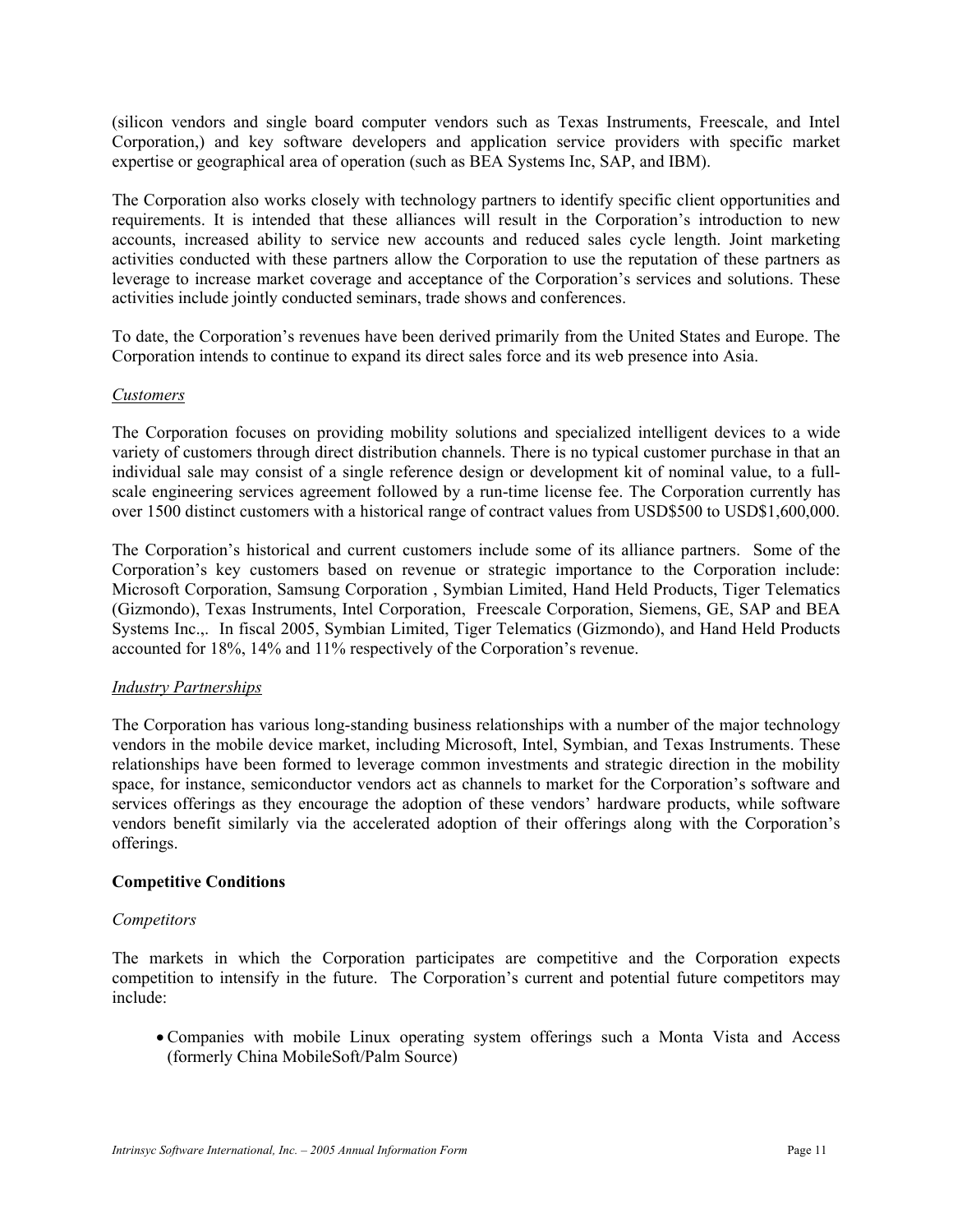- Companies that provide system integration services for Microsoft Windows Mobile and CE, such as BSquare Corporation, and Teleca AB;
- Companies with interoperability solutions such as Borland Software Corp.; and
- Companies with in-house capabilities to build mobile software solutions.

Some of the Corporation's current and potential competitors, alone or together with their trade associations and partners, have greater financial, technical, marketing, service and other resources, as well as greater name recognition, broader product offerings, and longer operating histories.

The Corporation's industry involves rapidly changing technology, frequent new product introductions and evolving standards and protocols. To maintain or improve the Corporation's competitive position, it must continue to develop and introduce, on a timely and cost-effective basis, new products and services.

The principal competitive factors that affect the market for the Corporation's products are:

- product quality, technological innovation, compatibility with standards and protocols, reliability, functionality, ease of use and compatibility;
- market and general economic conditions and requirements for new and innovative products;
- price of the Corporation's products; and
- potential customers' awareness and perception of the Corporation's products as well as device servers generally.

The Corporation's competitive strength is derived mainly from the expertise and specialized knowledge of its engineering resources, its history with its customers and the quality and performance of its software products . The Corporation seeks to maintain its competitive strength through its continuous research and development programs as well as by capturing dominant customers in the mobility and interoperability vertical markets.

## *Barriers to Entry*

While potential competitors may have similar products or levels of competence in individual areas, the Corporation believes its uniqueness lies in its experience and skills of it engineering resources and the quality and performance of its mobile and interoperability software products. The technical barriers to entry into the market for these solutions are high on the mobility software and the enterprise interoperability J-Integra suite product lines due to the complex nature of these technologies.

#### **Research and Development Activities**

The Corporation's research and development team performs two primary functions: (i) the support and enhancement of the Corporation's existing products; and (ii) the development of new products. Research and development activities are undertaken by both employees and subcontractors.

With regard to new products, the Corporation has taken on major development of a client based product via it Mobile Software Products (MSP) business unit in Bellevue, Washington USA relating to delivering a software "stack" for mobile handsets targeting OEMs and ODMs.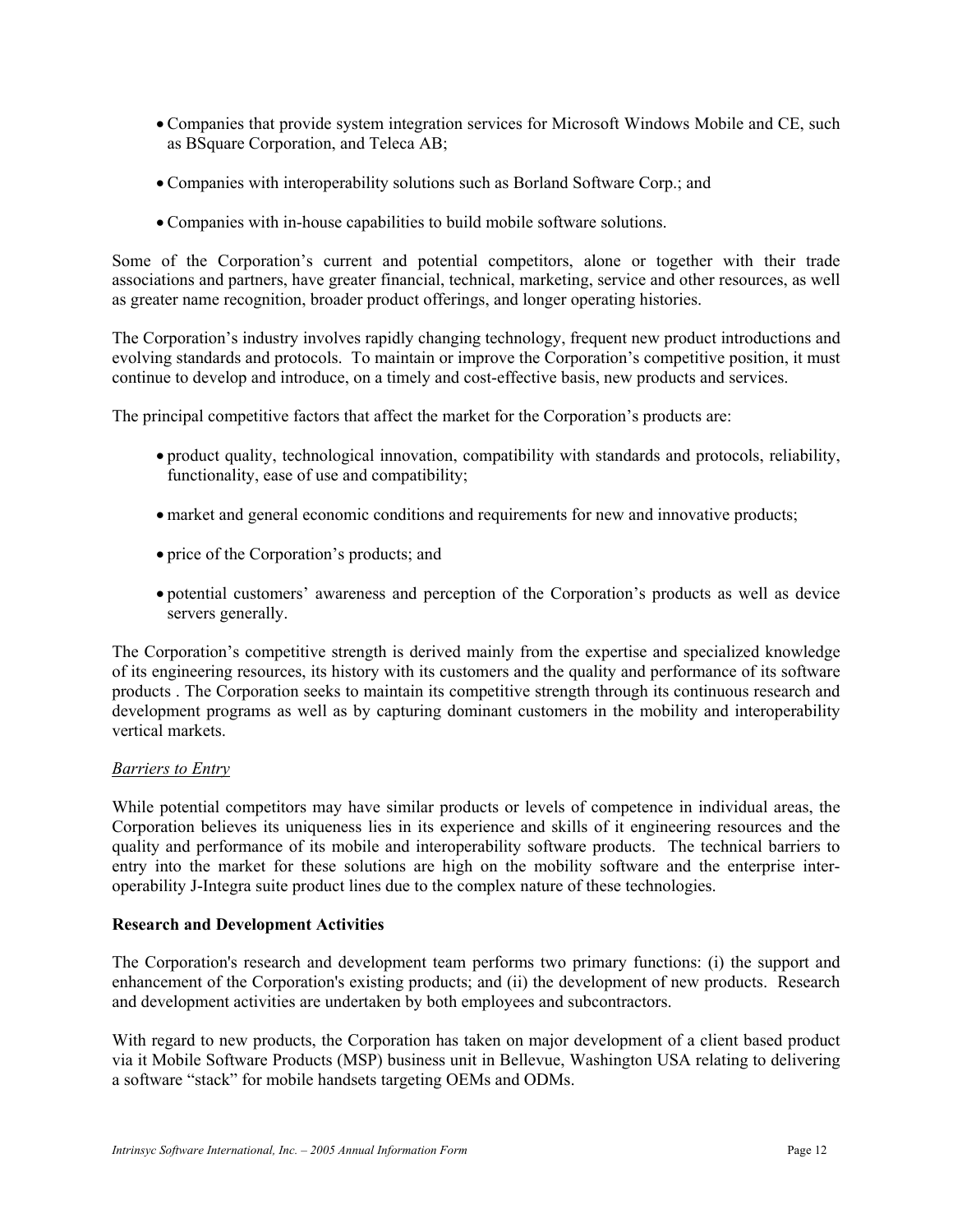## *Proprietary Feature Phone Software Stack*

Polaris is the codename for a proprietary set of feature phone targeted software extensions for the Microsoft Windows CE operating system and tool chain under development at the Corporation's Mobile Software Products unit. The Corporation is applying the Microsoft Platform Builder and Visual Studio development tools to handset development and plans to enable use of these tools for teams internal to the device maker as well as the extended set of vendors and programming resources currently working with feature phones. In addition, MSP is working with silicon vendors to ensure that handsets with an optimized bill-of-materials are matched with the upcoming Intrinsyc product offerings.

Other Development activities are as follows:

- Ongoing development of smartphone and other mobile technologies that allow Windows Mobile and CE, Symbian, Linux and operating systems to operate on various cell-phones and Wireless PDA's;
- Continued integration and development of latest operating system technologies, including Microsoft Windows Mobile and CE, .NET, Symbian and Linux;
- Continued integration and development of the Java to Microsoft .NET and Exchange as well as CORBA bridging solutions that will allow for future Microsoft, CORBA Java enterprise computing and
- Continue packaging J-Integra for new implementations and continued customization for large OEM and independent software vendor opportunities.

#### **Intellectual Property**

The Corporation has applied for registration in Canada, and the United States and the European Union of the trademark "Intrinsyc". The Canadian and US trademarks have been issued. The European Union application for this trademark was published in the Community Trademark Bulletin dated July 25, 2005 and was not opposed. Accordingly it is expected that the European Union application for registration of the "Intrinsyc" trademark will be approved by December 2005.

The Corporation currently has four utility and three design patent applications approved or under consideration with the US Patent and Trademark Office, the Canadian Patent and Trademark Office and/or the European Patent Office. The Corporation attempts to protect its proprietary rights by requiring each employee, prior to commencing employment with the Corporation, to enter into an agreement with the Corporation which provides, among other things, that during employment and for a period not less than one year subsequent to the termination of employment, the employee is prohibited from competing with the Corporation, and is prohibited from disclosing confidential information to third parties for an indefinite period. These agreements also provide that the employee shall assign to the Corporation all intellectual property rights in any work undertaken by the employee. See "Risk Factors".

While the Corporation's competitive position may be affected by its ability to protect its proprietary information, the Corporation believes that because of the rapid pace of technical change in the industry, factors such as the technical expertise, knowledge and innovative skill of the Corporation's management and technical personnel and its ability to rapidly develop, produce, enhance and market its software and hardware products may be more significant than formal intellectual property protection measures in maintaining the Corporation's competitive position. Nonetheless, the Corporation has invested in ongoing patent and trademark protection and continues to review opportunities to protect intellectual property protection on an ongoing basis.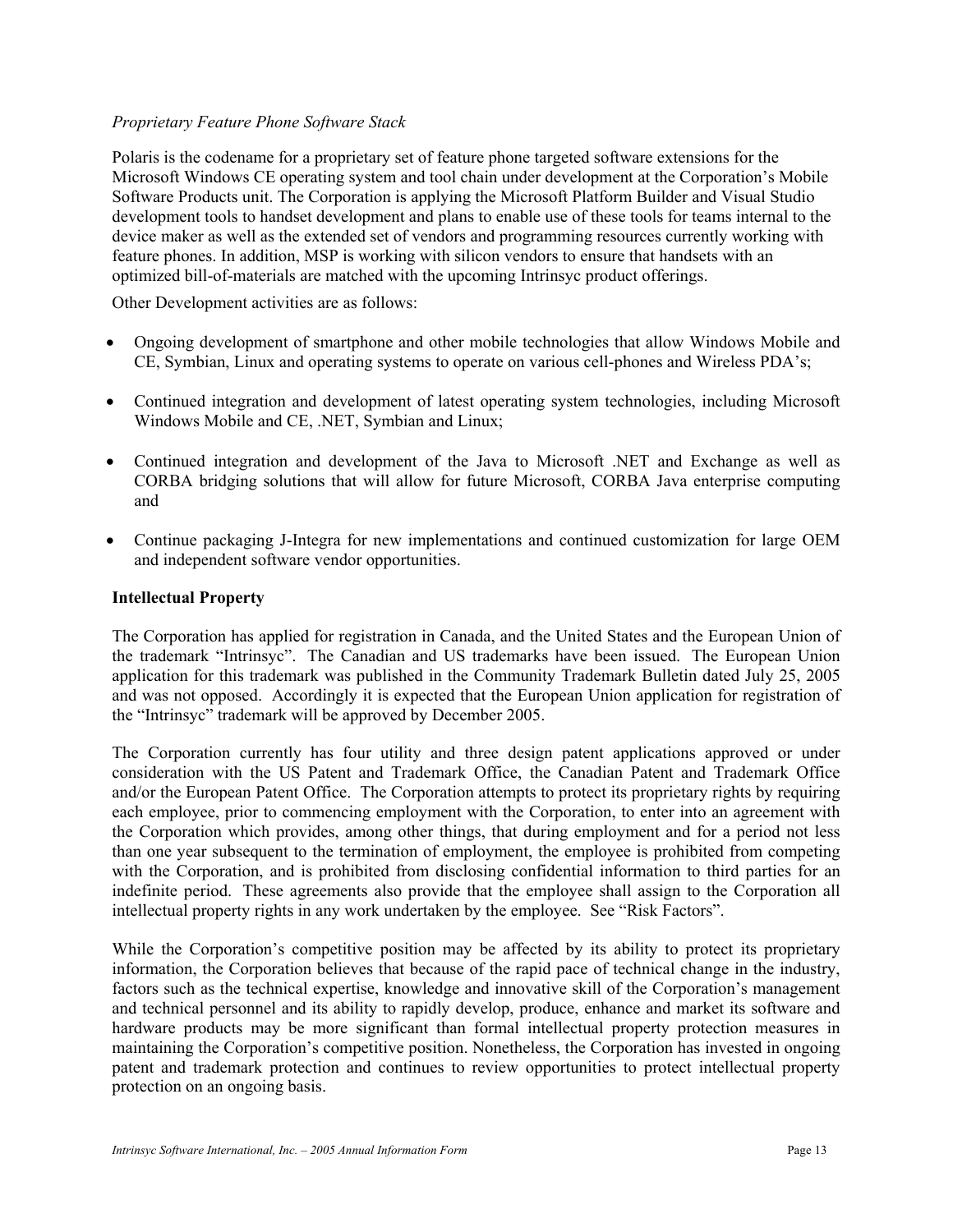Despite precautions taken by the Corporation, it may be possible for unauthorized third parties to copy aspects of the Corporation's hardware and software solutions, or to obtain and use information that the Corporation regards as proprietary. There can be no assurance that the Corporation's competitors will not independently develop similar or superior solutions.

## **Cycles**

The Corporation does not experience significant annual industry-based economic cycles.

#### **Economic Dependence & Changes to Contracts**

The Corporation's various major customer engagements are described above under "Industry Partnerships" and "Significant Customers". In fiscal 2005, Symbian Limited, Tiger Telematics (Gizmondo), and Hand Held Products accounted for 18%, 14% and 11% respectively of the Corporation's revenue, while no other customer engagement accounted for more than 10% of revenues. The Symbian contract is on a time and materials basis and is renewable by Symbian Limited every six months.Each of the other customer relationships involves annual (or more frequent) re-negotiation of the value and amount of products and services provided by the Corporation, and other than future payments for per-use or per-unit software royalties, may be subject to cancellation or discontinuation by these customers. See "Risk Factors".

#### **Employees**

As of the end of the 2005 fiscal year, the Corporation employed 155 full-time personnel and 12 contractors. Of these, 113 were engaged in research, development, services engagements and customer support activities, 13 in sales and marketing and 24 in finance and administration.

#### **Foreign Operations**

The Corporation operates a research and development organization in each of Bellevue, Washington, USA, and Birmingham, UK and an administrative centre in Barbados which represent the Corporation's three significant foreign operations. Certain of the Corporation's intellectual property is owned, developed and managed out of each of these operations and internal transfer pricing mechanisms are in place to manage the transfer and use of this intellectual property. The Corporation's customers are located throughout the world, and as a result, there is no significant dependence of the MSP and EIS units on foreign operations. However, as the Corporation's Bellevue operation is the centre of the Polaris development activities, it js critical to the success of the MSP unit.

## **Lending**

The Corporation has no lending arrangements in place with third parties and does not anticipate entering into any significant lending arrangements in the foreseeable future.

#### **Risk Factors**

Due to the Corporation's stage of development, investment in securities of the Corporation may be regarded as speculative. In addition, the following factors should be considered by potential investors.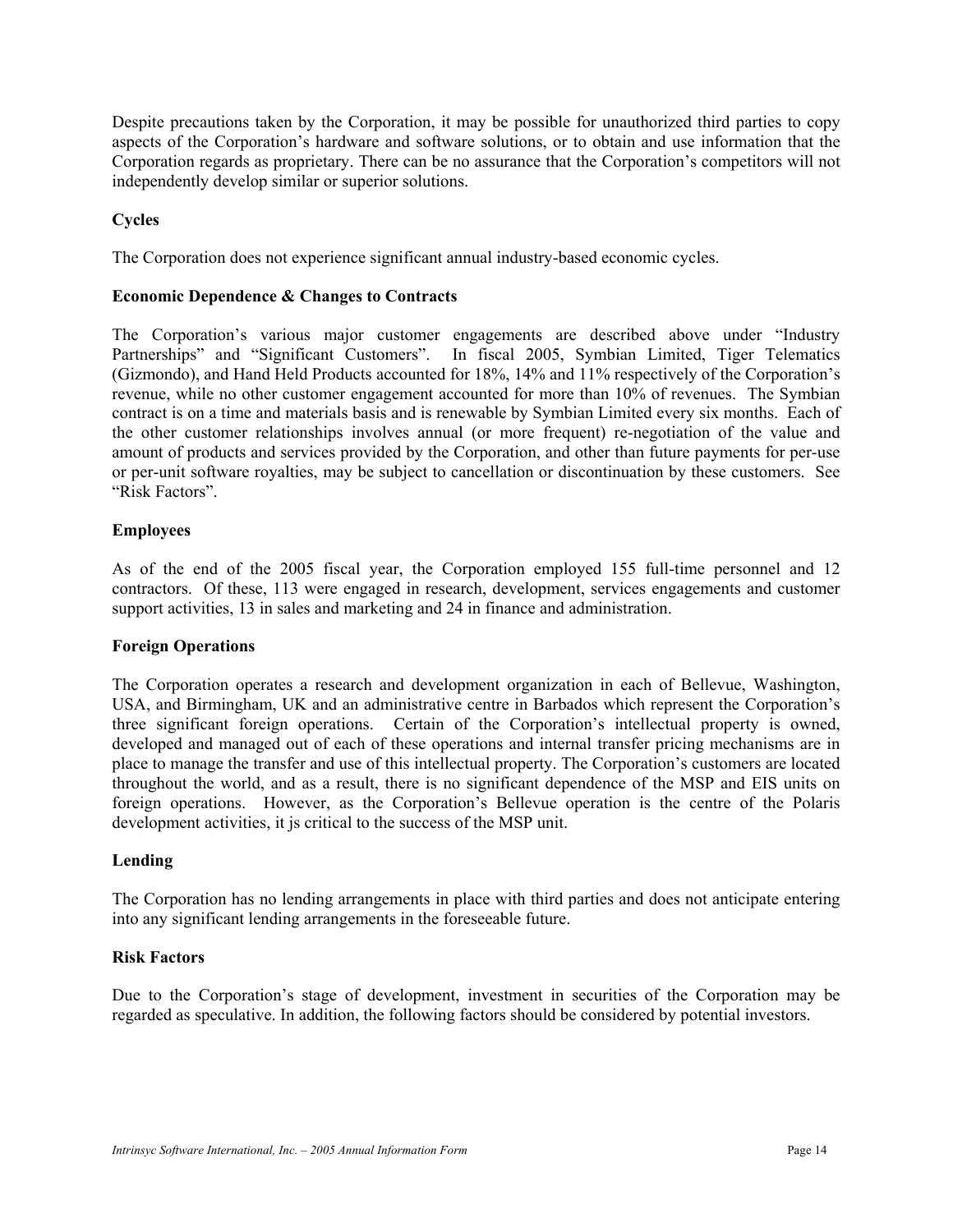## *Ability to Meet the Obligations of Outstanding Debentures*

The Corporation has outstanding secured debentures in the amount of \$8.0 million maturing on October 3, 2007. The debentures have an annual interest rate of 12.5% with monthly payments of interest only until maturity, and are secured by a charge over all of the assets of Intrinsyc and its subsidiaries. Under the terms of the debentures, the Corporation must maintain a minimum cash balance of \$2 million and tangible net assets in excess of \$500,000. In the event that the Corporation is not able to meets its obligations under the debenture or raise capital to repay the debenture, the debenture holder has a right to all of the assets of the Corporation.

#### *Additional Financing*

The Corporation currently operates at a loss and uses cash raised in equity markets to fund working capital. If adequate funds are not available when required or on acceptable terms, the Corporation may be required to delay, scale back or terminate its product development activities and sales and marketing efforts, and may be unable to continue operations. There can be no assurance that the Corporation will be able to obtain the additional financial resources required to compete in its markets on favourable commercial terms or at all. Any equity offering will result in dilution to the ownership interests of shareholders and may result in dilution of the value of such interests.

#### *Research and Development*

If the Corporation fails to develop new products, or if the products the Corporation develops are not successful, the Corporation's business could be harmed. Even if the Corporation does develop new products which are accepted by its target markets, the Corporation cannot assure that the revenue from these products will be sufficient to justify the Corporation's investment in research and development.

#### *Major Industry Software Vendor Partners May Become Competitors*

As the developer of Windows Mobile, Windows CE, Microsoft .NET and Symbian based software technologies, all of which the Corporation is reliant upon, Microsoft Corporation and Symbian Limited could add features to their operating systems and application product offerings that directly compete with the software products and services the Corporation provides. The ability of the Corporation's customers or potential customers to obtain software products and services directly from Microsoft Corporation and Symbian Limited that compete with the Corporation's software products and services could harm the Corporation's business.

## *History of Losses*

The Corporation has a history of losses, and there can be no assurance that the Corporation's revenue will continue to grow. As at August 31, 2005, the Corporation had an accumulated deficit of approximately \$31 million. The Corporation's prospects must be considered in the context of its stage of development, the risks and uncertainties it faces, and the inability of the Corporation to accurately predict its operating results and the results of product development and sales and marketing initiatives. There can be no assurance that implementation of the Corporation's strategies will result in the Corporation becoming profitable.

#### *Stock Price Volatility*

*The market price for the common shares of the Corporation fluctuates significantly, and these fluctuations tend to be exaggerated if the trading volume is low. The market price of the common shares*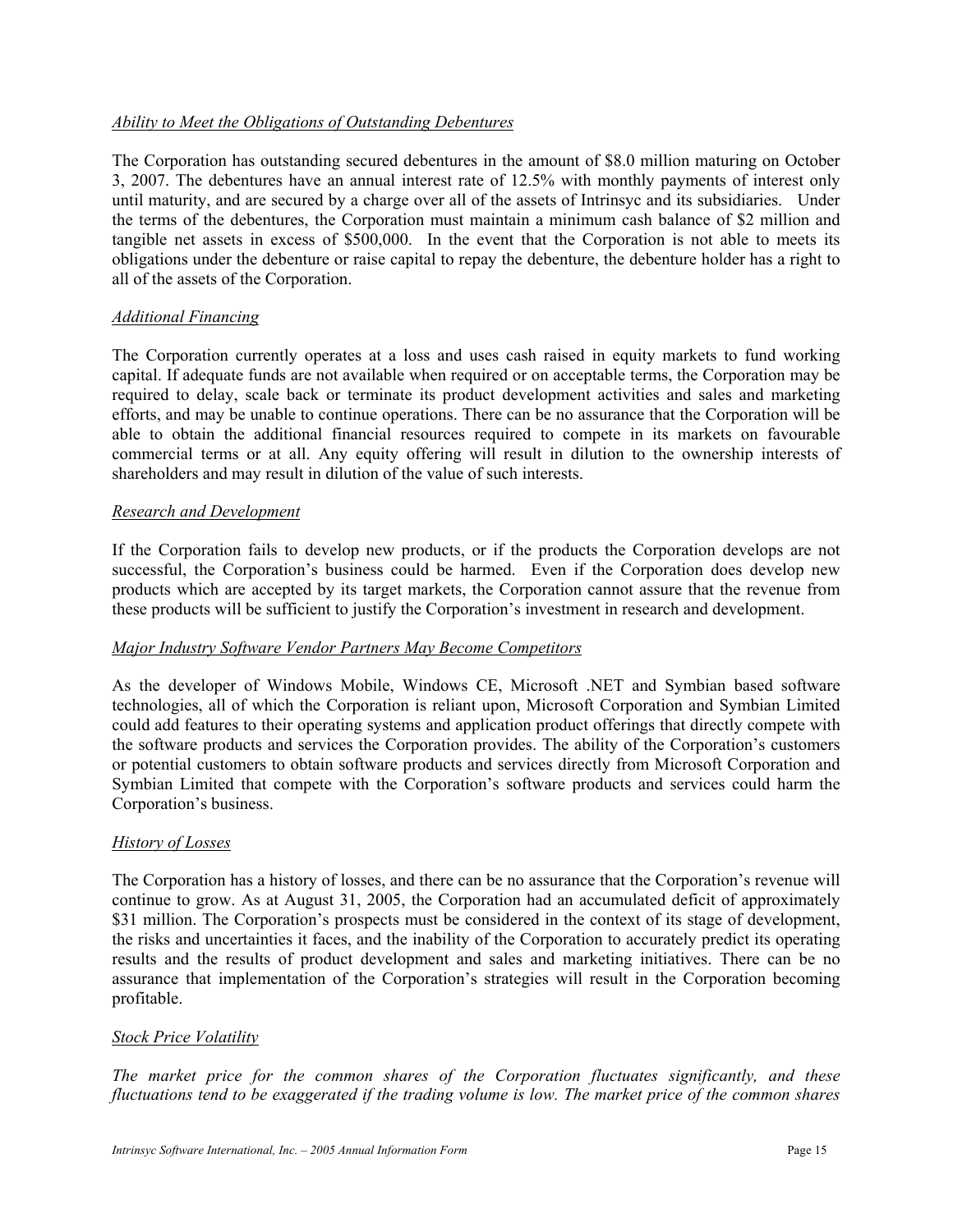*may rise or fall in response to announcements of technological or competitive developments, acquisitions or strategic alliances by the Corporation or its competitors, and the gain or loss by the Corporation of significant orders or broad market fluctuations.* 

#### *Dependence on Management*

The Corporation's future success depends on the ability of the Corporation's management to operate effectively, both individually and as a group. If the Corporation were to lose the services of any management employees, the Corporation may encounter difficulties finding qualified replacement personnel and integrating them into the management group.

#### *Product Development and Technological Change*

The market for the Corporation's products is characterized by rapidly changing technology, evolving industry standards and frequent new product introductions. To be successful, the Corporation will need to enhance existing products and to introduce new products and features in response to changing standards, customer requirements, and technological innovations by others. There can be no assurance that the Corporation will be successful in doing this in a timely manner or at all.

The software industry is characterized by a continuous flow of improved products which render existing products obsolete. There can be no assurance that products or technologies developed by others will not render the Corporation's products obsolete or non-competitive.

## *Length of Sales Cycle*

The typical sales cycle of the Corporation's integrated solutions is lengthy (generally between 6 and 9 months), unpredictable, and involves significant investment decisions by prospective customers, as well as education of those customers regarding the use and the benefits of the Corporation's products and services. The purchase of the Corporation's products and services is often delayed while prospective customers conduct lengthy internal reviews and obtain capital expenditure approvals. Even after deciding to purchase the Corporation's products or services, the Corporation's customers tend, in some cases, to deploy the products slowly and deliberately depending on a variety of factors, including the skill level of the customer and the status of its own technology with which the Corporation's products are to integrate. As a result, the Corporation's quarterly financial results may vary significantly.

#### *Dependence on Market Acceptance of Mobile Devices and Inter-Operability Solutions*

The market for mobile device and inter-operability software and services is emerging and the potential size of this market and the timing of its development are not well known. As a result, the Corporation's profit potential is uncertain and the Corporation's revenue may not grow as fast as the Corporation anticipates, if at all. The Corporation is dependent upon the broad acceptance by businesses and consumers of a wide variety of mobile devices as well as supporting applications, which will depend on many factors, including:

- the development of content and applications for mobile devices;
- the willingness of large numbers of businesses and consumers to use mobile devices such as smartphones, PDAs, wireless gaming consoles, and other such specialized mobile devices such as handheld medical devices and industrial data collectors to perform functions currently carried out manually or by traditional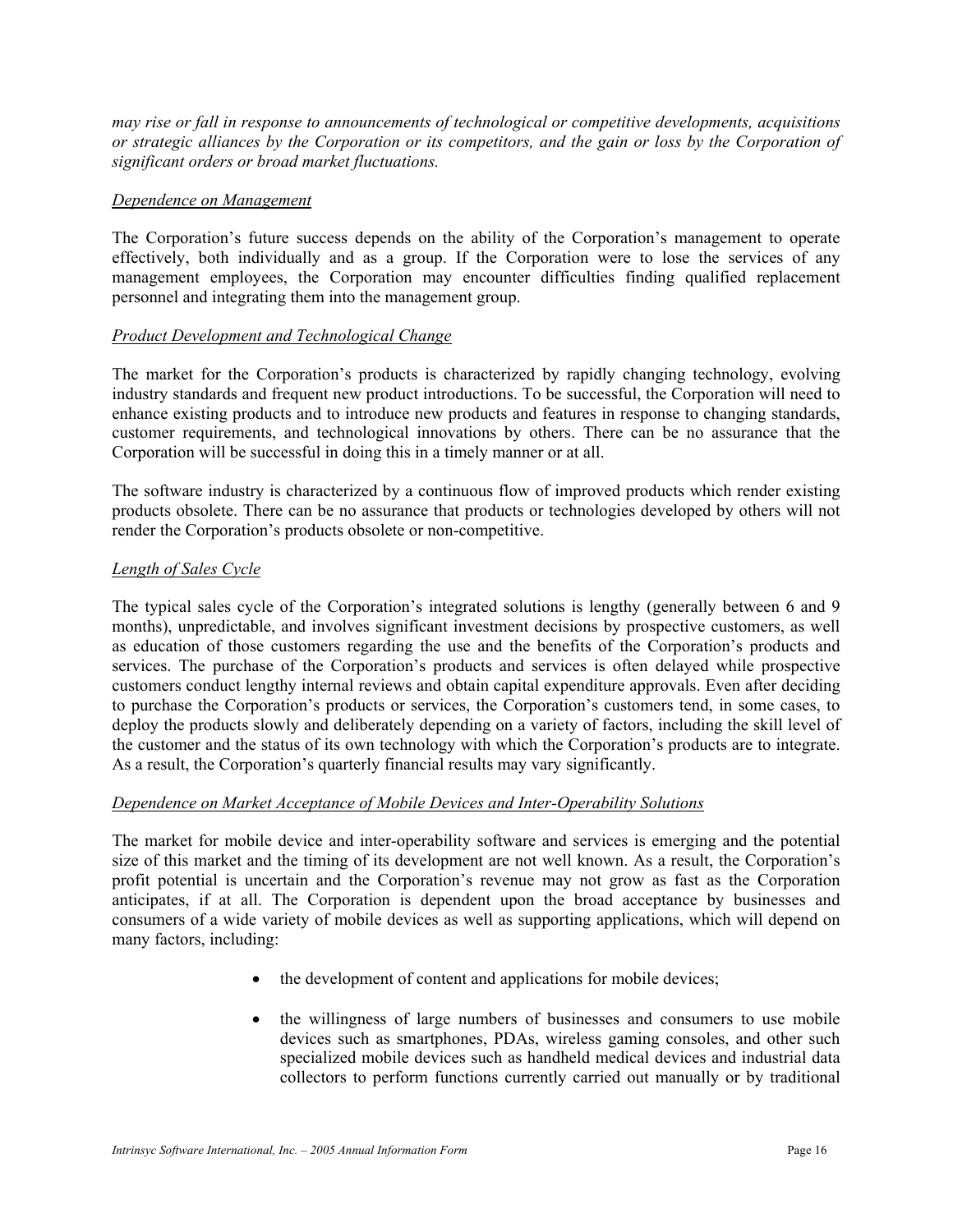PCs, including inputting and sharing data, communicating among users and connecting to the Internet; and

• the evolution of industry standards that facilitate the distribution of content over the Internet to these devices via wired and wireless telecommunications systems, satellite or cable.

#### *Competition*

Because of intense market competition, the Corporation may not succeed. Some of the Corporation's current and potential competitors have longer operating histories, stronger brand names and greater financial, technical, marketing and other resources than the Corporation. Current and potential competitors may also have existing relationships with many of the Corporation's prospective customers, and prospective OEM customers may be developing products for their own use that are comparable to the Corporation's products. In addition, the Corporation expects competition to persist and intensify in the future, which could adversely affect the Corporation's ability to increase sales.

#### *Sales and Marketing and Strategic Alliances*

If the Corporation is to become successful, it must continue to expand its sales and distribution channels and its marketing and technology alliances. There is no assurance the Corporation will be able to reach agreements with additional alliance or distribution partners on a timely basis or at all, or that these partners will devote sufficient resources to advancing the Corporation's interests.

The Corporation's strategic alliances with operating system vendors, semiconductor manufacturers and systems integrators are a key part of the Corporation's overall business strategy. The Corporation cannot, however, be certain that it will be successful in developing new strategic relationships or that the Corporation's strategic partners will view such relationships as significant to their own business or that they will continue their commitment to the Corporation in the future. The Corporation's business, results of operation, financial condition and stock price may be materially adversely affected if any strategic partner discontinues its relationship with the Corporation for any reason. Additionally, the Corporation relies on the voluntary efforts of its strategic partners rather than compliance with contractual obligations, and there are no minimum performance requirements. Therefore, the Corporation cannot be certain that these relationships will be successful.

#### *International Expansion of Business Operations*

The Corporation plans to increase international operations, including the possible establishment of a development centre in China, in the current fiscal year. International sales and the related infrastructure support operations carry certain risks and costs such as the administrative complexities and expenses of administering a business abroad; complications in both compliance with and also unexpected changes in regulatory requirements, foreign laws, international import and export legislation, trading policies, tariffs and other barriers; potentially adverse tax consequences; and uncertainties of law and enforcement relating to the protection of intellectual property and unauthorized duplication of software. There can be no assurance that these factors will not be experienced in the future by the Corporation or that they will not have a material adverse impact on the Corporation's business, results of operations and financial conditions.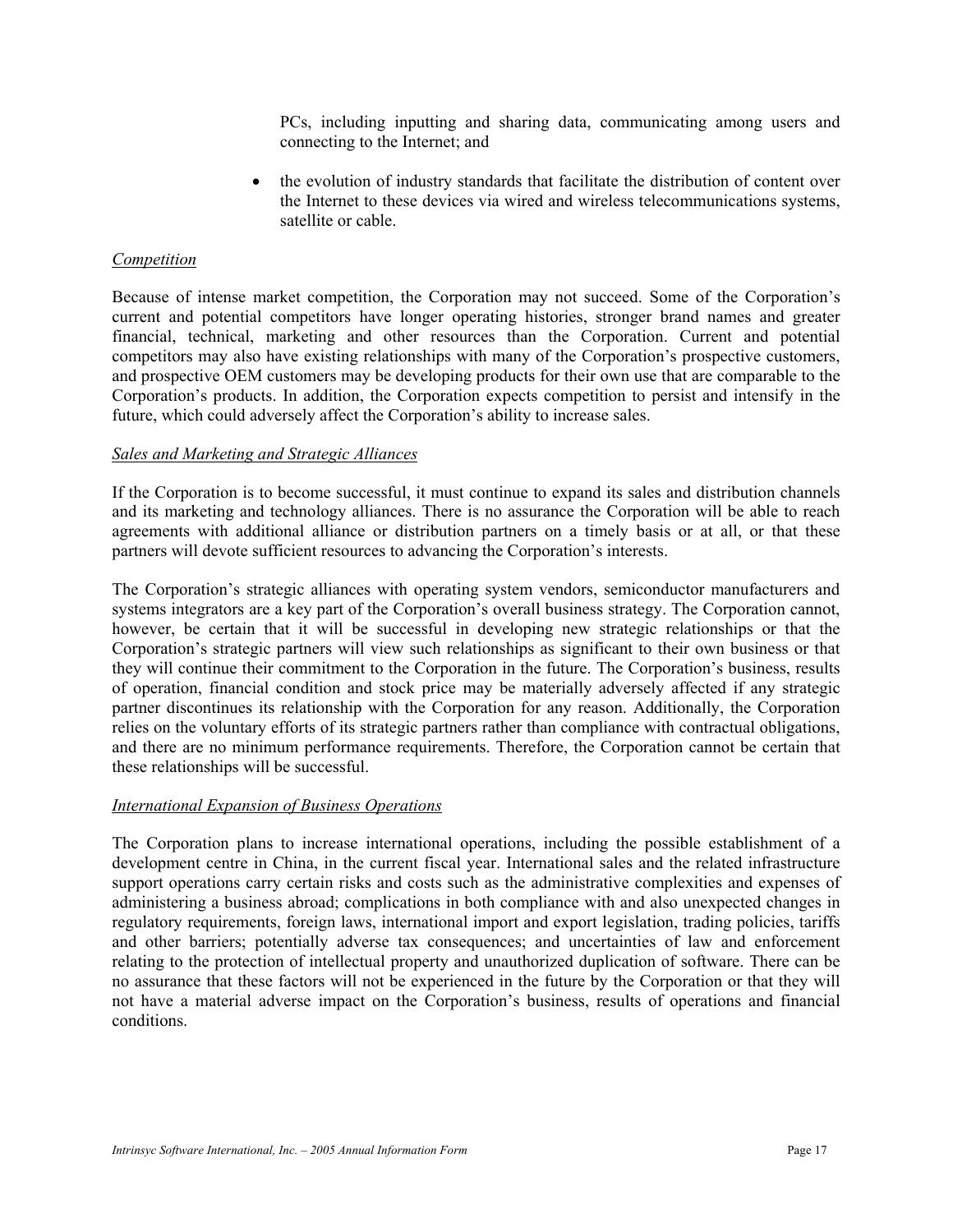## *Intellectual Property Protection*

The Corporation's ability to compete may be affected by its ability to protect its intellectual property. The Corporation relies primarily on a combination of copyright, trademark and trade secret laws, confidentiality procedures and contractual provisions to protect its intellectual property. While the Corporation believes that its products and technologies are adequately protected against infringement, there can be no assurance of effective protection. Monitoring and identifying unauthorized use of the Corporation's technology is difficult, and the prohibitive cost of litigation may impair the Corporation's ability to prosecute any infringement. The commercial success of the Corporation will also depend upon its products not infringing any intellectual property rights of others and upon no claims for infringement being made against the Corporation. The Corporation believes that it is not infringing any intellectual property rights of third parties, but there can be no assurance that such infringement will not occur. An infringement claim against the Corporation by a third party, even if it is invalid, could have a material adverse effect on the Corporation because of the cost of defending against such a claim.

#### *Potential Fluctuations in Quarterly Results*

The Corporation's quarterly operating results may vary significantly depending on factors such as the timing of new product introductions and changes in pricing policies by the Corporation and its competitors, market acceptance of new and enhanced versions of the Corporation's products and the timing of significant orders. Because the Corporation's operating expenses are based on anticipated revenues and a high percentage of the Corporation's expenses are relatively fixed in the short term, variations in the timing of recognition of revenues can cause significant fluctuations in operating results from quarter to quarter and may result in unanticipated quarterly earnings shortfalls or losses. The market price of the Corporation's common shares may be highly volatile in response to such quarterly fluctuations.

## *Foreign Exchange Risk*

A substantial portion of the Company's sales are denominated in United States dollars and are made to United States-based customers. Because the Company's operations are based in Canada and the United Kingdom, the Company is exposed to risks associated with fluctuations in the exchange rate between the United States dollar, the British Pound and the Canadian dollar. If the Canadian dollar or British Pound rise relative to the United States dollar, the Company's operating results may be adversely impacted. The Company has now implemented a foreign exchange hedging program that effectively hedges approximately 60% - 80% of its net monthly US dollar receipts.

## *Management of Growth*

The Corporation's growth continues to place significant demands on its management and other resources. The Corporation's future results of operations will depend in part on the ability of its officers and other key employees to implement and expand operational, customer support and financial control systems and to expand, train and manage its employee base. The Corporation's future performance will also depend to a significant extent on its ability to identify, attract, train and retain highly skilled sales, technical, marketing and management personnel.

#### *Acquisitions*

The Corporation has, and from time to time in the future may, acquire businesses, products or technologies that it believes compliment or expand its existing business. Acquisitions of this type involve a number of risks, including the possibility that the operations of the acquired business will not be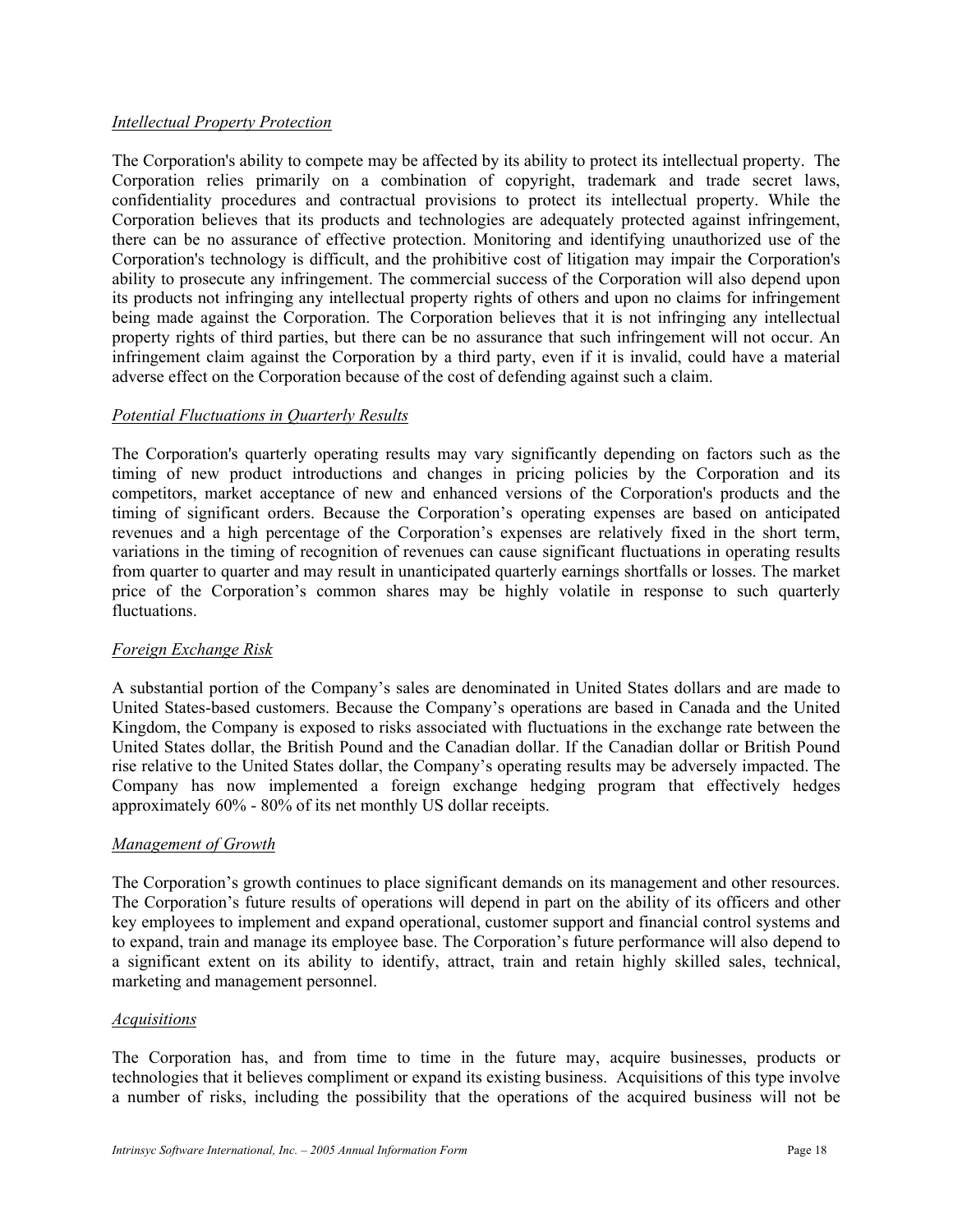profitable or that the attention of the Corporation's management will be diverted from the day-to-day operation of its business. An unsuccessful acquisition could reduce the Corporation's margins or otherwise harm its financial condition. Any acquisition could result in a dilutive issuance of equity securities, the incurrence of debt and the loss of key employees. The Corporation cannot ensure that any acquisitions will be successfully completed or that, if one or more acquisitions are completed, the acquired businesses, products or technologies will generate sufficient revenues to offset the associated costs of the acquisitions or other adverse effects.

## *Product Liability*

*The Corporation's license agreements with its customers typically contain provisions designed to limit the Corporation's exposure to potential product liability claims. There can be no assurance that such provisions will protect the Corporation from such claims. The Corporation does not maintain product liability insurance. A successful product liability claim brought against the Corporation could have a material adverse effect upon the Corporation's business, results of operations and prospects.* 

#### *Third Party Manufacturing*

The Corporation depends on third party manufacturing facilities to manufacture its reference design products, which reduces the Corporation's control over the manufacturing process and exposes the Corporation to a number of risks, including:

- reduced control over delivery schedules, quality assurance, manufacturing yields and production costs;
- lack of guaranteed production capacity or product supply; and
- reliance on third-party manufacturers to maintain competitive manufacturing technologies.

The Corporation does not typically have supply agreements with its manufacturers and instead obtains manufacturing services on a purchase-order basis. The Corporation's manufacturers typically have no obligation to supply the Corporation with any specific product, in any specific quantity or at any specific price. If the Corporation's manufacturers were to become unable or unwilling to continue to manufacture its products in required volumes, at acceptable quality, yields and costs, or in a timely manner, the Corporation's business might be harmed to the degree that its revenues are dependent on the sale of these reference designs. As a result, the Corporation would have to attempt to identify and qualify substitute manufacturers for its current manufacturers, which could be time consuming and difficult, and might result in unforeseen manufacturing and operations problems.

#### *Component Suppliers*

Although the Corporation out-sources its reference design manufacturing, it is responsible for procuring certain raw materials for its products directly. The Corporation's reference design products incorporate components or technologies that are only available from single or limited sources of supply. In particular, some of the Corporation's integrated circuits are available from a single source. In the past, certain integrated circuits used by the Corporation in its products have been phased out of production. When this happens, the Corporation attempts to purchase sufficient inventory to meet its needs until a substitute component can be incorporated into the Corporation's products. Nonetheless, the Corporation might be unable to purchase sufficient inventory to meet its demands, or the Corporation might incorrectly forecast its demands and purchase too many or too few components. Further, the Corporation's products use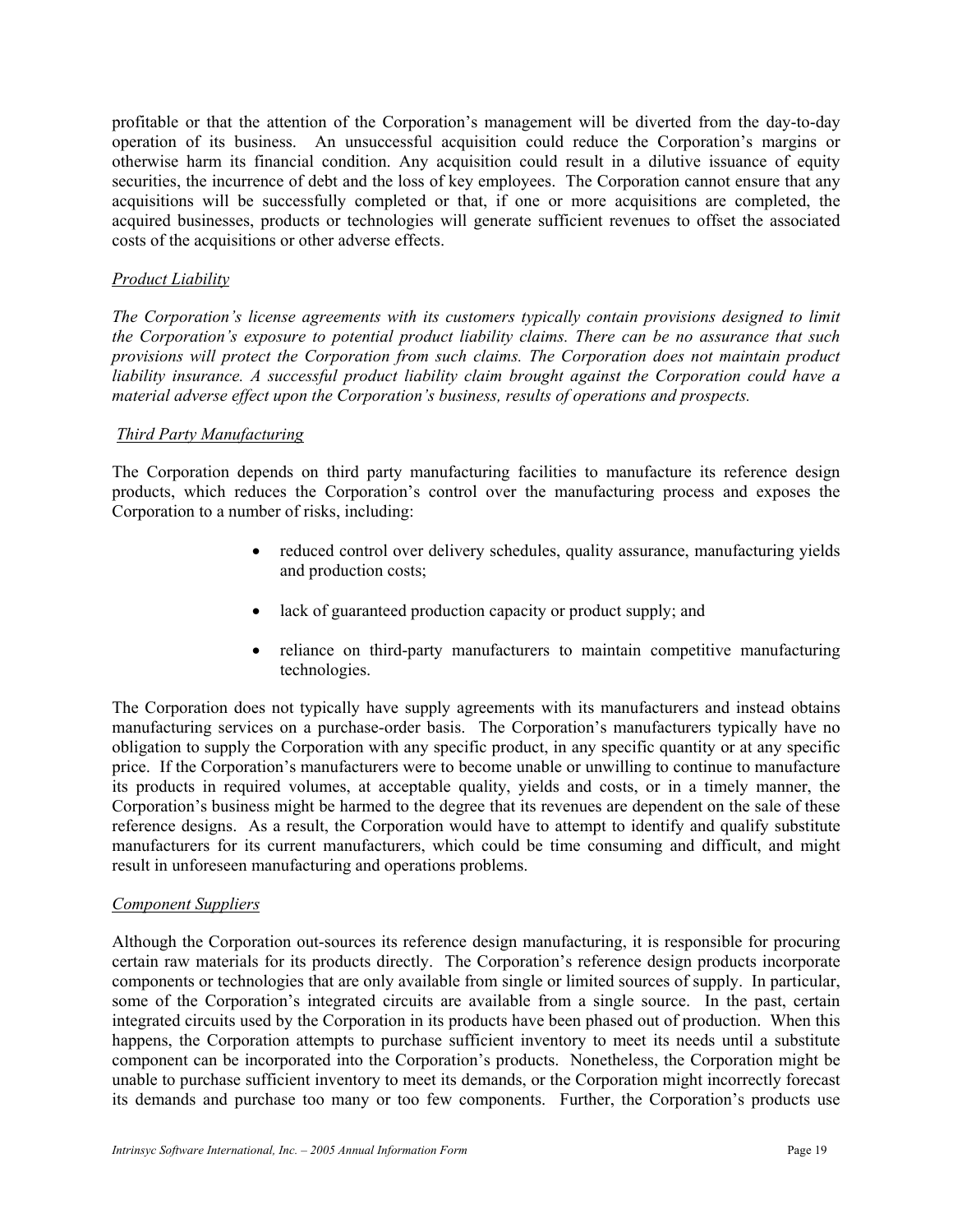components that have in the past been subject to market shortages and substantial price fluctuations. From time to time, the Corporation has been unable to meet its orders because it was unable to purchase necessary components for its products. If the Corporation is unable to meet existing orders or to enter into new orders because of a shortage in components, it may lose net revenues and risk losing customers and harming its reputation in the marketplace.

#### *Shareholders' Rights Plan*

The Corporation has implemented a Shareholders' Rights Plan. The Shareholders' Rights Plan provides for substantial dilution to an acquirer making a take-over bid for the common shares of the Corporation unless the bid meets the requirements described in the Shareholders' Rights Plan. This could discourage a potential acquiror from making a take-over bid and make it more difficult for a third party to acquire control of the Corporation, even if such acquisition or bid would be beneficial to the Corporation's shareholders.

## **ITEM 4: DIVIDEND POLICY**

The Corporation has not paid any cash dividends on its common shares to date. The Corporation currently intends to retain any future earnings to finance the growth and development of the business and, therefore, the Corporation does not anticipate paying cash dividends at this time.

## **ITEM 5: DESCRIPTION OF CAPITAL STRUCTURE**

#### **Authorized and Issued Share Capital**

The Corporation's authorized share capital consists of an unlimited number of common shares and an unlimited number of preferred shares. As at August 31, 2005, the Corporation's issued share capital consisted of 56,233,718 common shares. The Corporation has no issued and outstanding preferred shares. In addition, as of August 31, 2005 the Corporation has outstanding warrants to purchase an aggregate of 100,000 common shares at a price of \$3.20, and stock options to purchase an aggregate of 4,732,973 common shares at prices ranging from \$0.49 per share to \$3.21 per share granted under the Corporation's Incentive Stock Option Plan. To the extent that outstanding options or warrants are exercised, dilution to the interests of the Corporation's shareholders will occur.

## **Share Rights**

#### *Common Shares*

Each common share entitles the holder thereof to (i) dividends if, as and when declared by the directors of the Corporation (subject to the rights of the holders of another class or series of shares), (ii) one vote at all meetings of shareholders of the Corporation (except meetings at which only holders of a specified class of shares are entitled to vote), and (iii) participate on a *pro rata* basis, subject to the rights of the holders of another class of shares, in any distribution of the assets of the Corporation upon liquidation, dissolution or winding-up, whether voluntary or involuntary, or any other distribution of the assets of the Corporation among its shareholders for the purpose of winding-up its affairs.

#### *Preference Shares*

If the directors create any series of preference shares, such shares shall have the rights determined by the directors, provided that with respect to the distribution of assets in the event of the liquidation, dissolution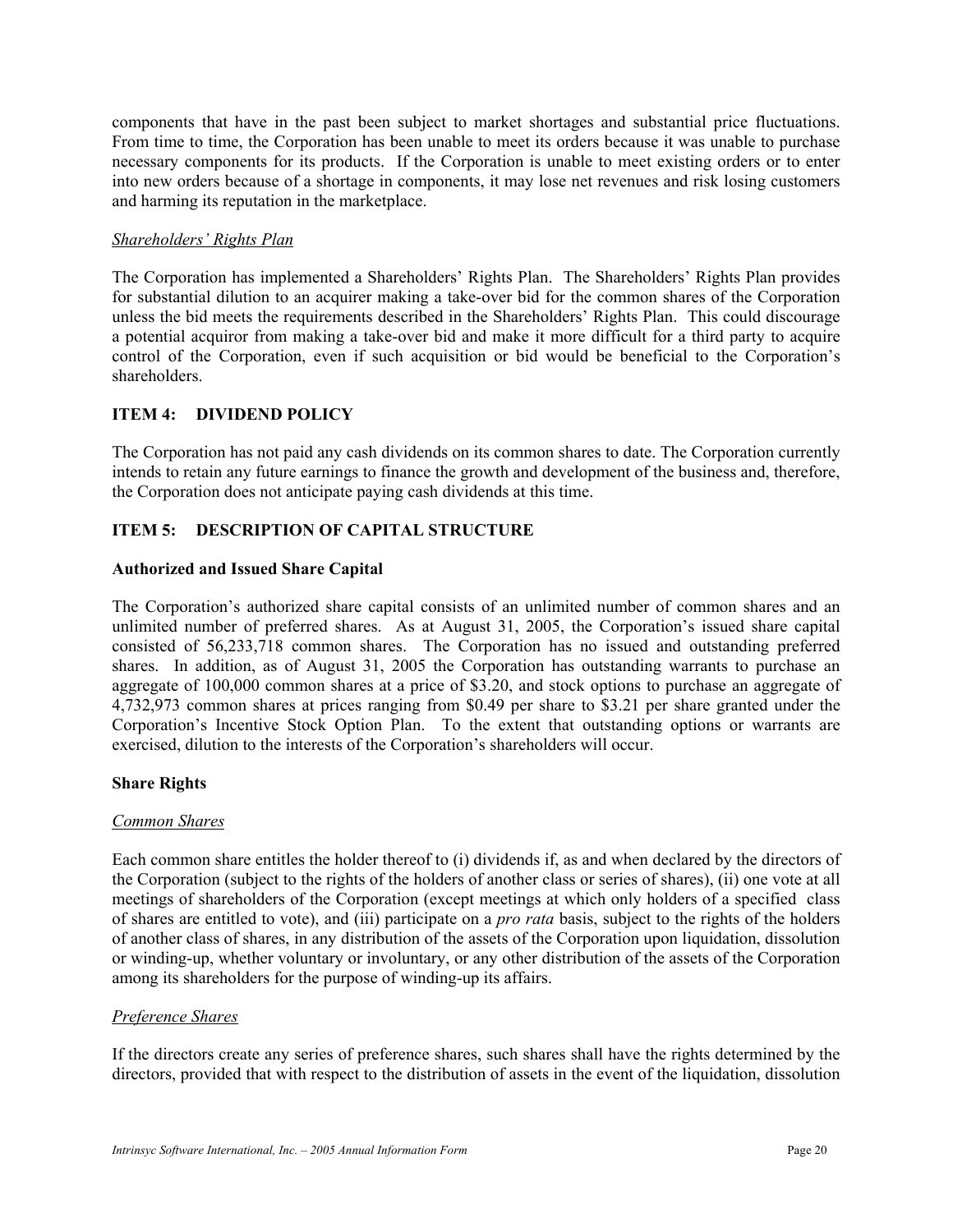or winding-up of the Corporation, the preferred shares rank in priority to the common shares and any other shares of the Corporation ranking junior to the preferred shares.

#### **Stock Option Plan**

Under the terms of the Corporation's employee stock option plan, the Board of Directors may grant options to employees, officers and directors. The plan provides for the granting of options at the closing price of the Company's stock prior to the grant date. Options granted on or after May 11, 1999 and before April 5, 2001 generally vest over three years with the first 1/3 vesting at the first anniversary date of the grant and the balance vesting in equal amounts at the end of each quarter thereafter. The Company determines the term of each option at the time it is granted, with options generally having a five year term. The Company has reserved 11,095,774 options for issuance under its employee share option plan, a total of 4,095,774 options have been exercised to date leaving a total of 7,000,000 options available for issuance of which 4,732,973 have been granted and are outstanding as at August 31, 2005.

#### **Shareholder Rights Plan**

The Corporation has adopted a Shareholder Rights Plan (the "Plan"). Under the Plan, one Right is issued in respect of (i) each common share of the Corporation outstanding at the date of the implementation of the Plan, and (ii) each common share of the Corporation issued thereafter, prior to the earlier of the Separation Time and the Expiration Time (as those terms are defined in the Plan). The Plan provides for substantial dilution to an acquiror making a take-over bid for the common shares of the Corporation unless the bid meets the requirements described in the Plan. The Plan was implemented pursuant to a Shareholder Rights Plan Agreement dated December 6, 2000 between the Corporation and Computershare Investor Services Inc. A summary description of the Plan can be found in the Corporation's Management Proxy Circular dated November 6, 2003 and filed on SEDAR (www.sedar.com). See "Risk Factors".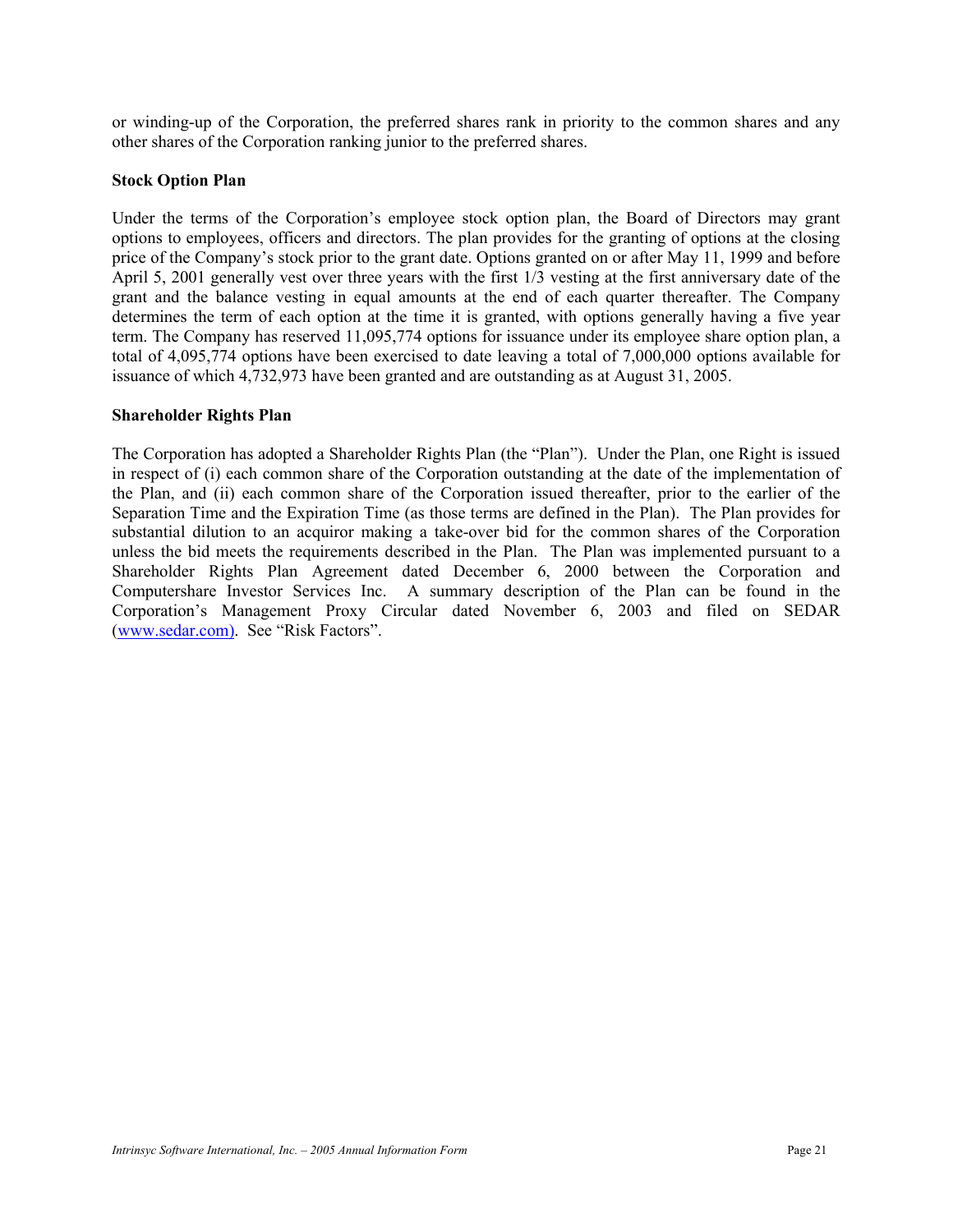## **ITEM 6: MARKET FOR SECURITIES OF THE CORPORATION**

## **Trading Price and Volume**

The Corporation's securities are listed and posted for trading on the Toronto Stock Exchange under the symbol "ICS". The table set forth below lists the average daily trading volume and price for each month of the Corporation's fiscal 2005 year.

|                      | <b>Trading Price</b> | <b>Trading Volume</b> |
|----------------------|----------------------|-----------------------|
| Month in fiscal 2005 | (Monthly Average)    | (Monthly Average)     |
| September            | \$0.53               | 25,238                |
| October              | \$0.53               | 109,945               |
| <b>November</b>      | \$0.59               | 106,454               |
| <b>December</b>      | \$0.93               | 160.804               |
| <b>January</b>       | \$1.02               | 116,040               |
| February             | \$0.94               | 66,505                |
| March                | \$0.93               | 59,286                |
| <b>April</b>         | \$0.75               | 51,271                |
| <b>May</b>           | \$0.84               | 38,842                |
| June                 | \$0.75               | 41,795                |
| July                 | \$0.68               | 34,960                |
| <b>August</b>        | \$0.62               | 30,950                |

## **ITEM 7: DIRECTORS AND OFFICERS**

## **Name, Occupation and Security Holding**

The table set forth below lists the directors and executive officers of the Corporation as at August 31, 2005, indicating their names, municipalities of residence, their respective positions and offices held with the Corporation, their principal occupation within the five preceding years and their length of service to the Corporation.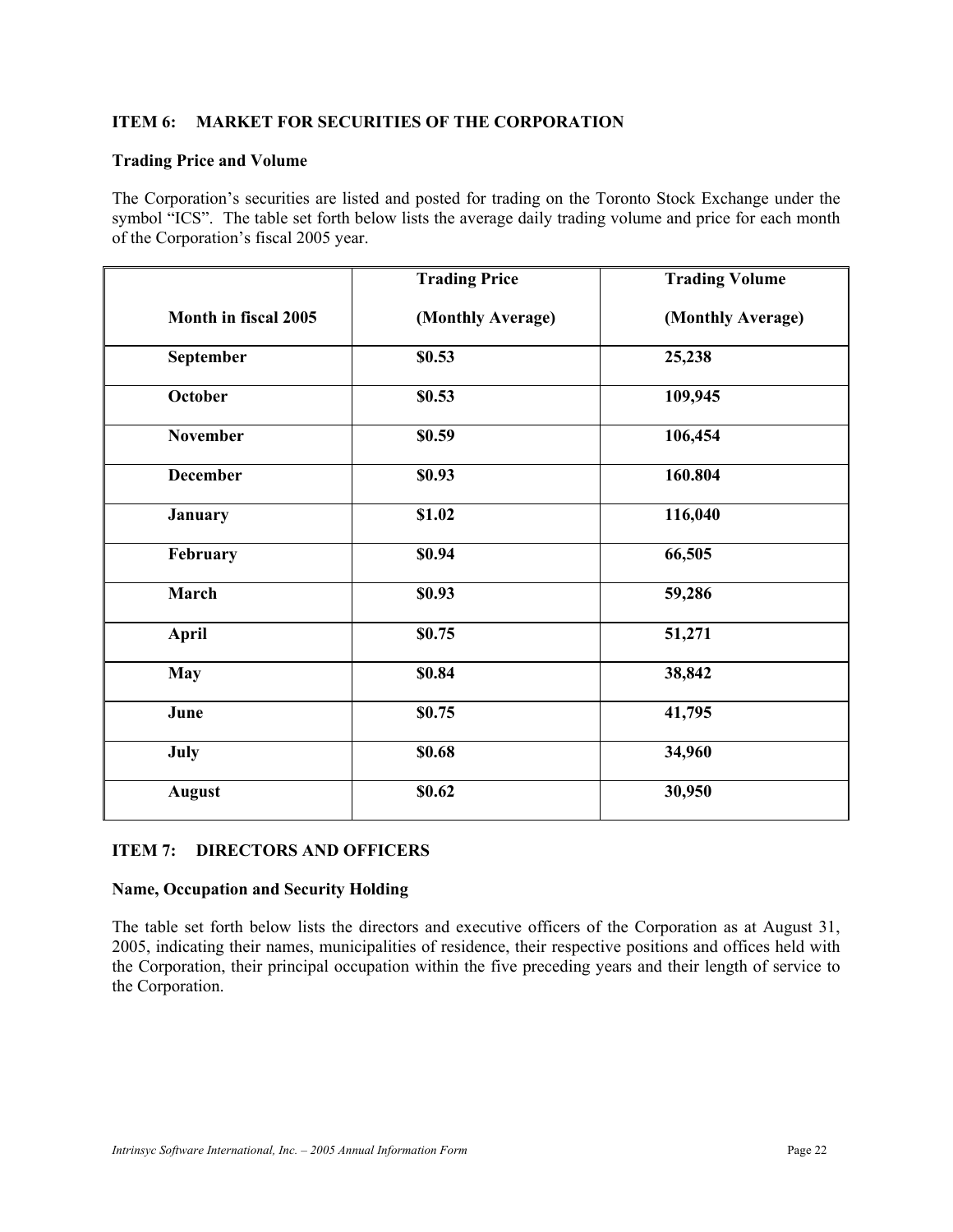| Name, Place of Residence and<br><b>Position with Corporation(1)</b>                     | Present and Principal Occupationduring the<br>last five years(5)                                                                                                                                                                                                                                                                                                                                                                                | Date of Appointment<br>as Director |
|-----------------------------------------------------------------------------------------|-------------------------------------------------------------------------------------------------------------------------------------------------------------------------------------------------------------------------------------------------------------------------------------------------------------------------------------------------------------------------------------------------------------------------------------------------|------------------------------------|
| Derek W. Spratt<br>British Columbia, Canada<br>CEO, Director                            | Various positions in the Corporation including:<br>Chief Executive Officer of the Corporation<br>from April 14, 2003 to present; President of the<br>Corporation from April 14, 2003 to June 14,<br>2004; President and CEO of the Corporation<br>from November 7, 1996 to September 6, 2001.                                                                                                                                                   | April 18, 1996                     |
| Vincent P. Schiralli<br>British Columbia, Canada<br>President and COO<br>Director       | President and Chief Operating Officer of the<br>Corporation from Aug. 5, 2003 to present;<br>President of Vinsuvius International, Inc. (an<br>information technology consulting company)<br>Sept. 2002 to present; CEO of Qobra Systems<br>(a technology and internet service<br>Inc.<br>provider company) from Feb. 2002 to Sept.<br>2002; COO Rodin Communications Inc. (a<br>telecommunications company) from Sept. 2000<br>to April. 2001. | April 14, 2003                     |
| Robert J. Gayton <sup>(2)(4)</sup><br>Ph.D, FCA<br>British Columbia, Canada<br>Director | Business Consultant from 1990 to present; Vice<br>President, Finance/Chief Financial Officer of<br>Western Silver Corporation from October 1995<br>to January 1, 2004; January 1, 2004 to present;<br>Director and Audit Committee Member of<br>Western Silver Corporation; Currently Director<br>and Audit Committee Member of several<br>public companies.                                                                                    | February 23, 1995                  |
| George A. Duguay <sup>(2)(3)</sup><br>Ontario, Canada<br>Director                       | President of G. Duguay Services Inc. from<br>1988 to present (a financial services company);<br>Director of Genesis Microchip Inc. since May<br>1993 to November 2004; Officer of several<br>public companies; Mr. Duguay is a Certified<br>General Accountant and an associate of the<br>Institute of Chartered Secretaries.                                                                                                                   | April 14, 2003                     |
| Geoffrey S. Belsher <sup>(4)</sup><br>Illinois, USA<br>Director                         | Partner, Blake, Cassels & Graydon (U.S.) LLP<br>(law firm) and Blake, Cassels & Graydon LLP<br>(law firm).                                                                                                                                                                                                                                                                                                                                      | December 16, 2003                  |
| Glenda M. Dorchak <sup>(3)(4)</sup><br>California, USA<br>Director                      | VP & GM Consumer Electronics Group, Intel<br>Corporation (semiconductor manufacturer)<br>from Feb. 2002 to present; VP & COO Intel<br>Communications Group, March 2001<br>to<br>February 2002; Chairman and CEO Value<br>America Inc. (an online retailer)<br>from<br>November 1999 to November 2000; President<br>of Value America from September 1998 to<br>November 1999.                                                                    | March 16, 2004                     |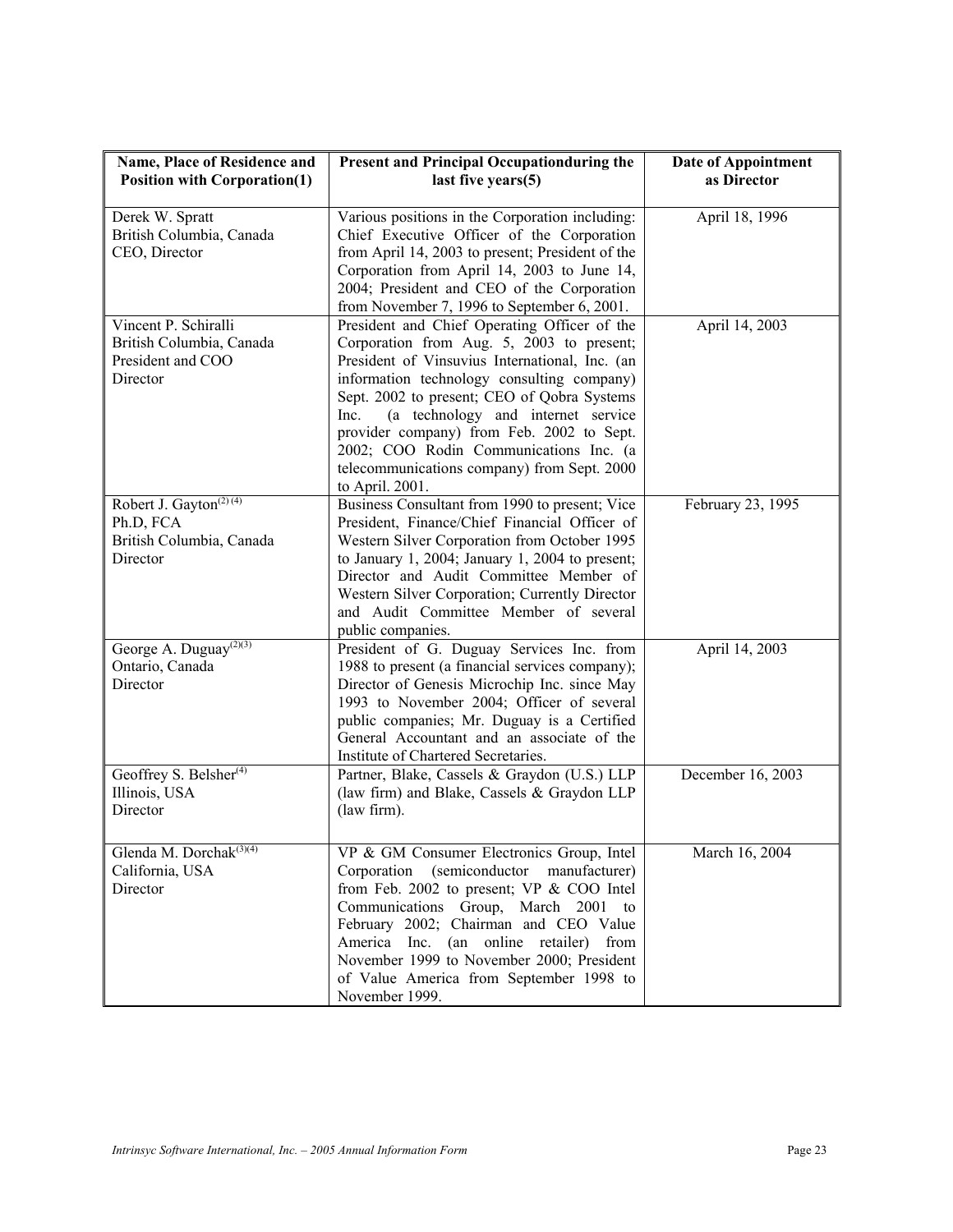| William K. Bryant <sup>(2)(3)</sup><br>Washington, USA<br>Director                           | Managing Director, Envision Ventures LLC<br>(venture capital fund) from January 2003 to<br>present; Partner, Atlas Ventures LP (venture<br>capital fund) from March 2001 to December<br>2002; Chairman of Qpass Inc. (mobile billing<br>system supplier) from June 1998 to March<br>2001.                       | March 15, 2004 |
|----------------------------------------------------------------------------------------------|-----------------------------------------------------------------------------------------------------------------------------------------------------------------------------------------------------------------------------------------------------------------------------------------------------------------|----------------|
| Andrew Morden<br>British Columbia, Canada<br><b>Chief Financial Officer</b>                  | CFO of the Corporation from September, 2004<br>to present; CFO of Digital Dispatch Systems<br>Inc. (a wireless mobile data technology<br>company) from November, 2003 to September,<br>2004; Vice-President of Financial Planning and<br>Systems of Intrawest Corporation from July,<br>1999 to November, 2003. | N/A            |
| David Manuel<br>British Columbia, Canada<br>Vice-President,<br>Mobile and Embedded Solutions | Embedded<br>Vice-President, Mobile<br>and<br>Solutions for the Corporation from July, 1999<br>to present;                                                                                                                                                                                                       | N/A            |
| Randy Kath<br>Washington, USA<br>Vice-President, Mobile Software<br>Products                 | Vice-President of Mobile Software Products<br>and previously Director, Mobile Software<br>Products from May 2004 to the present;<br>Manager Microsoft Embedded<br>General<br>Platform Group from January 2000 to August<br>2000.                                                                                | N/A            |

**Note:** 

(1) Currently the position of Chairman is vacant and during this period Mr. Gayton is the Lead Independent Director.

(2) Member, Audit Committee.<br>
(3) Member, Compensation Cor

Member, Compensation Committee.

(4) Member, Governance Committee.

Each director is elected at the Corporation's annual meeting of shareholders to serve until the next annual meeting or until a successor is elected or appointed, unless such director resigns or is removed earlier. To the knowledge of the Corporation, the directors and senior officers as a group, beneficially own, directly or indirectly, or exercise control or direction over 1,065,042 common shares (not including an aggregate 2,345,833 common shares issuable upon the exercise of stock options) representing as at August 31, 2005 approximately 2% of the issued and outstanding common shares**.** 

#### **Cease Trade Orders, Bankruptcies, Penalties or Sanctions**

Except as disclosed in this AIF and below, none of the directors or executive officers of the Corporation or, to the knowledge of the Corporation, any shareholder holding a sufficient number of shares of the Corporation to materially affect the control of the Corporation:

- (a) is, at the date of this AIF, or has been, within 10 years before the date of this AIF, a director or executive officer of any company that, while that person was acting in that capacity:
	- (i) was the subject of a cease trade or similar order, or an order that denied the other relevant company access to any exemption under securities legislation, for a period of more than 20 consecutive days,
	- (ii) was subject to an event that resulted, after the director or executive officer ceased to be a director or executive officer, in the company being the subject of the cease trade or similar order or an order that denied the relevant company access to any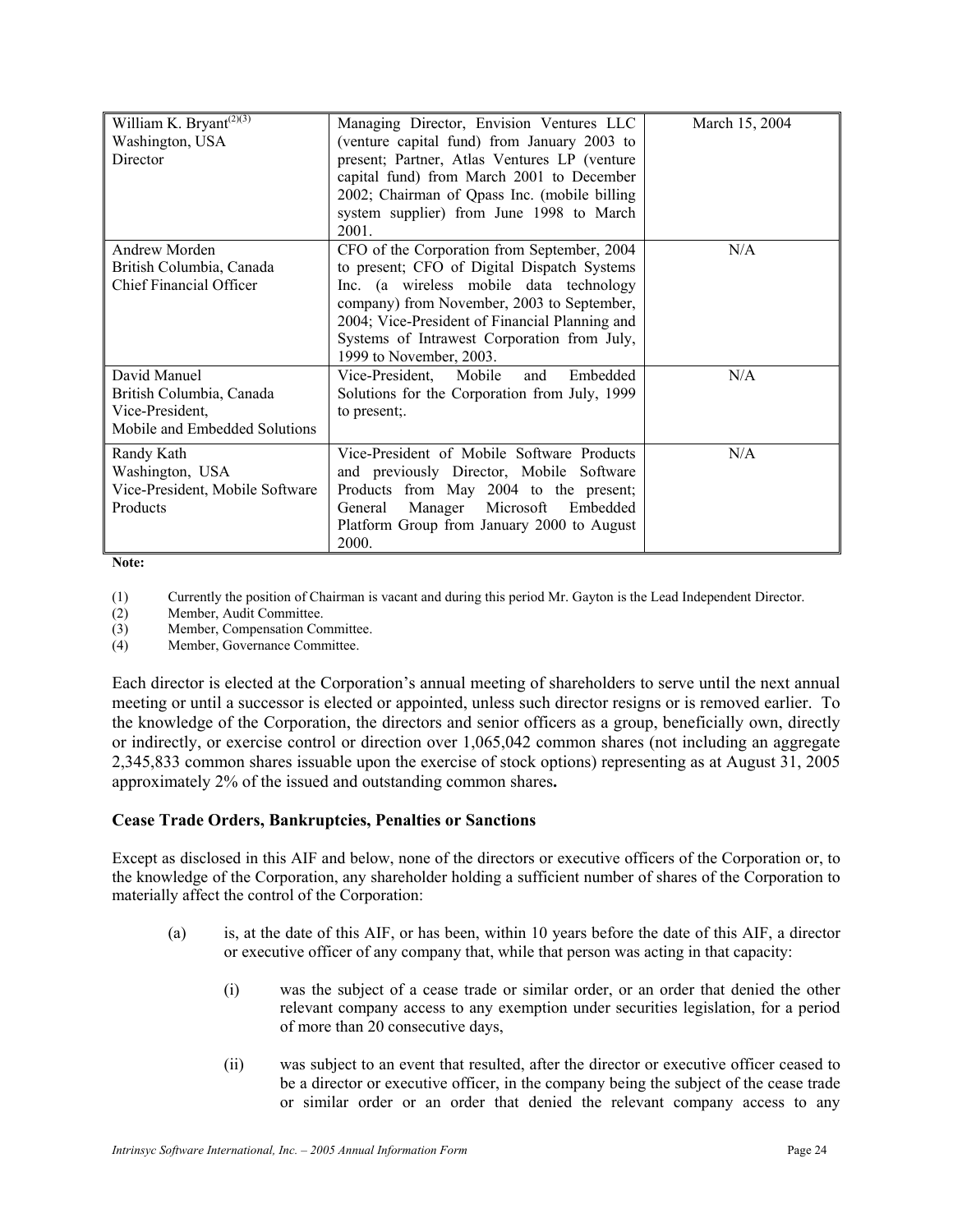exemption under securities legislation for a period of more than 30 consecutive days, or

- (iii) within a year of that person ceasing to act in that capacity, became bankrupt, made a proposal under any legislation relating to bankruptcy or insolvency or was subject to or instituted any proceedings, arrangement or compromise with creditors or had a receiver, receiver manager or trustee appointed to hold its assets, or
- (b) has, within the 10 years before the date of this AIF, become bankrupt, made a proposal under any legislation relating to bankruptcy or insolvency, or become subject to or instituted any proceedings, arrangement or compromise with creditors, or had a receiver, receiver manager or trustee appointed to hold the assets of the such person.

Vincent P. Schiralli, President and Chief Operating Officer of the Corporation, was the Chief Executive Officer of Qobra Systems Inc. from February 10, 2002 to August 2, 2002. On August 2, 2002, Qobra Systems Inc. filed for bankruptcy.

Glenda M. Dorchak, a Director, was the Chief Executive Officer of Value America, a U.S. retailer, from November, 1999 to December, 2000. In the second quarter of its fiscal 2000 year, Value America filed for bankruptcy protection in the Commonwealth of Virginia. Value America's assets were sold to Merisel Inc. in December 2000.

Except as otherwise disclosed in this AIF, none of the directors or executive officers of the Corporation or, to the knowledge of the Corporation, any shareholder holding a sufficient number of shares of the Corporation to materially affect the control of the Corporation, has been subject to:

- (a) any penalties or sanctions imposed by a court relating to securities legislation or by a securities regulatory authority or has entered into a settlement agreement with a securities regulatory authority; or
- (b) any other penalties or sanctions imposed by a court or regulatory body that would likely be considered important to a reasonable investor in making an investment decision.

## **ITEM 8: LEGAL PROCEEDINGS**

The Corporation is not a party to any outstanding legal proceedings, and the directors of the Corporation do not have any knowledge of any contemplated legal proceedings that are material to the business and affairs of the Corporation.

## **ITEM 9: INTEREST OF MANAGEMENT AND OTHERS IN MATERIAL TRANSACTIONS**

Except as described in this AIF, no director, senior officer or principal shareholder of the Corporation, or any associate or affiliate of such person, has any material interest, direct or indirect, in any material transaction within the Corporation's three most recently completed financial years or in any proposed transaction which has materially affected or would materially affect the Corporation or any of its subsidiaries.

On September 9, 2003, the Corporation acquired from Consequent Technologies, Inc. all of its capital assets, a strategic alliance agreement with Neoteric, Inc. and a non-competition agreement with an employee in return for a cash payment of \$330,000.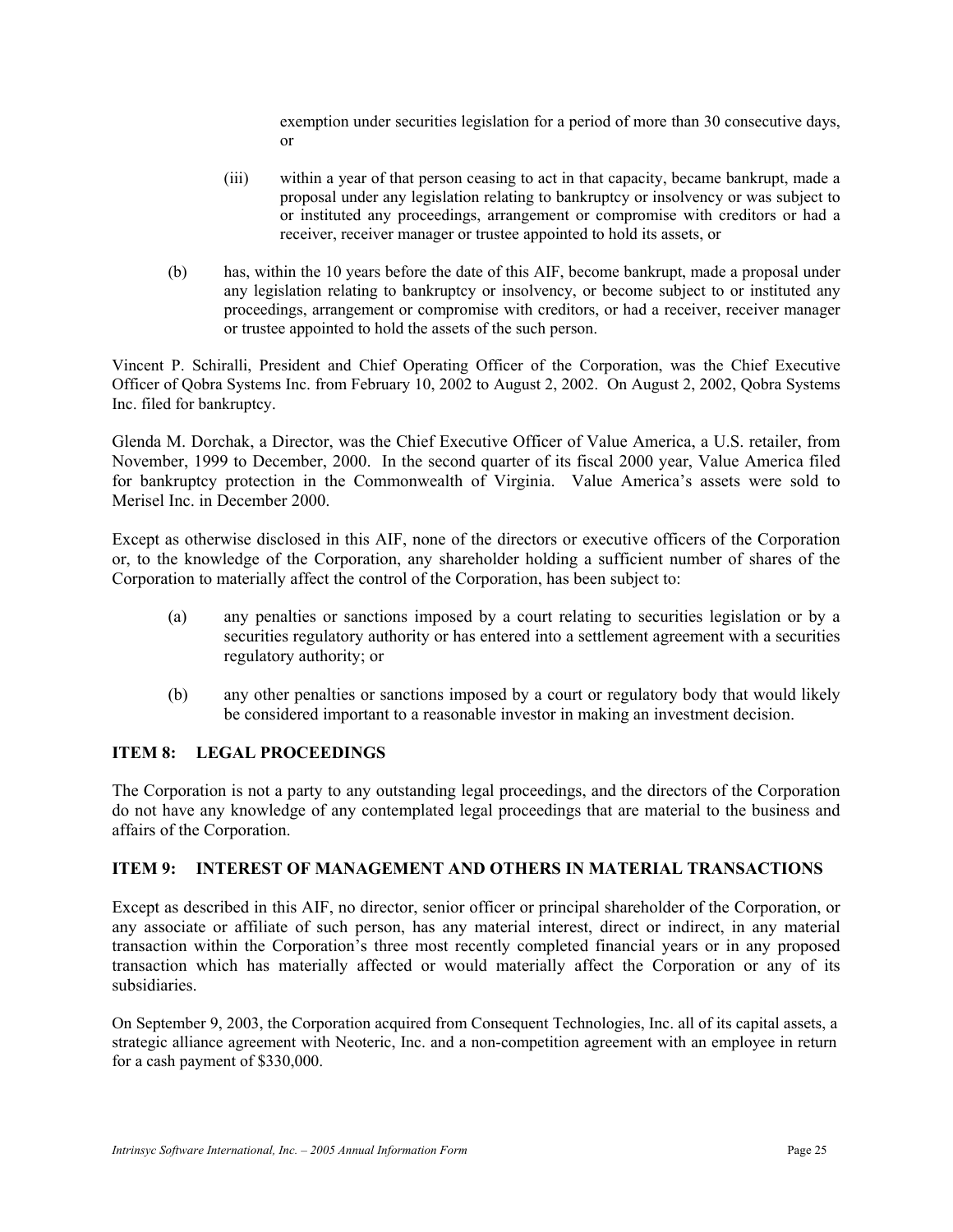Consequent Technologies, Inc. is considered a related party because Mr. Derek Spratt, the Chief Executive Officer of the Corporation, was formerly the Chief Executive Officer and Chairman of the Board of Consequent Technologies, Inc. This acquisition of tangible and intangible assets was reviewed and approved by the directors of the Corporation who are unrelated and independent of Consequent Technologies, Inc.

#### **ITEM 10: TRANSFER AGENT AND REGISTRAR**

The Corporation's Registrar and Transfer Agent is Computershare Investor Services Inc. located at 510 Burrard Street, Suite 400, Vancouver, British Columbia, V6C 3B9.

#### **ITEM 11: MATERIAL CONTRACTS**

The only material contracts entered into by the Corporation, other than contracts entered into in the ordinary course of business, are as follows:

- (a) On October 8, 2005, the Corporation closed an \$8.0 million financing with Wellington Financial Fund II by way of secured debentures maturing on October 3, 2007. Please refer to the information provided under the headings *"Item 2: General Development of the Business" – "The Current Fiscal Year – 2006"* and "*Risk Factors" – "Ability to Meet the Obligations of Outstanding Debentures"* for particulars of the financing.
- (b) Intrinsyc entered into a Lease Agreement with Pacific Centre Leaseholds Limited on April 28, 1999 with respect to its premises at 700 West Pender Street, Vancouver, B.C. The Lease Agreement has been amended from time to time in respect of Intrinsyc's occupation of space additional to that contemplated by the original agreement. The Corporation's total annual obligations under the lease are \$565,000 and the Lease Agreement expires on August 31, 2010.
- (c) The Corporation has entered into agreements under the Government of Canada's Technology Partnerships Canada ("TPC") program, which are discussed below.

Pursuant to agreements under the Government of Canada's TPC program, the Corporation was eligible to receive conditionally repayable research and development funding amounting up to \$5,415,648 to support the development of embedded devices and wired and wireless internet-enabled network connectivity. During the year ended August 31, 2004, the Corporation claimed \$603,074, which was recorded as a reduction of expenses. The amount recorded was net of \$184,247 representing a 15% commission that was paid to a consultant for services performed in securing the funding. Under the terms of the agreements, an amount up to a maximum of \$13,278,000 was to be repaid by royalties on annual sales, in excess of certain revenue thresholds of specified products, commencing in 2003 through to 2011. The TPC funding agreements expired on March 31, 2004 and all claims up to that date, in the net amount of \$3,187,167, were completed and filed.

During the year ended August 31, 2004, the Corporation was notified that, as part of an ongoing audit of the Corporation's TPC program, payment of claims totalling \$947,374 (recorded as other receivables as at August 31, 2004) would be withheld, as permitted in the funding contract.

As a result of the audits, on August 25, 2004 the Corporation reached a settlement with the Government of Canada on a specific matter related to the use of an outside consultant and related commissions. As a result, the Corporation made a payment of \$568,268 to the Government of Canada. This figure represented 15% of amounts claimed from the inception of the funding agreement to April 1, 2004. The Corporation also settled with the consultant who had provided services related to the TPC filings, accordingly, total commissions of \$184,247 that were previously charged against TPC funding (but not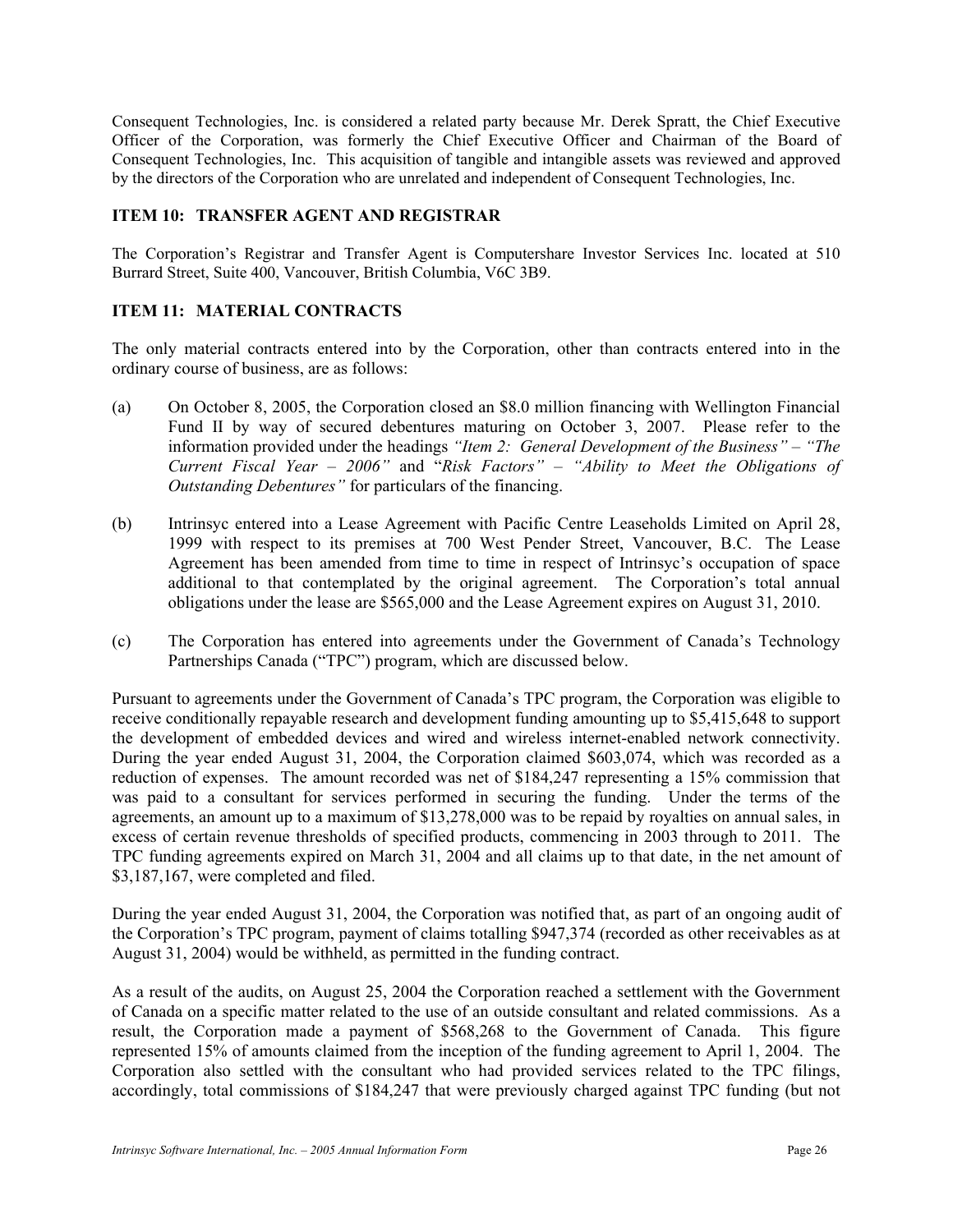paid) to the consultant in the year ended August 31, 2004 were reversed. All claims between the Corporation and the consultant have been settled.

In December 2004, payments totalling \$985,063, representing \$947,374 previously withheld and an additional \$37,689, were received of which \$947,374 was applied against the Other Receivable balance. The additional \$37,689 of funds received was recorded as Technology Partnerships Canada Funding Investment in the accompanying consolidated statements of operations.

During the year ended August 31, 2005, the Corporation determined that it had received an overpayment from TPC of \$22,063 and accordingly recorded a liability for this amount. In addition, the Corporation paid royalties of \$5,278 during the year ended August 31, 2005 [2004 - \$nil] and accrued a further \$225,000 in royalties.

The Technology Partnership Canada Funding Investment reflected in the accompanying statements of operations comprises the following:

|                                                                 | 2005     | 2004       |  |
|-----------------------------------------------------------------|----------|------------|--|
|                                                                 | ъ        |            |  |
|                                                                 |          |            |  |
| Amounts claimed under under the TPC program, net of commissions |          | (603, 074) |  |
| Payment to the Government of Canada for settlement on audit     |          | 568,268    |  |
| Reversal of commissions previously charged                      |          | (184, 247) |  |
| Payment received from the Government of Canada,                 |          |            |  |
| under the TPC program                                           | (37,689) |            |  |
| Overpayment received and payable to the Government of Canada,   |          |            |  |
| under the TPC program                                           | 22,063   |            |  |
| Royalties paid to the Government of Canada, under the           |          |            |  |
| TPC program                                                     | 5,278    |            |  |
| Accrued royalties payable to the Government of Canada,          |          |            |  |
| under the TPC program                                           | 225,000  |            |  |
|                                                                 | 214,652  | (219.053)  |  |

The ongoing audits of the TPC program are complete and the Corporation is currently reviewing the results of the audit and negotiating an extension of its TPC agreement. If the extension is granted by TPC and the Corporation accepts the extension, the Corporation will be required to pay approximately \$387,000 and the original terms and conditions will be amended. If the Corporation does not accept the extension, the Corporation is not obligated to pay \$387,000. The outcome of these negotiations is not known or determinable at this time. If the Corporation is found to be in default of its agreement with TPC, TPC can suspend or terminate any obligation and it can demand repayment of all or part of the contributions disbursed to the Corporation. To date the Corporation has received approximately \$3.8 million in contributions and paid approximately \$5,000 in royalties.

## **ITEM 12: AUDIT COMMITTEE**

#### **1. Charter**

The text of the Audit Committee's Charter is attached as Schedule "A".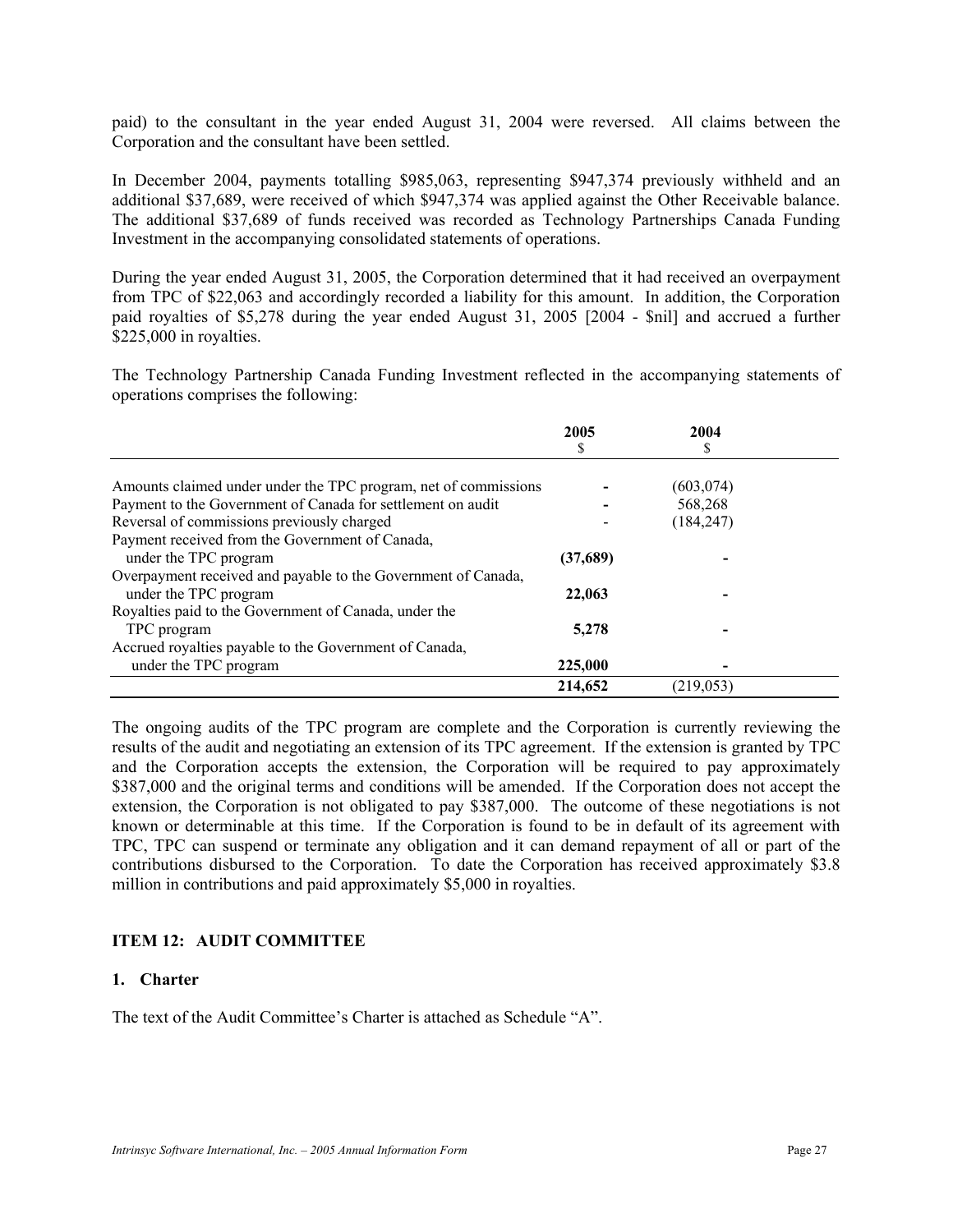## **2. Composition of the Audit Committee**

The Corporation's Audit Committee is comprised of Mr. Robert J. Gayton, Mr. George Duguay and Mr. William K. Bryant, each of whom is a financially literate, independent director of the Corporation.

## **3. Relevant Education and Experience**

The following education and experience of each audit committee member is relevant to the performance of his or her responsibilities as an audit committee member. The table below outlines the financial literacy of each of the Audit Committee members.

## **4. Relevant Education and Experience**

The following education and experience of each audit committee member is relevant to the performance of his or her responsibilities as an audit committee member. The table below outlines the financial literacy of each of the Audit Committee members.

| <b>Name and Position</b>                            | <b>Business Experience and Professional</b>                                                                                                                                                                                                                                                                                                                                                                                                                                                                                                                                                                                                                                                                                                                                                                       |
|-----------------------------------------------------|-------------------------------------------------------------------------------------------------------------------------------------------------------------------------------------------------------------------------------------------------------------------------------------------------------------------------------------------------------------------------------------------------------------------------------------------------------------------------------------------------------------------------------------------------------------------------------------------------------------------------------------------------------------------------------------------------------------------------------------------------------------------------------------------------------------------|
|                                                     | <b>Qualifications of Audit Committee Members</b>                                                                                                                                                                                                                                                                                                                                                                                                                                                                                                                                                                                                                                                                                                                                                                  |
| Robert J. Gayton,                                   | Robert Gayton holds a Ph.D. from the University of California, Berkeley, in                                                                                                                                                                                                                                                                                                                                                                                                                                                                                                                                                                                                                                                                                                                                       |
| <b>Audit Committee Chair</b>                        | Accounting, Finance and Business and qualified as a Chartered Accountant in<br>1964. Dr. Gayton articled with Peat Marwick from 1962 to 1964 and taught<br>accounting at the University of British Columbia and the University of<br>California, Berkeley from 1965 to 1974. Dr. Gayton joined Peat Marwick in<br>Toronto to head up training and after being made partner and establishing<br>firm wide training, he entered the audit practice. He remained with Peat<br>Marwick for 13 years, eight as an audit partner. In 1967 Dr. Gayton joined a<br>client company in the capacity of Chief Financial Officer and over the past 17<br>years has held this position with a number of public companies. He has also<br>been a member of the Board and Audit Committee Chair of numerous public<br>companies. |
| George Duguay<br><b>Audit Committee Member</b>      | Mr. Duguay is a member of the Certified General Accountants Association<br>(C.G.A.), an Associate of the Institute of Chartered Secretaries (A.C.I.S.) and<br>a Professional Administrator (P.Admin). In addition Mr. Duguay also<br>completed the Canadian Securities Course. Mr. Duguay is an officer of other<br>public companies, in addition to having been a director and member of the<br>audit committee of another public company                                                                                                                                                                                                                                                                                                                                                                        |
| William K. Bryant,<br><b>Audit Committee Member</b> | Mr. Bryant obtained a Bachelor of Arts degree in European History and<br>Business and holds an MBA with a concentration in Business Strategy. Mr.<br>Bryant has also taken over three years of coursework toward a Ph.D. in<br>Business Strategy at the University of Washington. He also holds a Ph.C.<br>diploma (Doctoral Candidate). Mr. Bryant has served on the Board of<br>Directors and has been a member of Audit committees for numerous public<br>companies.                                                                                                                                                                                                                                                                                                                                           |

## **5. External Auditor Service Fees**

## *Audit Fees*

The aggregate fees billed by the Corporation's external auditor for audit services in each of the last two fiscal years are as follows: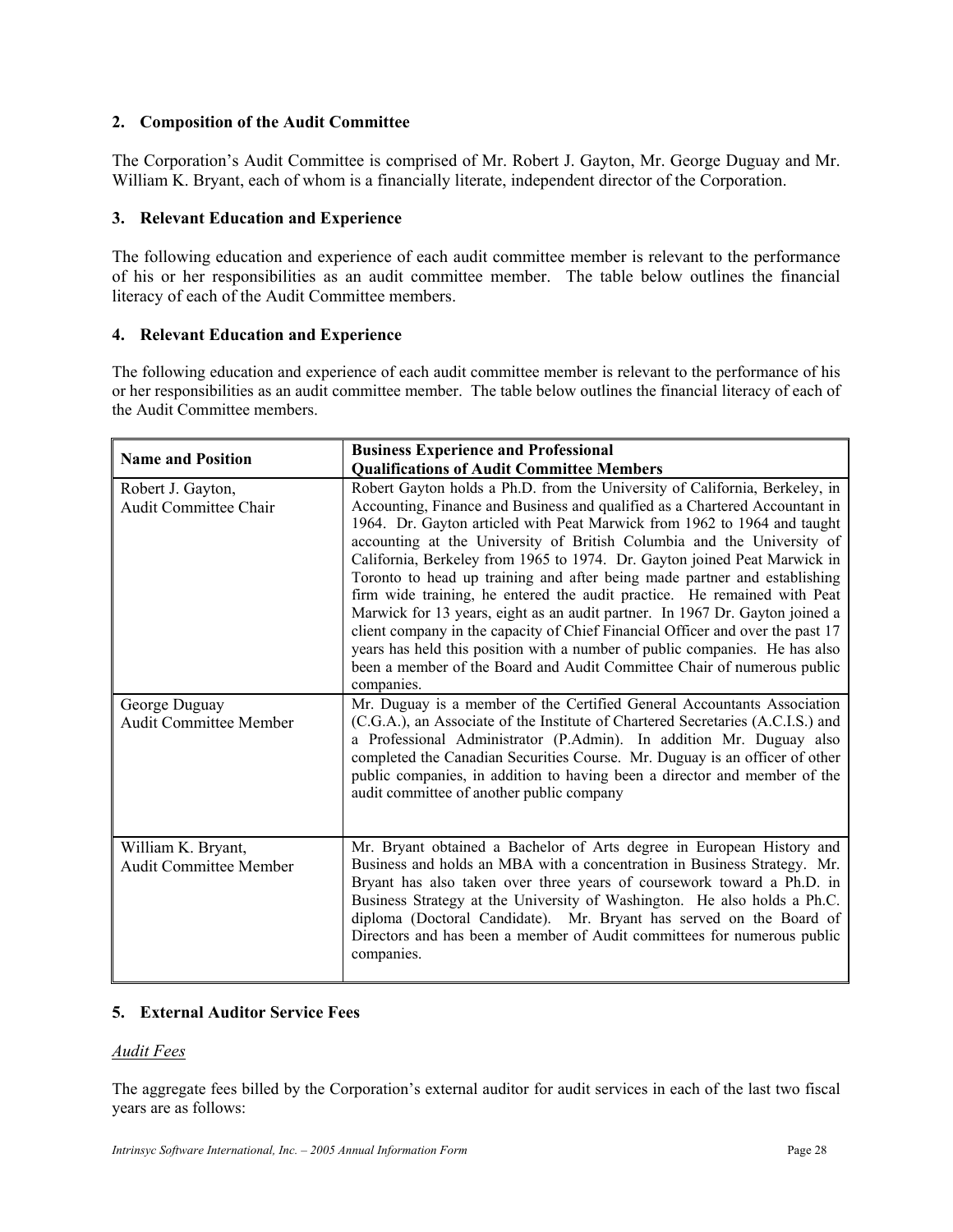| Fiscal   | <b>Fiscal</b> |
|----------|---------------|
| 2004     | 2005          |
| \$61,024 | \$65,500      |

#### *Audit-Related Fees*

The aggregate fees billed in each of the last two fiscal years for assurance and related services by the Corporation's external auditor that are related to the performance of the audit or review of the Corporation's financial statements and are not reported above under *Audit Fees* as follows:

| Fiscal   | <b>Fiscal</b> |
|----------|---------------|
| 2004     | 2005          |
| \$27,935 | \$35,105      |

The nature of the services comprising these fees included quarterly review engagements.

#### *Tax Fees*

The aggregate fees billed in each of the last two fiscal years for professional services rendered by the Corporation's external auditor for tax compliance, tax advice and tax planning are as follows:

| Fiscal   | <b>Fiscal</b> |
|----------|---------------|
| 2004     | 2005          |
| \$22,258 | \$13,870      |
|          |               |

The nature of the services comprising these fees included preparation of tax returns and tax disclosure.

#### *All Other Fees*

The aggregate fees billed in each of the last two fiscal years for products and services provided by the Corporation's external auditor, other than the services reported above under *Audit Fees, Audit-Related Fees,*  and *Tax Fees* are as follows:

| <b>Fiscal</b> | <b>Fiscal</b> |
|---------------|---------------|
| 2004          | 2005          |
| \$4,711       | \$29,200      |

The nature of the services comprising these fees was consulting services.

#### **ITEM 13: ADDITIONAL INFORMATION**

Additional information concerning the Corporation may be found on SEDAR at www.sedar.com. Additional information, including directors' and officers' remuneration and indebtedness to the Corporation, principal holders of the securities of the Corporation, options to purchase securities and interests of insiders in material transactions, is contained in the Corporation's Management Proxy Circular dated November 15, 2005 (the "Proxy Circular") and filed on SEDAR. Additional financial information is provided in the Corporation's audited consolidated financial statements for the year ended August 31, 2005 (the "Audited Consolidated Financial Statements"). Management's Discussion and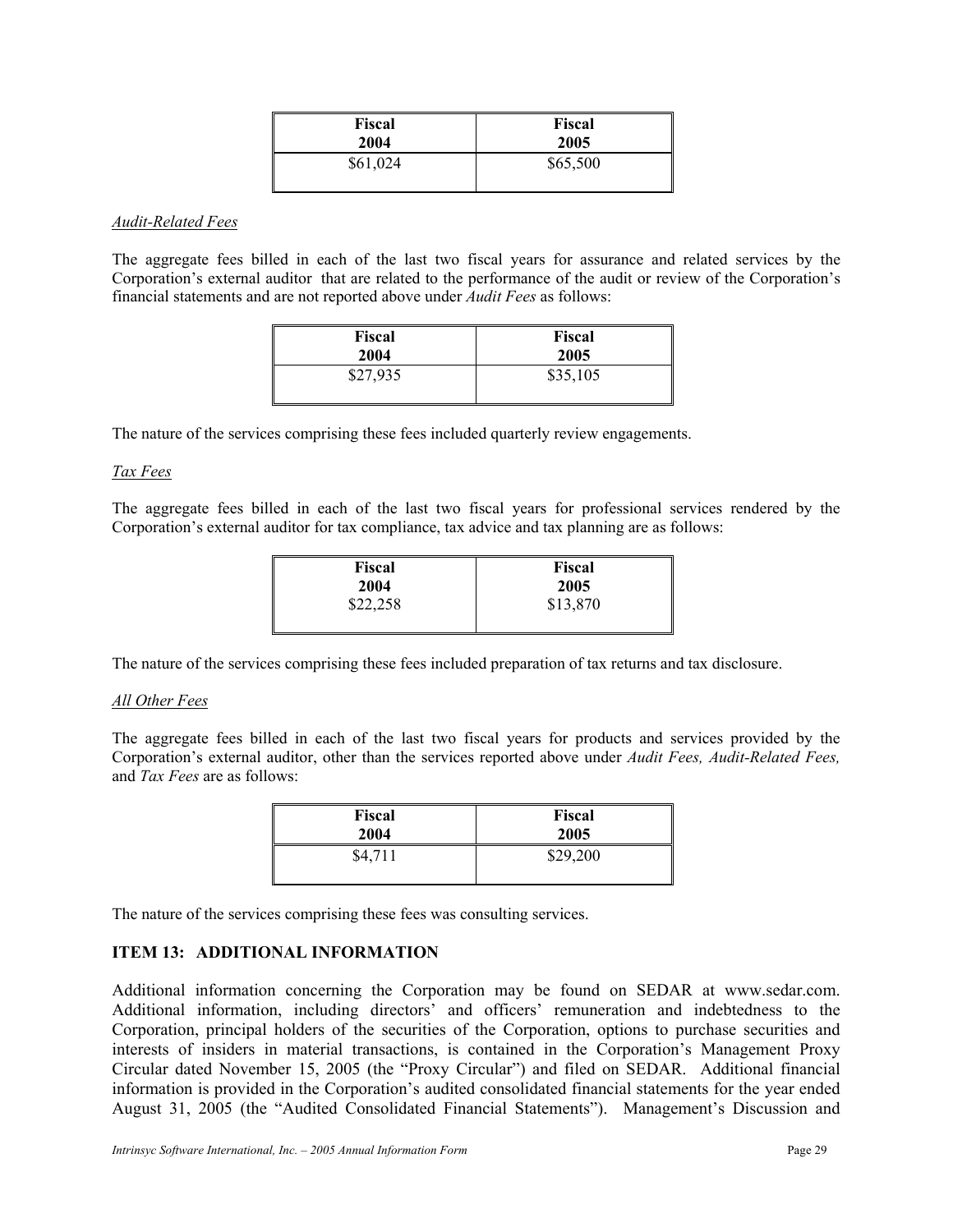Analysis of Financial Conditions and Results of Operations (the "MD&A") is set out on pages six to fourteen of the Corporation's 2005 Annual Report. The Audited Consolidated Financial Statements and MD&A were filed on SEDAR on November 18, 2005.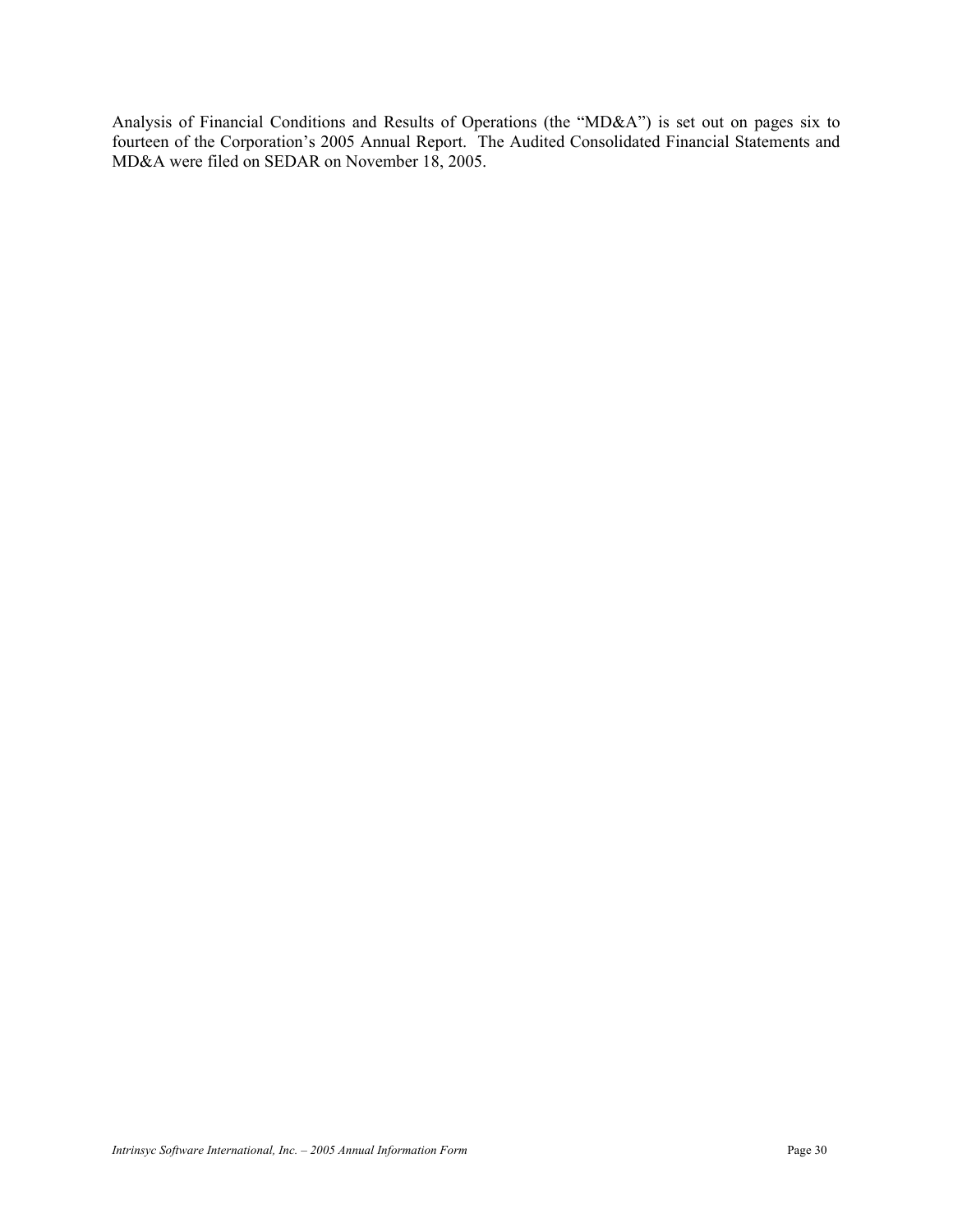# **ITEM 14: GLOSSARY**

|                 | Board Support Package.                                                                                                                                                                                                                                                     |
|-----------------|----------------------------------------------------------------------------------------------------------------------------------------------------------------------------------------------------------------------------------------------------------------------------|
|                 | Code Division Multiple Access. Digital cellular communications<br>standard.                                                                                                                                                                                                |
|                 | Microsoft Windows CE Test Kit.                                                                                                                                                                                                                                             |
|                 | Component Object Model, a model for binary code developed by<br>Microsoft. The COM enables programmers to develop objects that can<br>be accessed by any COM-compliant application. OLE is based on COM.                                                                   |
|                 | A Microsoft proprietary application programming interface for<br>multimedia.                                                                                                                                                                                               |
|                 | Dynamic Link Library, a software component that can be added as a<br>subroutine or function into a program dynamically.                                                                                                                                                    |
| Embedded system | A microprocessor-based system that is incorporated into a larger device<br>and is dedicated to responding to external events by performing specific<br>tasks. Examples of such devices include antilock brakes, video game<br>systems, fax machines and industrial robots. |
|                 | General Packet Radio Service                                                                                                                                                                                                                                               |
|                 | Global Systems for Mobile communications.<br>Digital cellular<br>communications standard.                                                                                                                                                                                  |
|                 | Integrated Development Environment. Software Tools for development<br>of software code.                                                                                                                                                                                    |
|                 |                                                                                                                                                                                                                                                                            |
|                 | A high-level operating system using independent programming language<br>developed by Sun Microsystems, designed for handheld devices and set-<br>top boxes.                                                                                                                |
|                 | Java Virtual Machine.                                                                                                                                                                                                                                                      |
|                 | A freely distributable implementation of UNIX that runs on a number of<br>hardware platforms, including those of Intel and Motorola.                                                                                                                                       |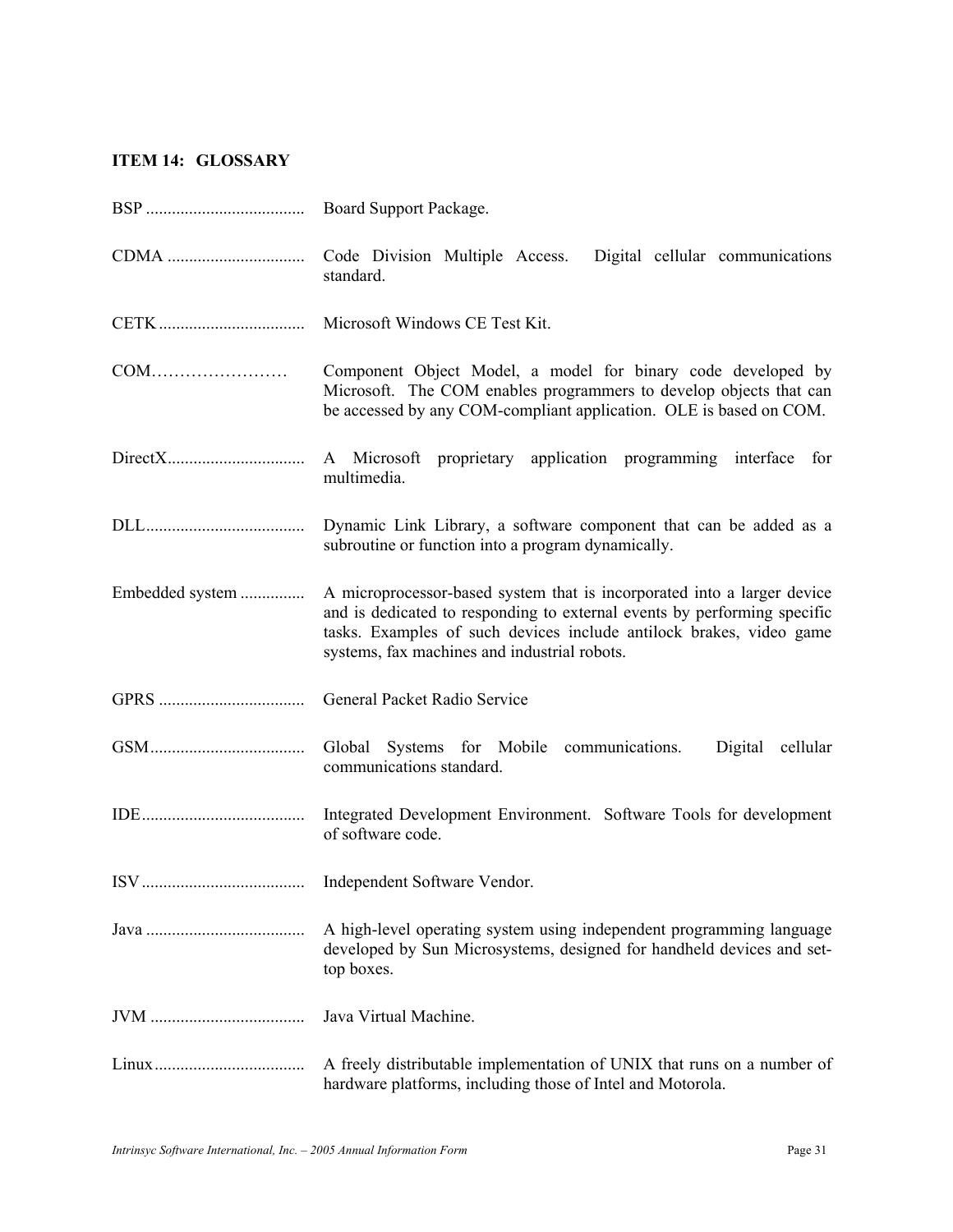|                   | Original equipment manufacturer. A company that manufactures and sells<br>products based on original designs through a variety of distribution<br>channels for either consumer or industrial consumption. |
|-------------------|-----------------------------------------------------------------------------------------------------------------------------------------------------------------------------------------------------------|
|                   |                                                                                                                                                                                                           |
|                   | Secure Digital. Peripheral interface for portable devices.                                                                                                                                                |
|                   | Software Development Kit.                                                                                                                                                                                 |
| Windows Mobile/CE | Microsoft mobile and embedded operating systems used in low cost<br>devices that are less complex than Windows $XP^{\otimes}$ desktop PC based<br>systems.                                                |
|                   | eXtensible Markup Language, an enhancement to basic HTML<br>(HyperText Markup Language), which is the basic communication<br>protocol for Internet web servers and web browsers.                          |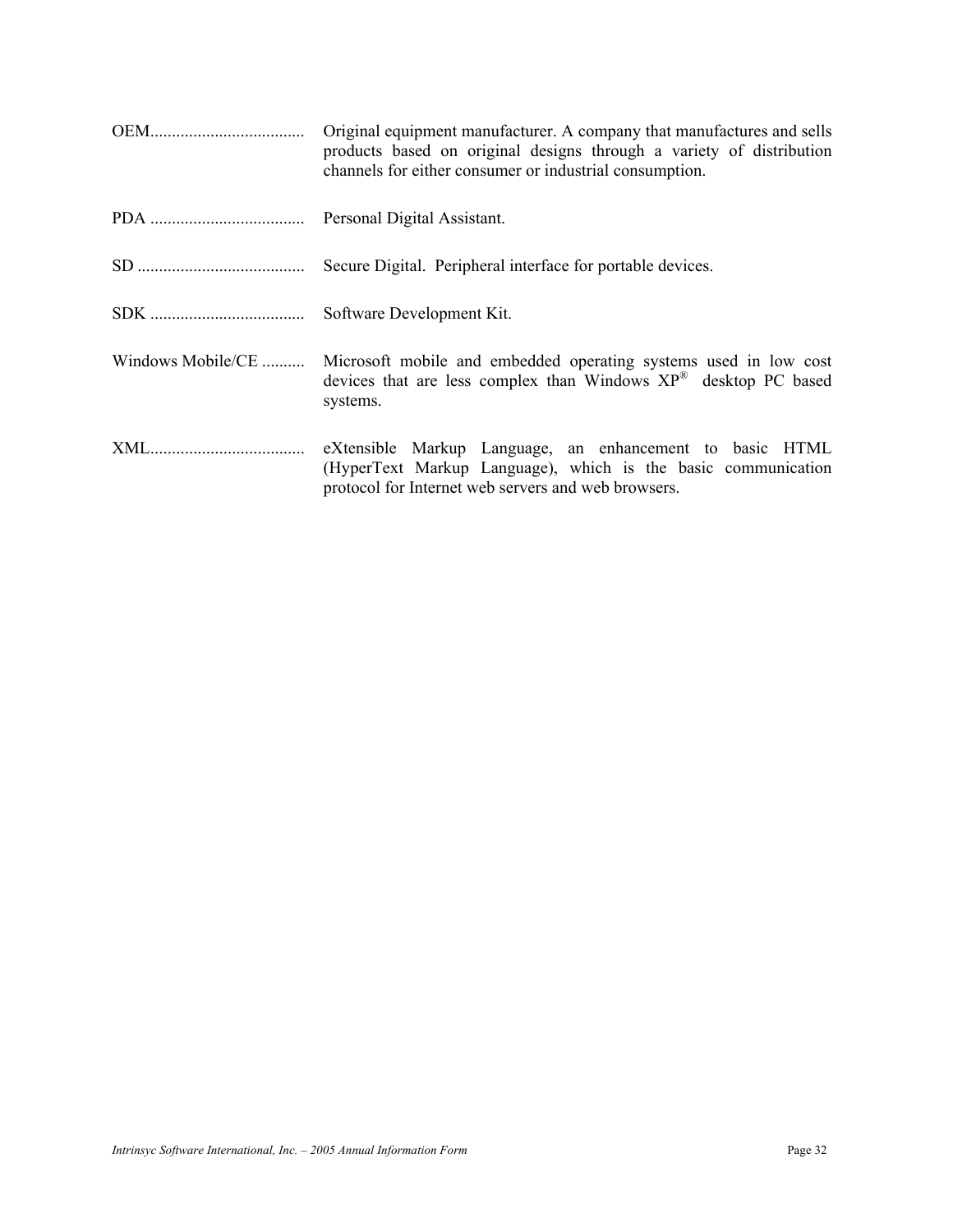## **Schedule A**

#### AUDIT COMMITTEE CHARTER

#### **1. Purpose**

The purpose of the Audit Committee is to:

- (a) assist the Board in its oversight of:
	- (i) the effectiveness of the overall process of identifying and addressing principal business risk and the adequacy of the related disclosure;
	- (ii) the integrity of the Corporation's financial reporting process and systems of internal controls regarding finance, accounting and legal compliance;
	- (iii) the independence of the and performance of the Corporation's independent auditors;
- (b) provide an avenue of communications among the independent auditors, management and the Board of Directors;
- (c) encourage adherence to, and continuous improvement of, the Corporation's policies, procedures and practices at all levels; and
- (d) establish and maintain a framework of the management of complaints and whistle-blowing.

## **2. Composition**

- (a) the Audit Committee shall consist of a minimum of three directors of the Corporation; and
- (b) all members of the Audit Committee shall be independent directors (as defined in Section 4 of the Governance Manual).

## **3. Qualifications and Experience**

At the time of appointment or within a reasonable period of time following appointment, each member of the Committee must be financially literate, having the ability to read and understand a set of financial statements that present the breadth and level of complexity or accounting issues that are generally comparable to the breadth and complexity of the issues that can be reasonably be expected to be raised by the Corporation's financial statements.

- (a) At least one member (the "financial expert") of the Committee must have:
	- (i) an understanding of financial statements and accounting principles used by the Corporation to prepare its financial statements;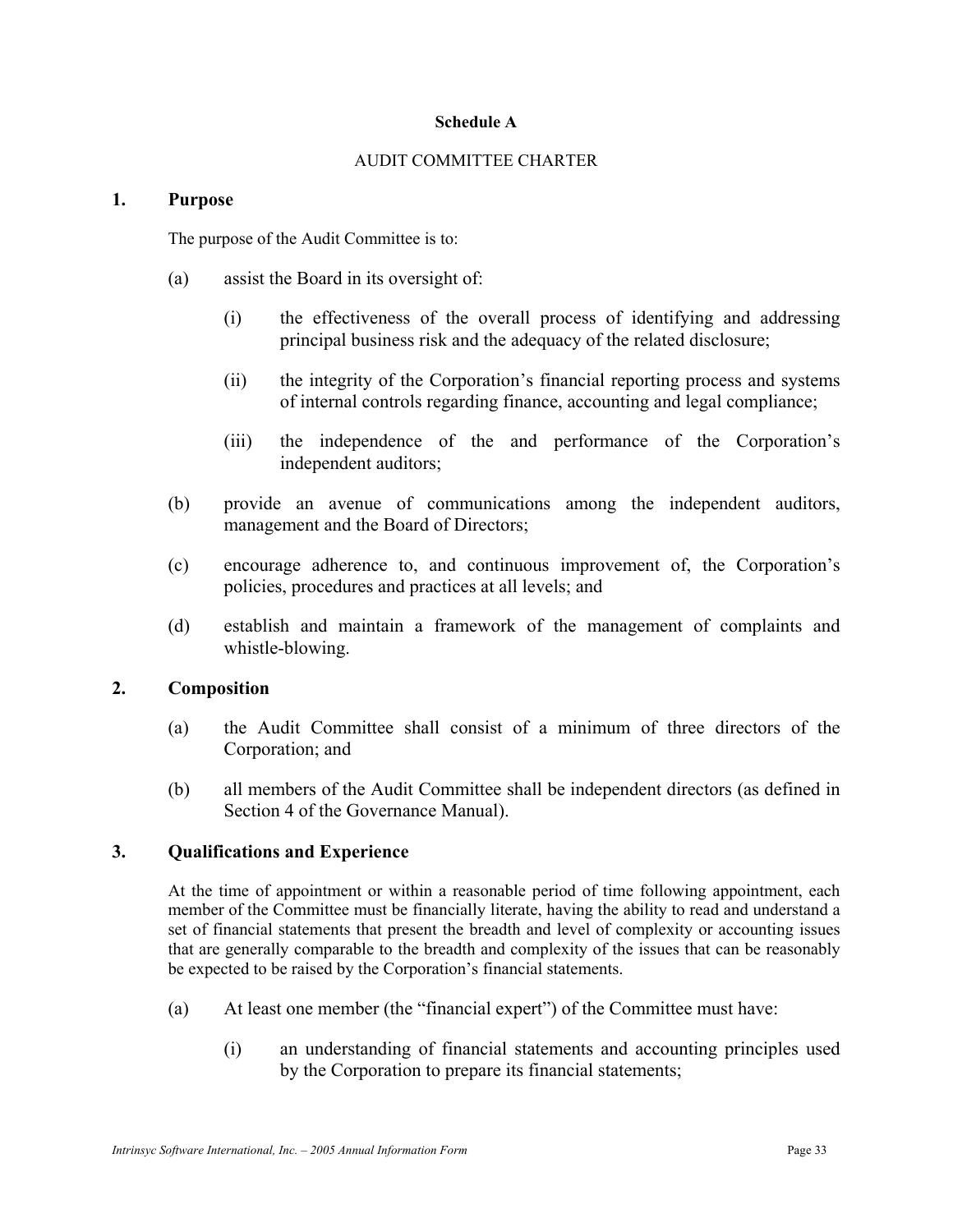- (ii) the ability to assess the general application of such accounting principles in connection with the accounting for estimates, accruals and reserves;
- (iii) experience preparing, auditing, analyzing or evaluating financial statements that present a breadth and level of complexity of accounting issues that are generally comparable to the breadth and complexity of issues that can reasonably be expected to be raised by the Corporation's financial statements, or experience actively supervising one or more persons engaged in such activities;
- (iv) an understanding of internal controls and procedures for financial reporting; and
- (v) an understanding of audit committee functions.
- (b) The financial expert must have acquired the foregoing attributes through one or more of the following:
	- (i) education and experience as a principal financial officer, principal accounting officer, controller, public accountant or auditor or experience in one or more positions that involve the performance of similar functions;
	- (ii) experience actively supervising a principal financial officer, principal accounting officer, controller, public accountant, auditor or person performing similar functions;
	- (iii) experience overseeing or assessing the performance of companies or public accountants with respect to the preparation, auditing or evaluation of financial statements; or
	- (iv) other relevant experience.

## **4. Member Appointment and Removal**

- (a) the Audit Committee members are appointed by the Board on the recommendation of the Governance and Nominating Committee in consultation with the Chairman and Lead Independent Director (if any) and with consideration of the desires of individual Board members;
- (b) consideration will be given to rotating the Audit Committee members periodically;
- (c) the Audit Committee Chairman is selected by the Board on the recommendation of the Governance and Nominating Committee; and
- (d) the Board may at any time remove a member from the Audit Committee.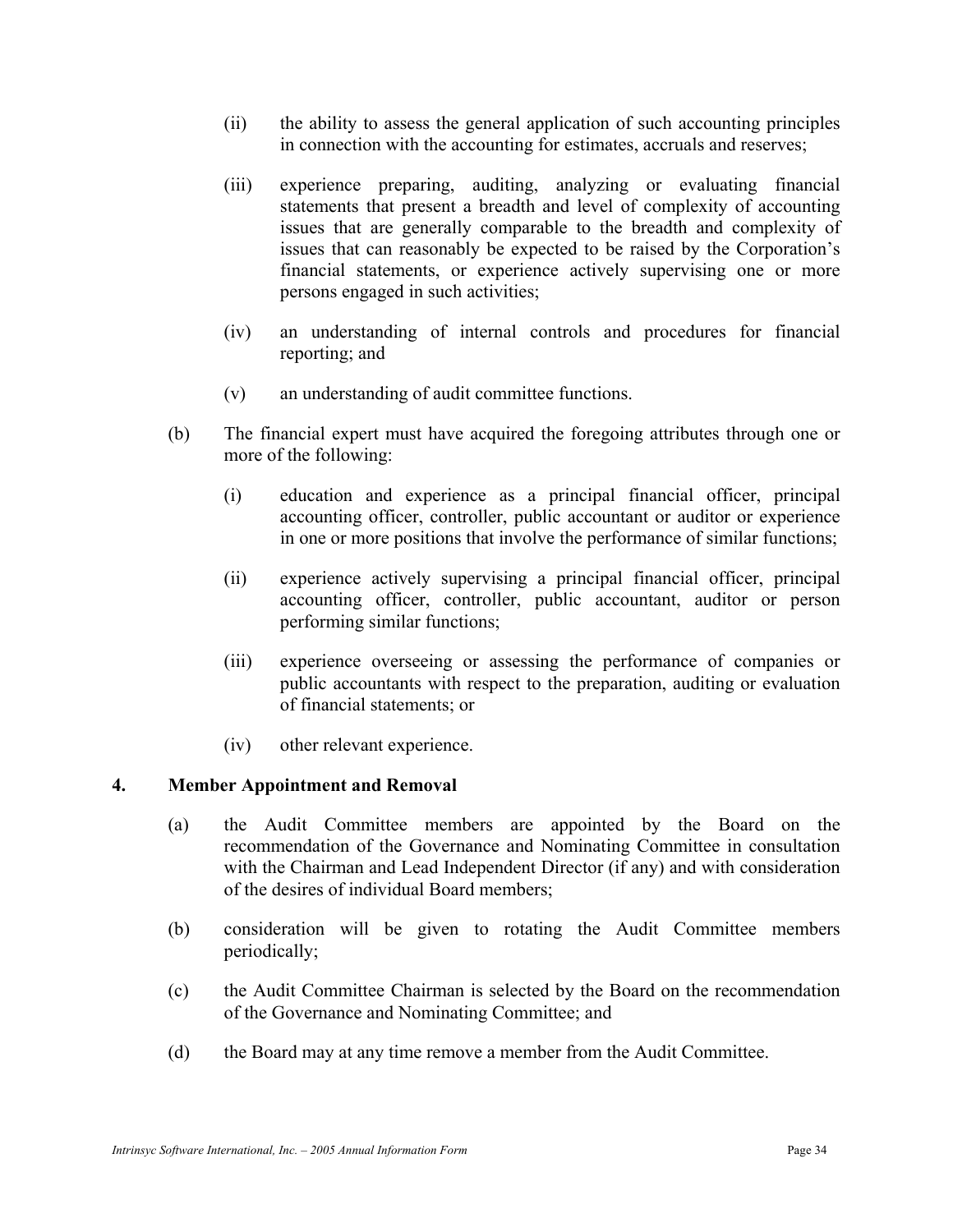## **5. Mandate and Responsibilities**

The Audit Committee shall:

review the Corporation's annual and quarterly audited financial statements, management's discussion and analysis of financial conditions and results of operations, and earnings press releases prior to releasing the quarter end or year end earnings, filing or distribution. Review should include discussion with management and independent auditors of significant issues regarding accounting principles, practices and judgments and include any communications that the independent auditor are required to present to the Committee. The Committee will specifically address:

- (i) review of major issues regarding accounting, including any significant changes in the Corporation's selection or application of accounting principles;
- (ii) review of major issues as to the adequacy of the Corporation's internal control over financial reporting and any specific remedial actions adopted in light of significant deficiencies or material weaknesses;
- (iii) discussions with management and the independent auditor regarding significant financial reporting issues and judgments made in connection with the preparation of the financial statements and the reasonableness of those judgments, including analyses of the effects of alternative GAAP methods on the financial statements;
- (iv) consideration of the effect of regulatory and accounting initiatives, as well as off-balance sheet structures, on the financial statements;
- (v) consideration of the clarity of the disclosures in the financial statements;
- (vi) review and approval of all related party transactions and discuss with management the business rationale for the transactions and whether appropriate disclosures have been made;
- (vii) review any accounting adjustments that were noted or proposed by the independent auditor but were "passed" (as immaterial or otherwise);
- (viii) review any communications between the audit team and the audit firm's national office respecting auditing or accounting issues or internal controlrelated issues presented by the engagement;
- (ix) review any "management" or "internal control" letter issued, or proposed to be issued, by the audit firm to the Corporation that is in addition to their audit report on the effectiveness of internal control over financial reporting, if applicable;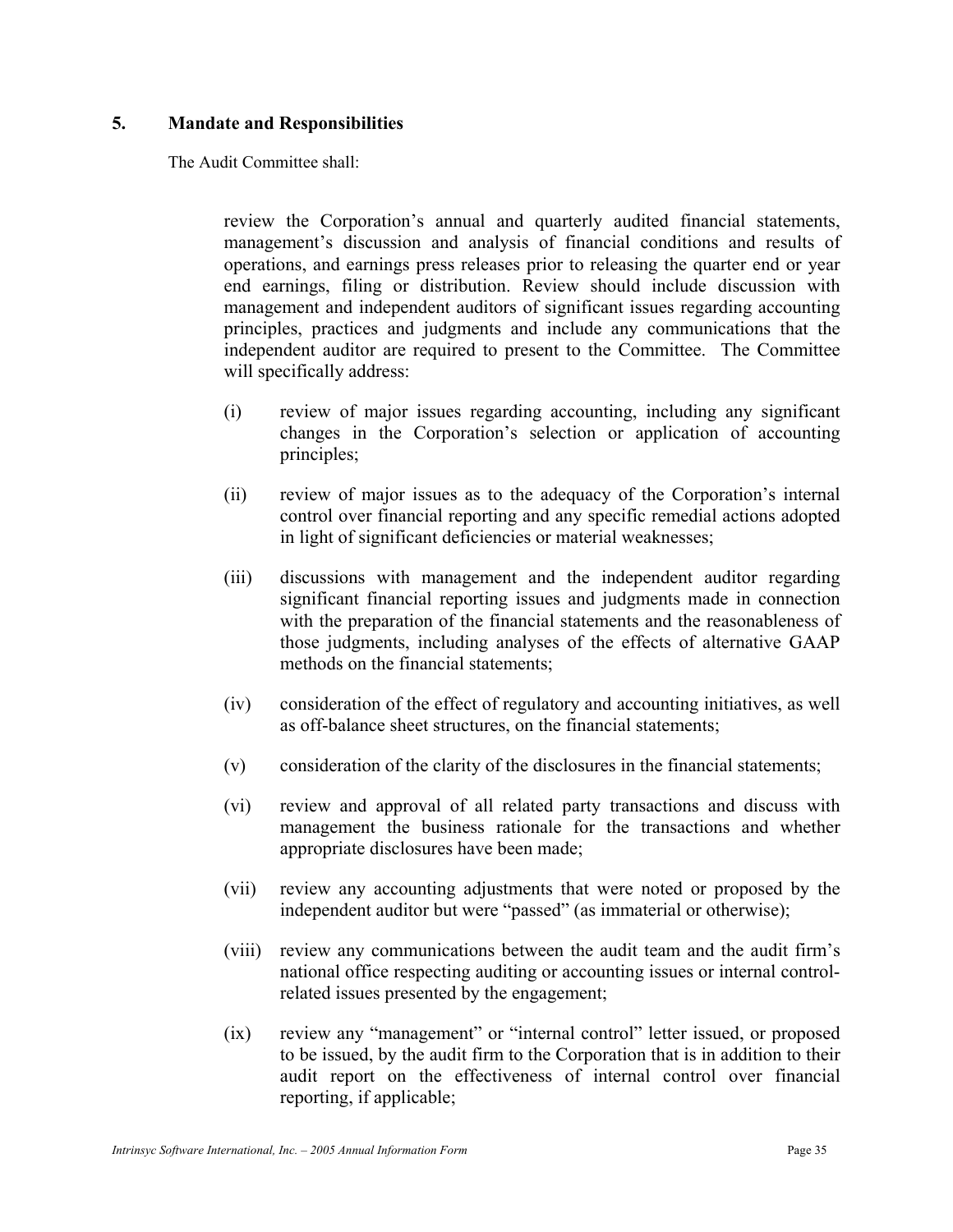- (x) receive and review a report from the independent auditor, prior to the filing of the Corporation's Annual Report, on all critical accounting policies and practices of the Corporation; all material alternative treatments of financial information within generally accepted accounting principles that have been discussed with management, including the ramifications of the use of such alternative treatments and disclosures and the treatment preferred by the independent auditor; and other material written communications between the independent auditor and management.
- (b) consider the judgment of both management and the independent auditor about the quality, not just the acceptability of accounting principles;
- (c) in consultation with management and the independent auditors, consider the integrity of the Corporation's financial reporting processes and controls. Discuss significant financial risk exposures and the steps management has taken to monitor, control and report such exposures. Review significant findings prepared by the independent auditors together with management's responses;
- (d) review and approve procedures for disclosures of financial information;
- (e) establish procedures for receipt, retention and treatment of complaints about accounting, internal controls or auditing matters and for whistle-blowing structure;
- (f) have such other duties, powers and authorities, consistent with the provisions of the CBCA, as the Board may, by resolution, delegate to the Audit Committee from time to time;
- (g) report regularly to the Board of Directors with respect to its activities;
- (h) review with management the Corporation's overall anti-fraud programs and controls;
- (i) review the Corporation's code of conduct and programs that management has established to monitor compliance with such code;
- (j) perform an evaluation of its performance at least annually to determine whether it is functioning effectively. The Committee also shall discuss with the independent auditor, their observations related to the effectiveness of the Committee; and
- (k) review and reassess the charter at least annually and obtain the approval of the Board of Directors.

With respect to the Independent Auditors, the Committee shall: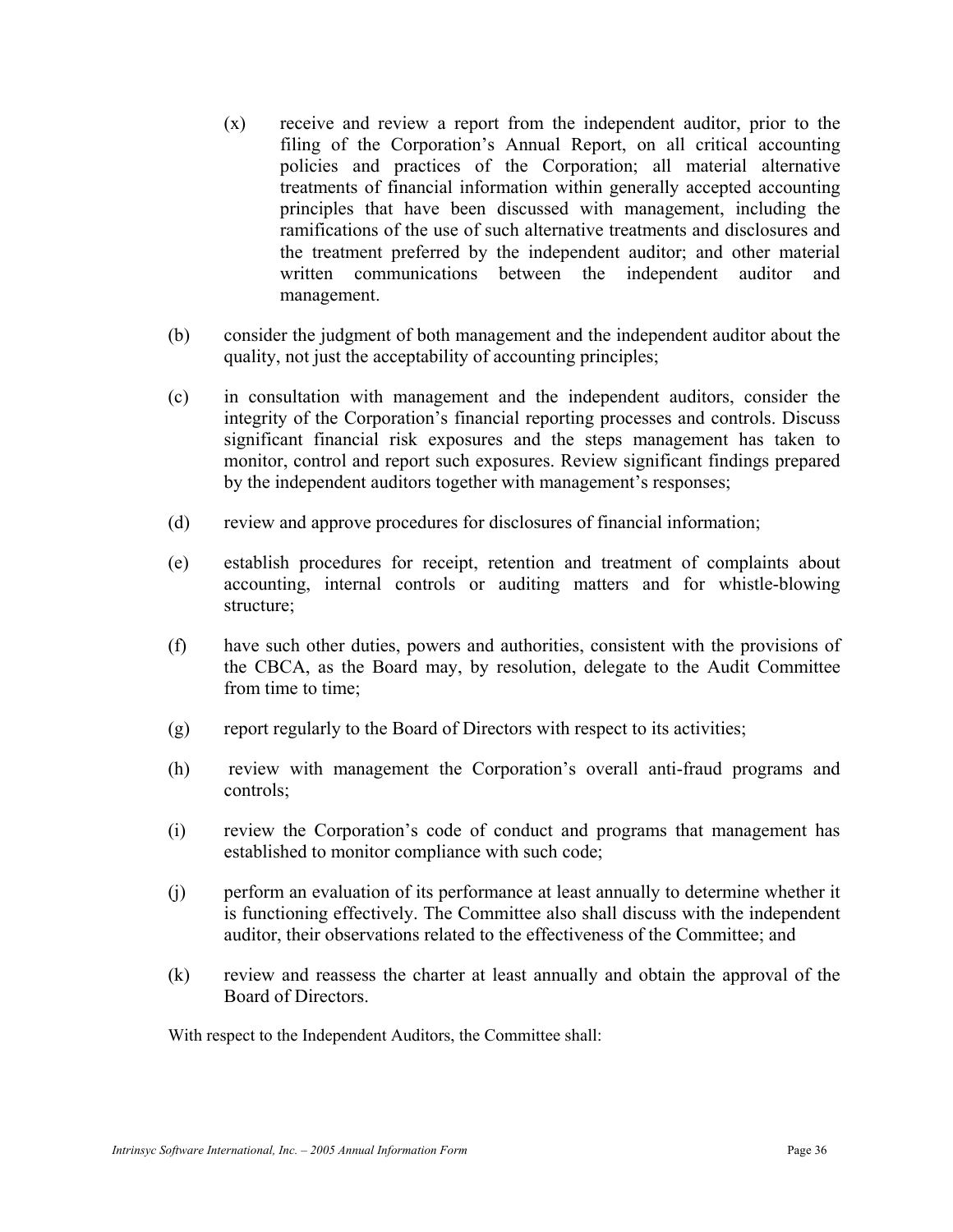- (a) review the independence and performance of the auditors and annually recommend to the Board of Directors the appointment of the independent auditors or approve any discharge of auditors when circumstances warrant;
- (b) approve the fees and other significant compensation to be paid to the independent auditors;
- (c) pre-approve all non-audit services provided by the external auditors;
- (d) on an annual basis, should review and discuss with the independent auditors all significant relationships they have with the Corporation that could impair the auditor's independence;
- (e) review the independent auditors audit plan and engagement letter;
- (f) prior to releasing the year-end earnings, discuss the results of the audit with the independent auditors;
- (g) consider the independent auditors' judgements about the quality and appropriateness of the Corporation's accounting principles as applied in its financial reporting;
- (h) shall be responsible for the resolution of disagreements between management and the auditor regarding financial reporting and internal control-related matters; and
- (i) set clear policies for hiring employees who were formerly employees of the external auditor or their partners to comply with regulatory requirements.

With respect to legal compliance the Audit Committee shall:

- (j) on at least an annual basis, review with the Corporation's counsel, any legal matters that could have a significant impact on the organization's financial statements, the Corporation's compliance with applicable laws and regulations, and inquiries received from regulators or governmental agencies;
- (k) receive any corporate attorneys' reports of evidence of a material violation of securities laws or breaches of fiduciary duty by the Corporation; and
- (l) annually prepare a report to shareholders to be included in the Corporation's annual information circular.

## **6. Authority**

The Audit Committee shall have the authority:

(a) for the purpose of performing its duties, to inspect all of the books and records of the Corporation and its affiliates and to discuss such accounts and records and any matters relating to the financial position or condition of the Corporation with the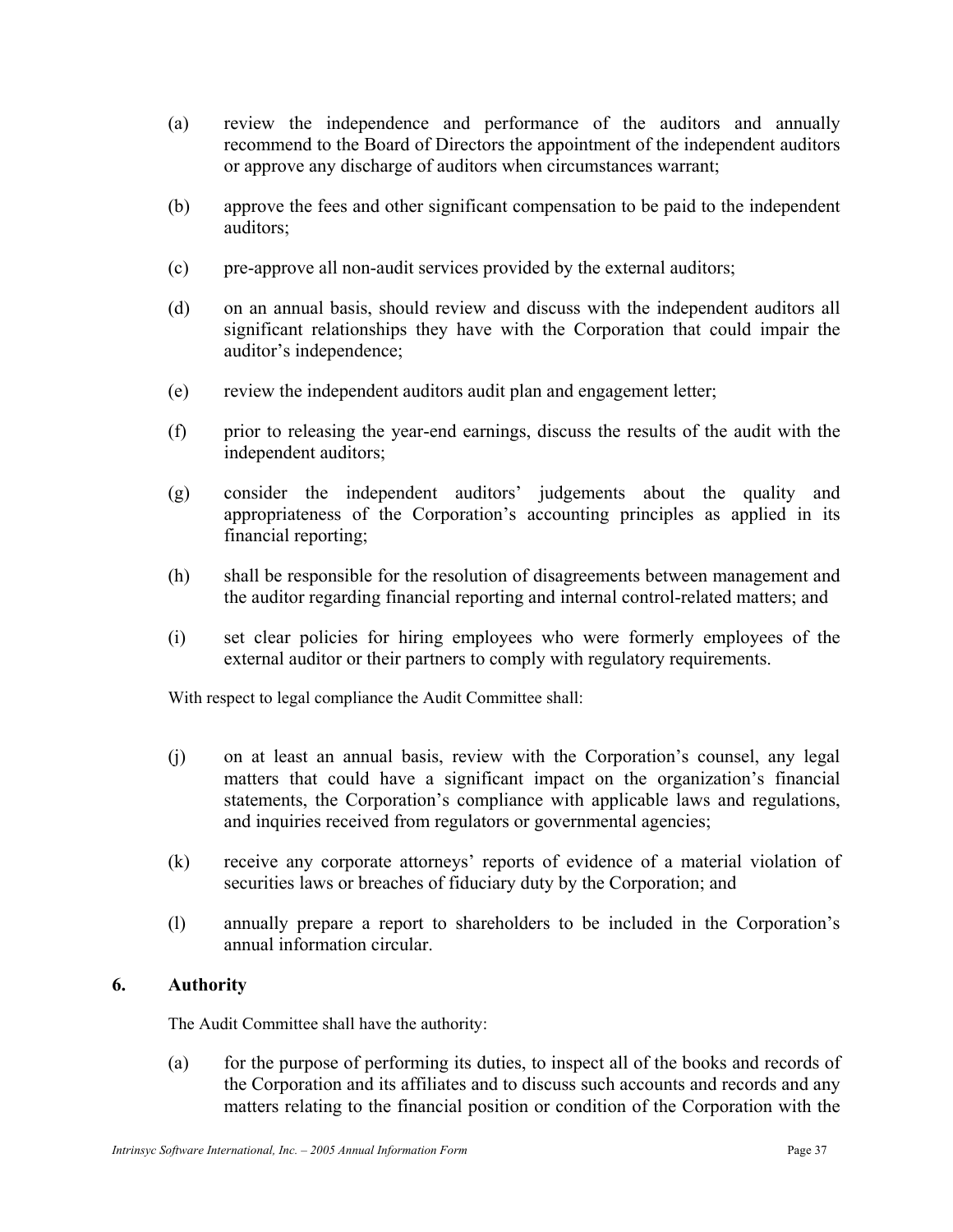officers and internal (if any) and external auditors of the Corporation and its affiliates;

- (b) to engage independent counsel and other advisors as it determines necessary to carry out its duties;
- (c) to set and pay the compensation for any advisors employed by the Audit Committee, including without limitation compensation to any public accounting firm engaged for the purpose of preparing or issuing and audit report or performing other audit, review or attest services for the Corporation;
- (d) to set and pay the ordinary administrative expenses of the Audit Committee that are necessary or appropriate in carrying out its duties; and
- (e) to communicate directly with the internal (if any) and external auditors.

## **7. Proceedings**

The following shall apply to the proceedings of the Audit Committee.

- (a) the business of the Audit Committee shall be transacted either at meetings thereof or by conference telephone or other communications facilities that permit all persons participating in the meeting to hear each other, or by resolution in writing. All questions at a meeting shall be decided in accordance with the vote of a majority of those present and the Chairman of the meeting shall not have a second or casting vote;
- (b) a resolution in writing signed by all members of the Audit Committee entitled to vote on that resolution at a meeting of the Audit Committee shall be as valid as if it had been passed at a duly called and constituted meeting. Such resolutions in writing may be in one or more counterparts, all of which, when taken together, shall be deemed to constitute one resolution;
- (c) the Audit Committee Chairman shall periodically report to the Board of Directors on the activities of the Audit Committee;
- (d) the external auditor of the Corporation shall, at the expense of the Corporation, be entitled to attend and be heard at or may be invited to any meeting of the Audit Committee;
- (e) the external auditor and senior management shall have the opportunity or may be invited to meet separately with the Audit Committee;
- (f) the minutes of the proceedings of the Audit Committee and any resolutions in writing shall be kept in a book provided for that purpose which shall always be open for inspection by any director of the Corporation; and